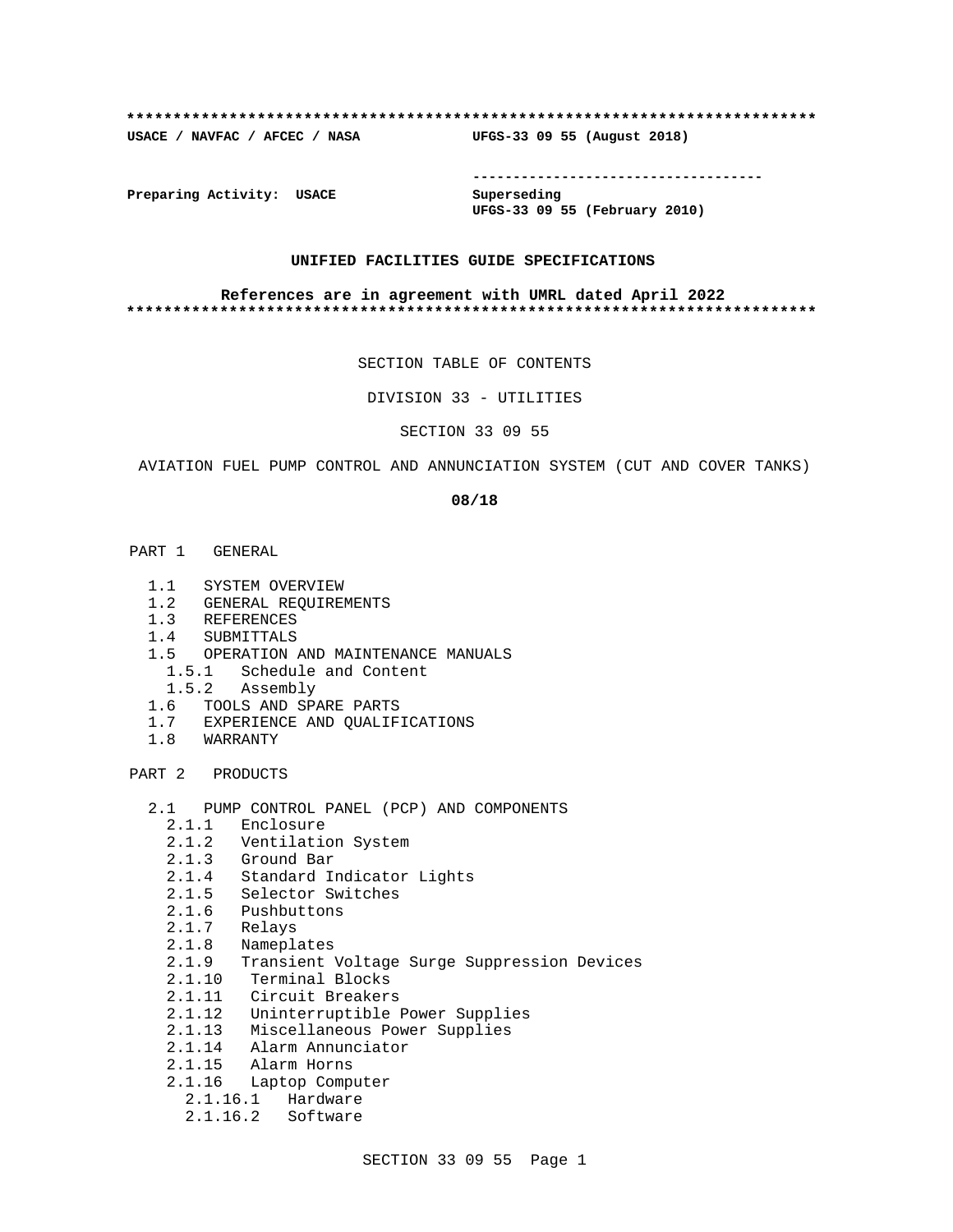- 2.1.17 Personal Computer (PC)
	- 2.1.17.1 Hardware
	- 2.1.17.2 Software
- 2.1.18 Printer
- 2.1.19 FCC Computer
	- 2.1.19.1 Hardware
	- 2.1.19.2 Software
- 2.2 PROGRAMMABLE LOGICAL CONTROLLER (PLC) HARDWARE AND SOFTWARE
	- 2.2.1 General
	- 2.2.2 Central Processing Unit Module
	- 2.2.3 Power Supply Module
	- 2.2.4 Program Storage/Memory Requirements
	- 2.2.5 Input/Output (I/O) Modules
	- 2.2.6 Interfacing<br>2.2.7 Program Reg
	- Program Requirements
	- 2.2.8 Diagnostics

```
PART 3 EXECUTION
```

```
 3.1 PUMP CONTROL PANEL (PCP) AND COMPONENTS
  3.1.1 General
  3.1.2 Wiring
    3.1.2.1 Methods and Practices
    3.1.2.2 Control Wiring Data Lists
  3.1.3 Certified Pump Control Panel (PCP) Shop Test Report
 3.1.4 Ventilation System
 3.1.5 Grounding
 3.1.6 Indicator Lights, Switches, and Pushbuttons
 3.1.7 Transient Voltage Surge Suppression Devices
 3.1.8 Terminal Blocks
 3.1.9 Circuit Breakers
 3.1.10 Uninterruptible Power supplies
 3.1.11 Power Supplies
 3.1.12 Alarm Annunciator and Horns
   3.1.12.1 Non-critical Alarms
   3.1.12.2 Critical Alarms
   3.1.12.3 Alarm Sequence
  3.1.13 Personal Computer
    3.1.13.1 Screen Number 1
    3.1.13.2 Screen Number 2
    3.1.13.3 Screen Number 3
   3.1.13.4 Screen Number 4
    3.1.13.5 Screen Number 5
    3.1.13.6 Screen Number 6
    3.1.13.7 Screen Number 7
    3.1.13.8 Screen Number 8
   3.1.13.9 Screen Number 9
 3.1.14 Laptop Computer
3.2 PROGRAMMABLE LOGICAL CONTROLLER (PLC) HARDWARE AND SOFTWARE
3.2.1 General<br>3.2.2 Program
        3.2.2 Programs
3.3 GRAPHICS DISPLAY SCREEN
  3.3.1 General
  3.3.2 Display Presentation
  3.3.3 Process Schematic
  3.3.4 Digital Flows, Pressures, and Level Indicators
3.4 INSTALLATION
  3.4.1 Shop Drawing
  3.4.2 System Start-Up and Testing
```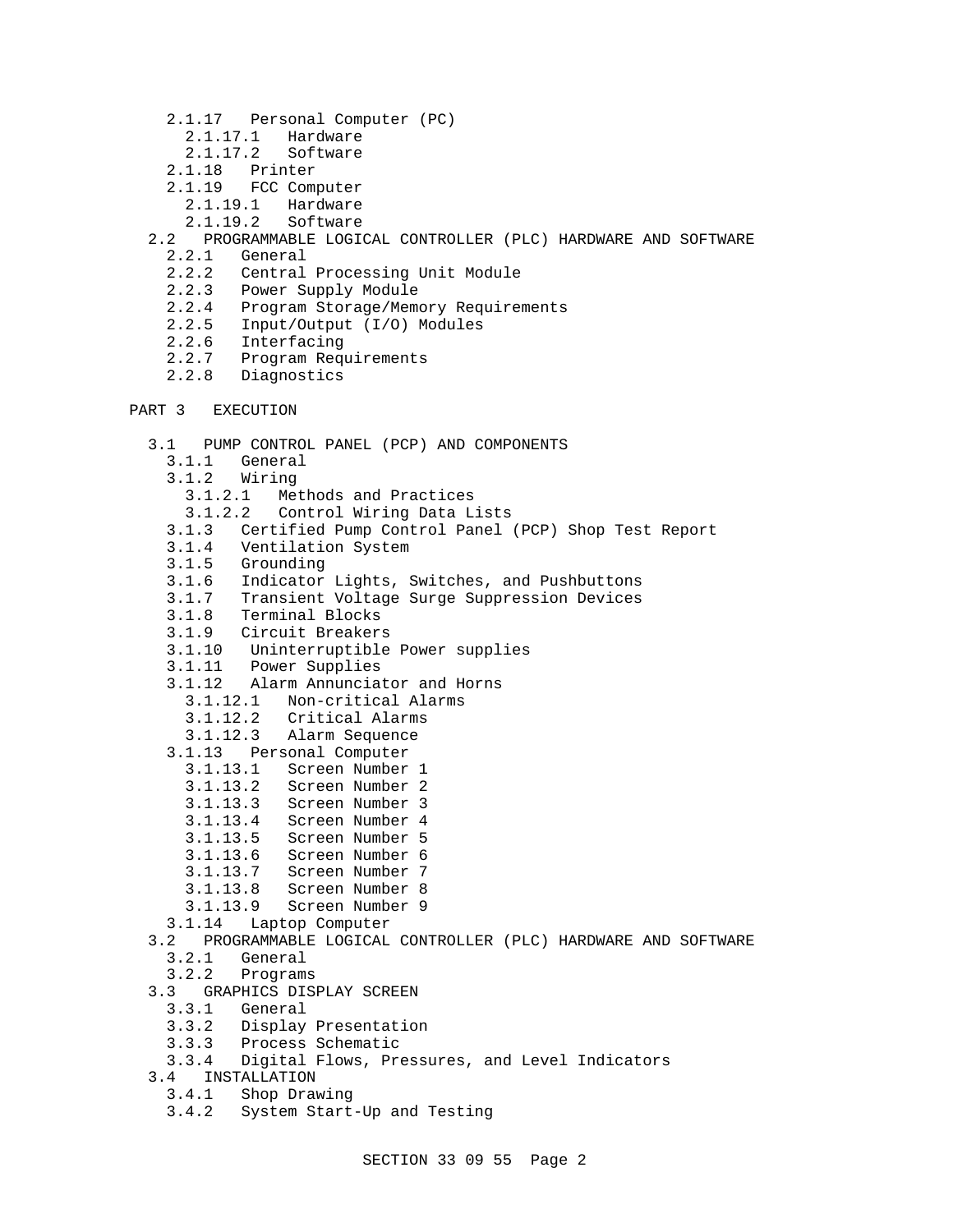```
 3.4.3 Training Plan for Instructing Personnel
3.5 PLC CONTROL SYSTEM SEQUENCE OF OPERATION<br>3.5.1 Abbreviations
         Abbreviations
   3.5.2 Operating Tanks
     3.5.2.1 Level Alarms
     3.5.2.2 Tank Outlet Valves
     3.5.2.3 Level Annunciation
   3.5.3 Product Recovery Tank
     3.5.3.1 Fuel Transfer Pump (FTP)
     3.5.3.2 Overfill Valve (OV)
     3.5.3.3 High Level Alarm
     3.5.3.4 Leak Detection
   3.5.4 Fueling Pumps (FP)
   3.5.5 Flow Switch, Fueling Pump
   3.5.6 Transmitters
     3.5.6.1 Pressure Indicating Transmitter (PIT)
     3.5.6.2 Differential Pressure Transmitter (DPT)
     3.5.6.3 Pressure Sensors (PS)
   3.5.7 Control Valves
     3.5.7.1 Defuel/Flush Valve (D/FV)
     3.5.7.2 Pressure Control Valve (PCV)
     3.5.7.3 Backpressure Control Valve (BPCV)
   3.5.8 Safety Circuit
     3.5.8.1 Emergency Stop Status
     3.5.8.2 Emergency Shutoff Valves (ESO) Status
     3.5.8.3 Circuit Power Status
   3.5.9 Pump Control Panel
     3.5.9.1 CPU Faults
     3.5.9.2 Input Select Switch
3.5.9.3 Mode Select Switch
3.5.9.4 Lead Tank Selector Switch
     3.5.9.5 Lead Pump Selector Switches
     3.5.9.6 PCP Temperature Alarm
 3.6 OPERATING PROGRAM REQUIREMENTS
 3.7 AUTOMATIC MODE - IDLE CONDITION
 3.8 AUTOMATIC MODE - REFUELING CONDITION
 3.9 AUTOMATIC MODE - DEFUELING CONDITION
 3.10 FLUSH MODE
 3.11 TIGHTNESS TEST MODE
   3.11.1 High Pressure Test Preparation
   3.11.2 Run High Pressure Test
   3.11.3 Low Pressure Test Preparation
   3.11.4 Run Low Pressure Test
   3.11.5 Second High Pressure Test Preparation
   3.11.6 Run Second High Pressure Test
 3.12 OFF MODE
 3.13 MANUAL OPERATION OF FUELING PUMPS
 3.14 4-VALVE MANIFOLD SUPERVISION
```

```
-- End of Section Table of Contents --
```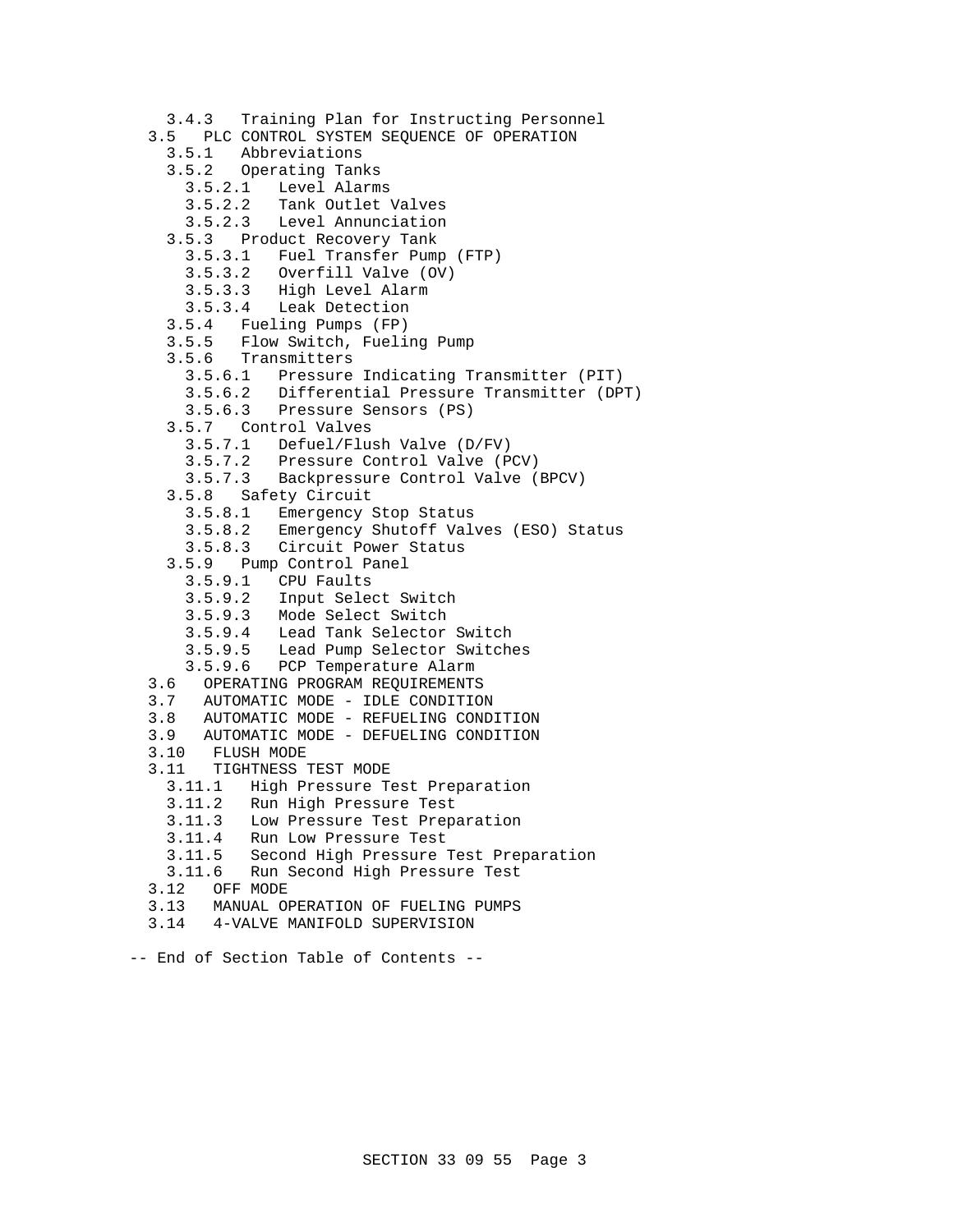**\*\*\*\*\*\*\*\*\*\*\*\*\*\*\*\*\*\*\*\*\*\*\*\*\*\*\*\*\*\*\*\*\*\*\*\*\*\*\*\*\*\*\*\*\*\*\*\*\*\*\*\*\*\*\*\*\*\*\*\*\*\*\*\*\*\*\*\*\*\*\*\*\*\***

**USACE / NAVFAC / AFCEC / NASA UFGS-33 09 55 (August 2018)**

**------------------------------------**

**Preparing Activity: USACE Superseding**

**UFGS-33 09 55 (February 2010)**

#### **UNIFIED FACILITIES GUIDE SPECIFICATIONS**

**References are in agreement with UMRL dated April 2022 \*\*\*\*\*\*\*\*\*\*\*\*\*\*\*\*\*\*\*\*\*\*\*\*\*\*\*\*\*\*\*\*\*\*\*\*\*\*\*\*\*\*\*\*\*\*\*\*\*\*\*\*\*\*\*\*\*\*\*\*\*\*\*\*\*\*\*\*\*\*\*\*\*\***

#### SECTION 33 09 55

AVIATION FUEL PUMP CONTROL AND ANNUNCIATION SYSTEM (CUT AND COVER TANKS) **08/18**

#### **\*\*\*\*\*\*\*\*\*\*\*\*\*\*\*\*\*\*\*\*\*\*\*\*\*\*\*\*\*\*\*\*\*\*\*\*\*\*\*\*\*\*\*\*\*\*\*\*\*\*\*\*\*\*\*\*\*\*\*\*\*\*\*\*\*\*\*\*\*\*\*\*\*\***

**NOTE: This guide specification covers the requirements for the Pump Control and Annunciation System for aircraft refueling systems constructed to the requirements of the DOD Cut and Cover Hydrant Refueling System Standards.**

**Adhere to** UFC 1-300-02 **Unified Facilities Guide Specifications (UFGS) Format Standard when editing this guide specification or preparing new project specification sections. Edit this guide specification for project specific requirements by adding, deleting, or revising text. For bracketed items, choose applicable item(s) or insert appropriate information.**

**Remove information and requirements not required in respective project, whether or not brackets are present.**

**Comments, suggestions and recommended changes for this guide specification are welcome and should be submitted as a** Criteria Change Request (CCR)**. \*\*\*\*\*\*\*\*\*\*\*\*\*\*\*\*\*\*\*\*\*\*\*\*\*\*\*\*\*\*\*\*\*\*\*\*\*\*\*\*\*\*\*\*\*\*\*\*\*\*\*\*\*\*\*\*\*\*\*\*\*\*\*\*\*\*\*\*\*\*\*\*\*\***

#### PART 1 GENERAL

#### **\*\*\*\*\*\*\*\*\*\*\*\*\*\*\*\*\*\*\*\*\*\*\*\*\*\*\*\*\*\*\*\*\*\*\*\*\*\*\*\*\*\*\*\*\*\*\*\*\*\*\*\*\*\*\*\*\*\*\*\*\*\*\*\*\*\*\*\*\*\*\*\*\*\***

**NOTE: NOTE: DoD Type III systems must conform to Standard Design AW 078-24-28 PRESSURIZED HYDRANT FUELING SYSTEM TYPE III. DoD Type IV/V systems must conform to Standard Design AW 078-24-29 PRESSURIZED HYDRANT DIRECT FUELING SYSTEM TYPE IV/V. Cut and Cover systems must conform to Standard Design AW 078-24-33 UNDERGROUND VERTICAL STORAGE TANKS CUT AND COVER. Field fabricated ASTs must conform to AW 078-24-27 ABOVEGROUND VERTICAL STEEL TANKS WITH FIXED ROOFS.Standards can be found on the Whole Building Design Guide at the following location** https://www.wbdg.org/ffc/dod/non-cos-standards**.**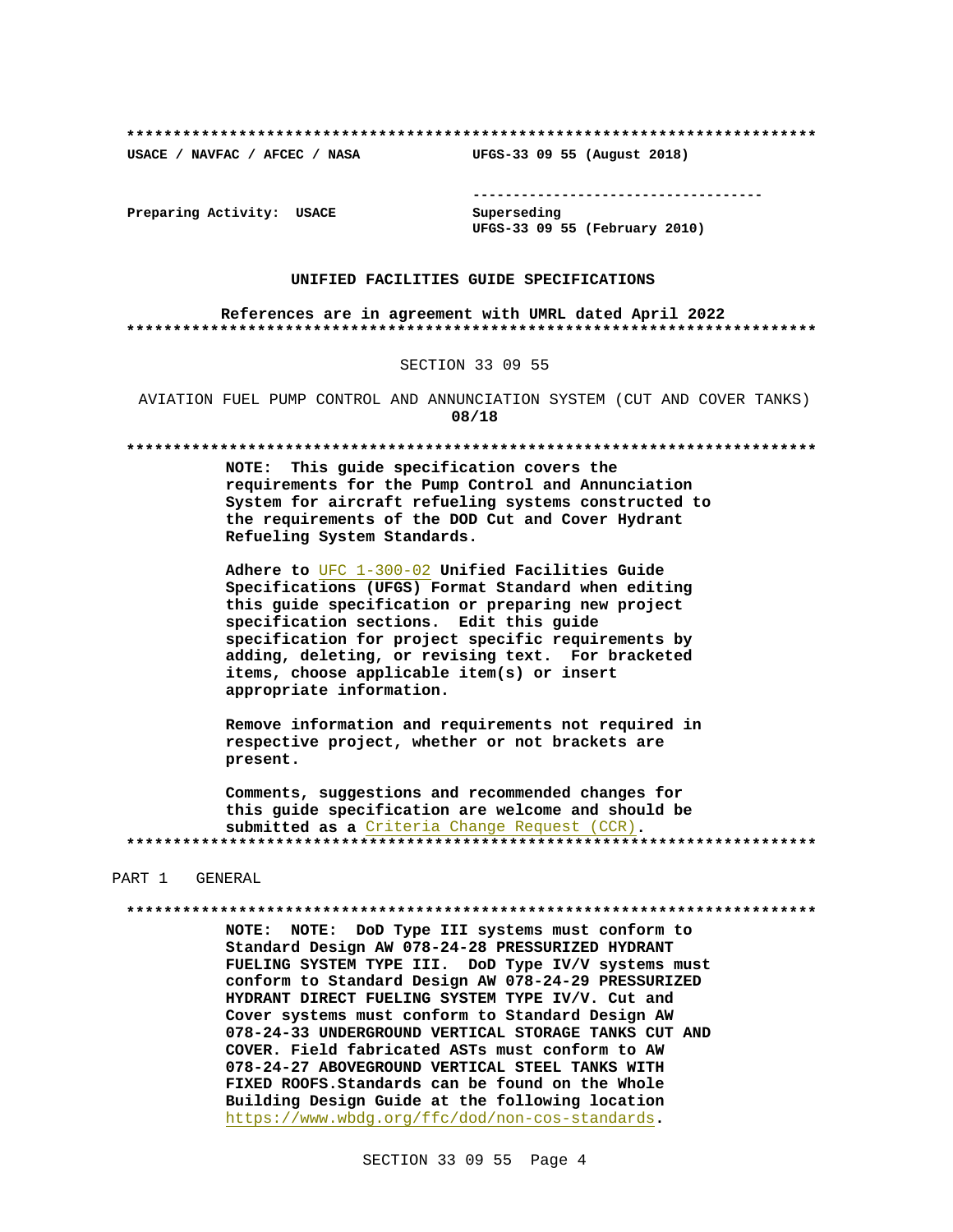**Subject Matter Expert (SME) is defined as Service Headquarters Subject Matter Experts: Air Force - The Air Force Fuels Facilities Subject Matter Expert (HQ AFCEC/COS), Army - Headquarters, U.S. Army Corps of Engineers, POL-MCX Facilities Proponent (CECW-EC) through the Army Petroleum Center (APC), Navy/Marine Corps - NAVFAC POL Facility Subject Matter Expert (NAVFAC EXWC, CI11).**

**The Cut-N-Cover style of tanks are primarily used in OCONUS. Therefore this standard was prepared using metric units that would apply to most OCONUS projects. 120 volts at 60Hz is used for control power. Adjust all units to meet local requirements. \*\*\*\*\*\*\*\*\*\*\*\*\*\*\*\*\*\*\*\*\*\*\*\*\*\*\*\*\*\*\*\*\*\*\*\*\*\*\*\*\*\*\*\*\*\*\*\*\*\*\*\*\*\*\*\*\*\*\*\*\*\*\*\*\*\*\*\*\*\*\*\*\*\***

#### 1.1 SYSTEM OVERVIEW

The Hydrant Fueling System consists of fueling pumps that pump fuel to a Hydrant Hose Truck Check-out Pad, Truck Fill Stands, and fuel pits located on the airfield apron. Automatic pump starts and stops are based on system pressure and flow. Programmable Logic Controllers (PLCs) receive information from pressure transmitters and other devices to control the pumps and control valves. There are two PLCs that are connected in a redundant configuration, to assure continued operation of the Hydrant Fueling System even if either PLC (but not both) fails. The Hydrant Fueling System also includes Cut-N-Cover fuel storage tanks and a product recovery tank. The pump control panel, personal computer, and annunciator are located in the Control Room of the Filter Separator Building.

#### 1.2 GENERAL REQUIREMENTS

Section 26 20 00 INTERIOR DISTRIBUTION SYSTEM applies to this project, with the additions and modifications specified herein. The control system must be furnished by a single supplier. See Section 33 52 43.11 AVIATION FUEL MECHANICAL EQUIPMENT for other required components of the control system. The control system supplier is responsible for providing a fully functional control system, in accordance with the drawings and specifications, including the field devices. Install in accordance with NFPA 70.

Subject Matter Expert (SME) is defined as Service Headquarters Subject Matter Experts. SME for this project is [Air Force - The Air Force Fuels Facilities Subject Matter Expert (HQ AFCEC/COS)][ Army - Headquarters, U.S. Army Corps of Engineers, POL-MCX Facilities Proponent (CECW-EC) through the Army Petroleum Center (APC)][Navy/Marine Corps - NAVFAC POL Facility Subject Matter Expert (NAVFAC EXWC, CI11)].

### 1.3 REFERENCES

**\*\*\*\*\*\*\*\*\*\*\*\*\*\*\*\*\*\*\*\*\*\*\*\*\*\*\*\*\*\*\*\*\*\*\*\*\*\*\*\*\*\*\*\*\*\*\*\*\*\*\*\*\*\*\*\*\*\*\*\*\*\*\*\*\*\*\*\*\*\*\*\*\*\***

**NOTE: This paragraph is used to list the publications cited in the text of the guide specification. The publications are referred to in the text by basic designation only and listed in this paragraph by organization, designation, date, and title.**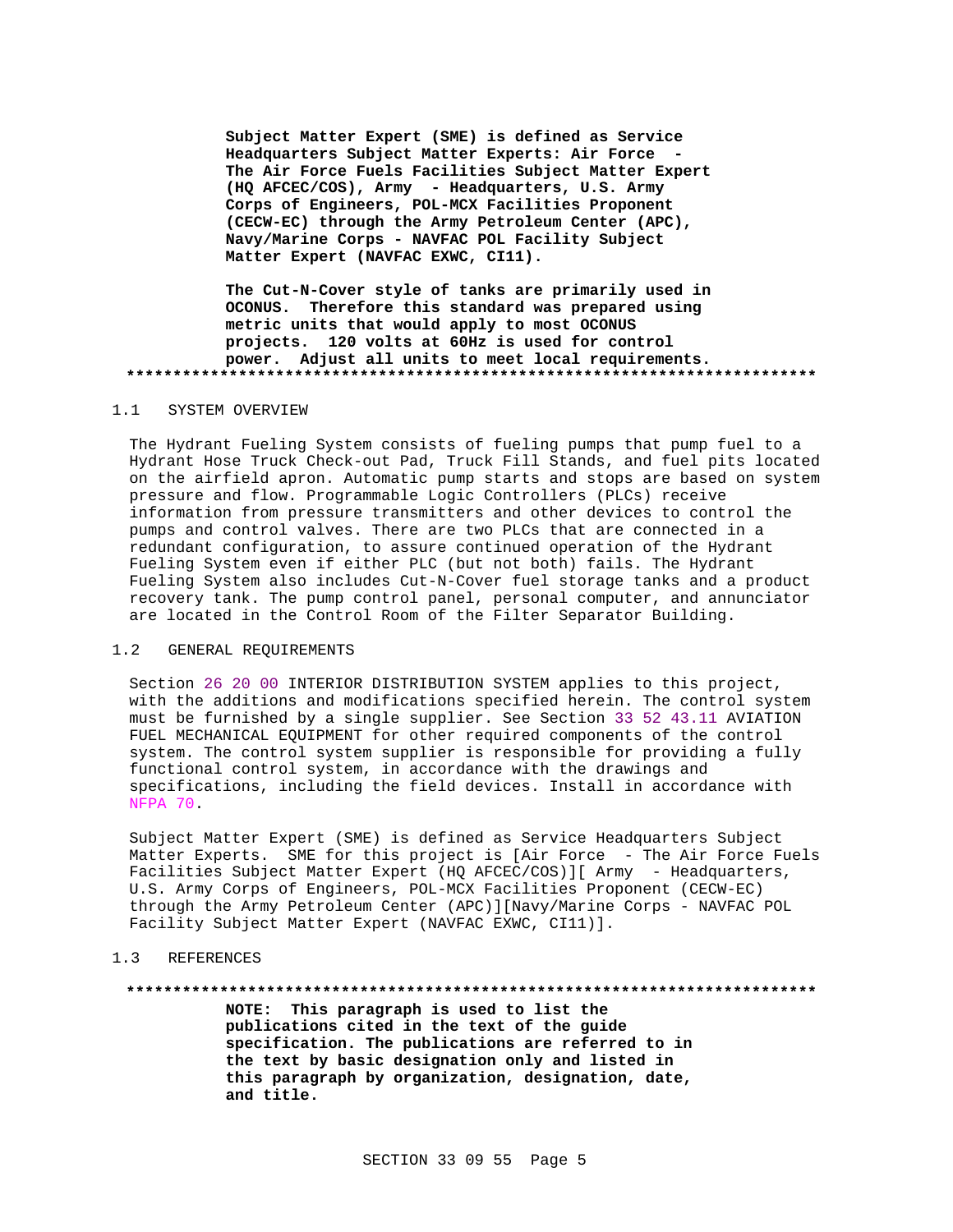**Use the Reference Wizard's Check Reference feature when you add a RID outside of the Section's Reference Article to automatically place the reference in the Reference Article. Also use the Reference Wizard's Check Reference feature to update the issue dates.**

**References not used in the text will automatically be deleted from this section of the project specification when you choose to reconcile references in the publish print process. \*\*\*\*\*\*\*\*\*\*\*\*\*\*\*\*\*\*\*\*\*\*\*\*\*\*\*\*\*\*\*\*\*\*\*\*\*\*\*\*\*\*\*\*\*\*\*\*\*\*\*\*\*\*\*\*\*\*\*\*\*\*\*\*\*\*\*\*\*\*\*\*\*\***

The publications listed below form a part of this specification to the extent referenced. The publications are referred to in the text by basic designation only.

INSTITUTE OF ELECTRICAL AND ELECTRONICS ENGINEERS (IEEE)

| <b>IEEE C37.90</b>                        | (2005; R 2011) Standard for Relays and<br>Relay Systems Associated With Electric<br>Power Apparatus |
|-------------------------------------------|-----------------------------------------------------------------------------------------------------|
| <b>IEEE C62.41</b>                        | (1991; R 1995) Recommended Practice on<br>Surge Voltages in Low-Voltage AC Power<br>Circuits        |
| INTERNATIONAL SOCIETY OF AUTOMATION (ISA) |                                                                                                     |
| ISA 18.1                                  | (1979; R2004) Annunciator Sequences and                                                             |

Specifications

NATIONAL ELECTRICAL MANUFACTURERS ASSOCIATION (NEMA)

| NEMA 250  |            | (2020) Enclosures for Electrical Equipment<br>(1000 Volts Maximum)                                           |
|-----------|------------|--------------------------------------------------------------------------------------------------------------|
| NEMA IA 2 |            | (2005) Programmable Controllers - Parts 1<br>thru 8                                                          |
|           | NEMA ICS 1 | (2000; R 2015) Standard for Industrial<br>Control and Systems: General Requirements                          |
|           | NEMA ICS 2 | (2000; R 2020) Industrial Control and<br>Systems Controllers, Contactors, and<br>Overload Relays Rated 600 V |
|           | NEMA ICS 4 | (2015) Application Guideline for Terminal<br><b>Blocks</b>                                                   |
|           | NEMA ICS 6 | (1993; R 2016) Industrial Control and<br>Systems: Enclosures                                                 |

#### NATIONAL FIRE PROTECTION ASSOCIATION (NFPA)

| NFPA 70 | (2020; ERTA 20-1 2020; ERTA 20-2 2020; TIA |
|---------|--------------------------------------------|
|         | 20-1; TIA 20-2; TIA 20-3; TIA 20-4)        |
|         | National Electrical Code                   |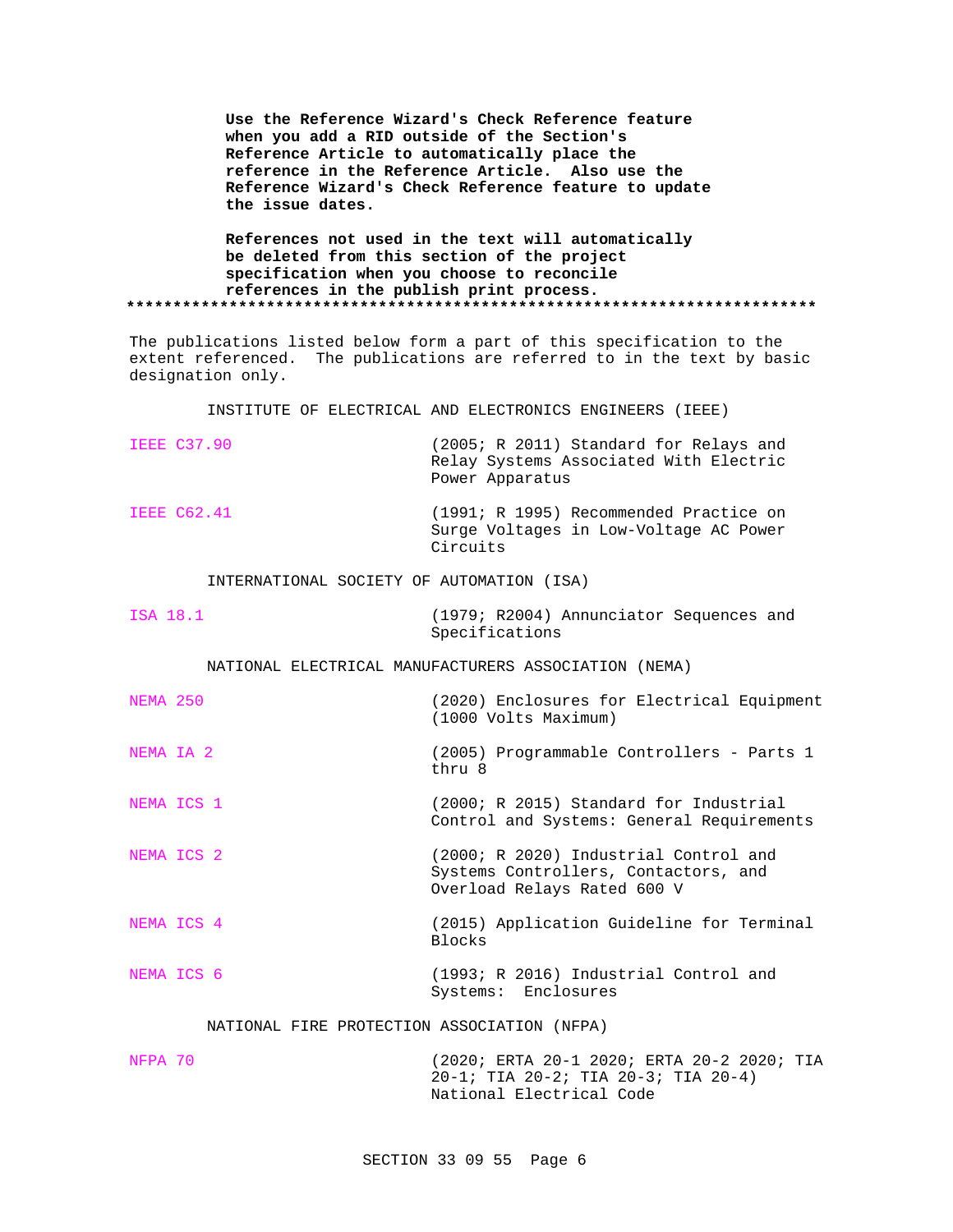U.S. FEDERAL COMMUNICATIONS COMMISSION (FCC)

| FCC Part 15                    | Radio Frequency Devices (47 CFR 15)                                                                           |
|--------------------------------|---------------------------------------------------------------------------------------------------------------|
| UNDERWRITERS LABORATORIES (UL) |                                                                                                               |
| UL 508                         | (2018; Reprint Jul 2021) UL Standard for<br>Safety Industrial Control Equipment                               |
| UL 1012                        | (2010; Reprint Apr 2016; Rev Mar 2021) UL<br>Standard for Safety Power Units Other than<br>Class <sub>2</sub> |
| UL 1449                        | (2021) UL Standard for Safety Surge<br>Protective Devices                                                     |

#### 1.4 SUBMITTALS

#### **\*\*\*\*\*\*\*\*\*\*\*\*\*\*\*\*\*\*\*\*\*\*\*\*\*\*\*\*\*\*\*\*\*\*\*\*\*\*\*\*\*\*\*\*\*\*\*\*\*\*\*\*\*\*\*\*\*\*\*\*\*\*\*\*\*\*\*\*\*\*\*\*\*\***

**NOTE: Review submittal description (SD) definitions in Section 01 33 00 SUBMITTAL PROCEDURES and edit the following list, and corresponding submittal items in the text, to reflect only the submittals required for the project. The Guide Specification technical editors have classified those items that require Government approval, due to their complexity or criticality, with a "G." Generally, other submittal items can be reviewed by the Contractor's Quality Control System. Only add a "G" to an item, if the submittal is sufficiently important or complex in context of the project.**

**For Army projects, fill in the empty brackets following the "G" classification, with a code of up to three characters to indicate the approving authority. Codes for Army projects using the Resident Management System (RMS) are: "AE" for Architect-Engineer; "DO" for District Office (Engineering Division or other organization in the District Office); "AO" for Area Office; "RO" for Resident Office; and "PO" for Project Office. Codes following the "G" typically are not used for Navy, Air Force, and NASA projects.**

**The "S" classification indicates submittals required as proof of compliance for sustainability Guiding Principles Validation or Third Party Certification and as described in Section 01 33 00 SUBMITTAL PROCEDURES.**

**Choose the first bracketed item for Navy, Air Force and NASA projects, or choose the second bracketed item for Army projects. \*\*\*\*\*\*\*\*\*\*\*\*\*\*\*\*\*\*\*\*\*\*\*\*\*\*\*\*\*\*\*\*\*\*\*\*\*\*\*\*\*\*\*\*\*\*\*\*\*\*\*\*\*\*\*\*\*\*\*\*\*\*\*\*\*\*\*\*\*\*\*\*\*\***

Government approval is required for submittals with a "G" or "S" classification. Submittals not having a "G" or "S" classification are [for Contractor Quality Control approval.][for information only. When used, a code following the "G" classification identifies the office that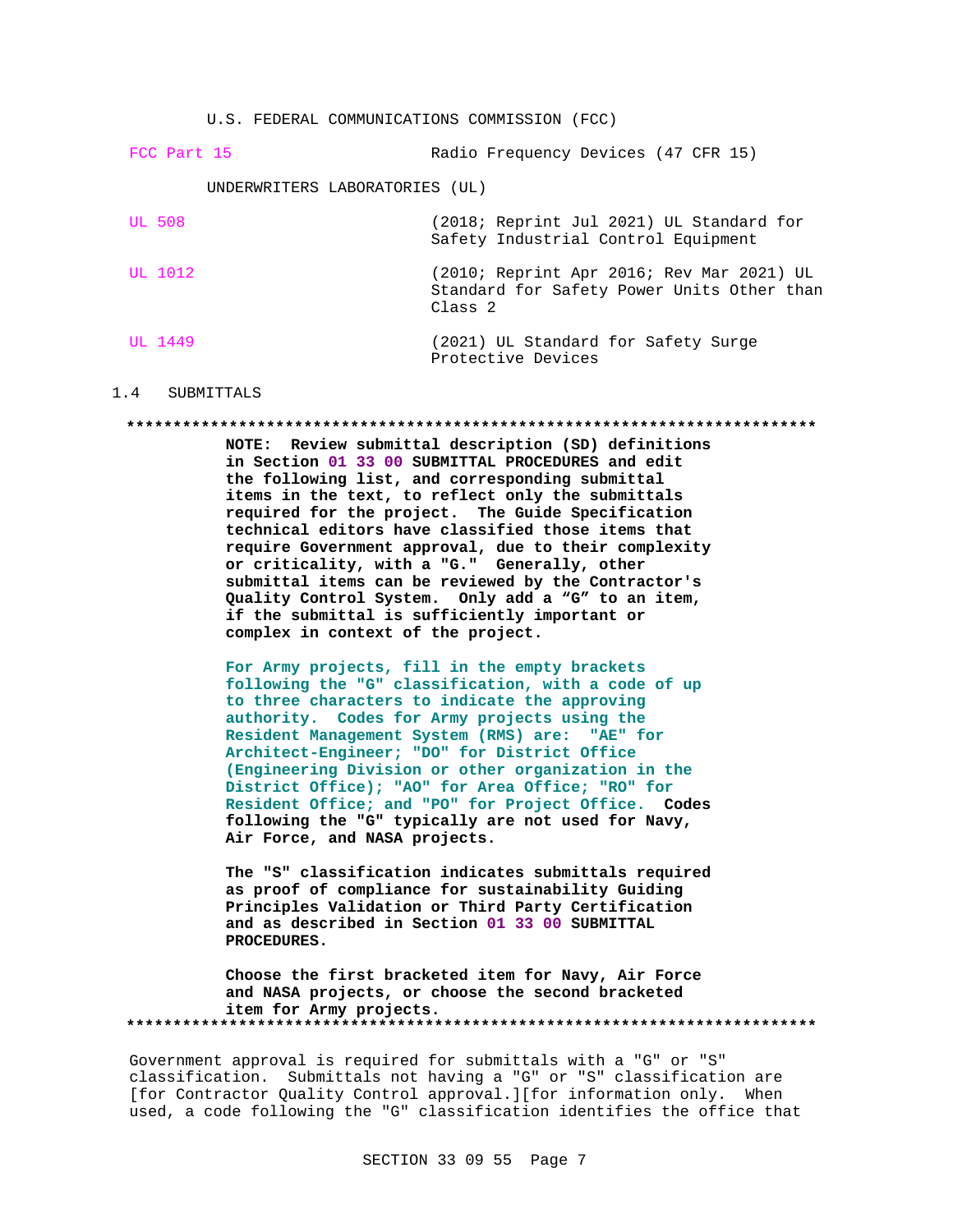will review the submittal for the Government.] Submit the following in accordance with Section 01 33 00 SUBMITTAL PROCEDURES:

SD-02 Shop Drawings

Shop Drawing; G[, [\_\_\_\_]].

SD-03 Product Data

Pump Control Panel (PCP) and Components; G[, [\_\_\_\_]].

Programmable Logical Controller (PLC) Hardware and Software; G,  $[$ [ $]$   $]$ ].

Personal Computer (PC); G, [[\_\_\_\_\_]].

Laptop Computer; G, [[\_\_\_\_\_]].

FCC Computer; G[, [\_\_\_\_]].

Printer; G, [[\_\_\_\_\_]].

Graphics Display Screen; G, [[\_\_\_\_\_]].

Control Wiring Data Lists; G, [[\_\_\_\_\_]].

SD-06 Test Reports

Testing Plan; G, [[\_\_\_\_\_]].

Certified Pump Control Panel (PCP) Shop Test Report.

Record of Test.

SD-07 Certificates

Experience and Qualifications; G, [[\_\_\_\_]].

SD-10 Operation and Maintenance Data

Plan for Instructing Personnel; G, [[ $\qquad$ ]].

Operation and Maintenance Manuals; G, [[\_\_\_\_]].

Tools and Spare Parts.

#### 1.5 OPERATION AND MAINTENANCE MANUALS

### 1.5.1 Schedule and Content

Submit copies of operational and maintenance manuals, within 7 calendar days following the completion of factory tests. As a minimum, include the following in the manuals:

- a. Pump Control Panel including interior and exterior equipment layout.
- b. All documents previously submitted and approved with all comments and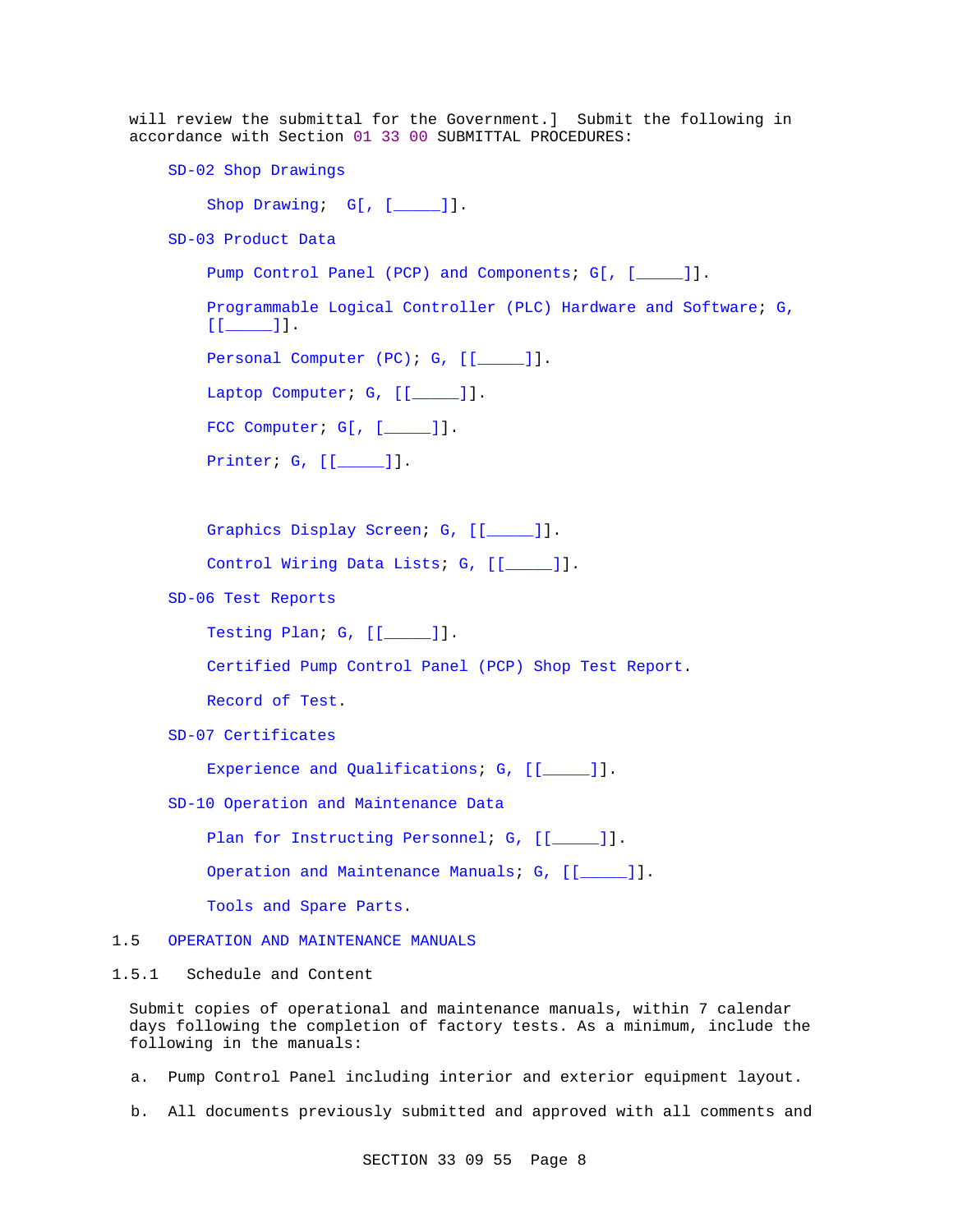field changes annotated.

- c. Complete description of the sequence of operation including that described in Paragraphs 3.6 through 3.13 of this specification and any subsystems not controlled by the PLC (e.g. annunciator panel, EPDS, etc.)
- d. Complete listing of all programming of the PLCs, laptop computer, and Personal Computer.
- e. Complete relay ladder logic diagrams, PLC input/output diagrams and control power distribution diagrams for the complete control system.
- f. Complete guide outlining step-by-step procedures for system startup and operation.
- g. Complete troubleshooting guide, which lists possible operational problems and corrective action to be taken.
- h. Complete maintenance and installation manual for all equipment supplied.
- i. Spare parts data, which provides supplier name, current cost, catalog order number, and a recommended list of spare parts to be stocked.
- j. The above must incorporate all as-built conditions.

#### 1.5.2 Assembly

For hard copy submittals, bind documents in a suitable binder adequately marked or identified on the spine and front cover. Include a table of contents page and mark with pertinent contract information and contents of the manual. Provide tabs to separate different types of documents, such as catalog ordering information, drawings, instructions, and spare parts data. Provide index sheets for each section of the manual when warranted by the quantity of documents included under separate tabs or dividers. Provide electronic copy, Adobe Acrobat 11.0 or later, of documents with bookmarks.

### 1.6 TOOLS AND SPARE PARTS

Provide the following:

- a. Any special tools necessary for maintenance of the equipment
- b. One spare set of fuses of each type and size
- c. Recommended manufacturer list of spare parts. Include part number, current unit price, and source of supply.
- d. One spare power supply module
- e. One spare I/O module (for discrete devices)
- f. One spare I/O module (for analog devices)
- g. Two PLC RAM back-up batteries
- h. Two complete sets of ink cartridges for the laser printer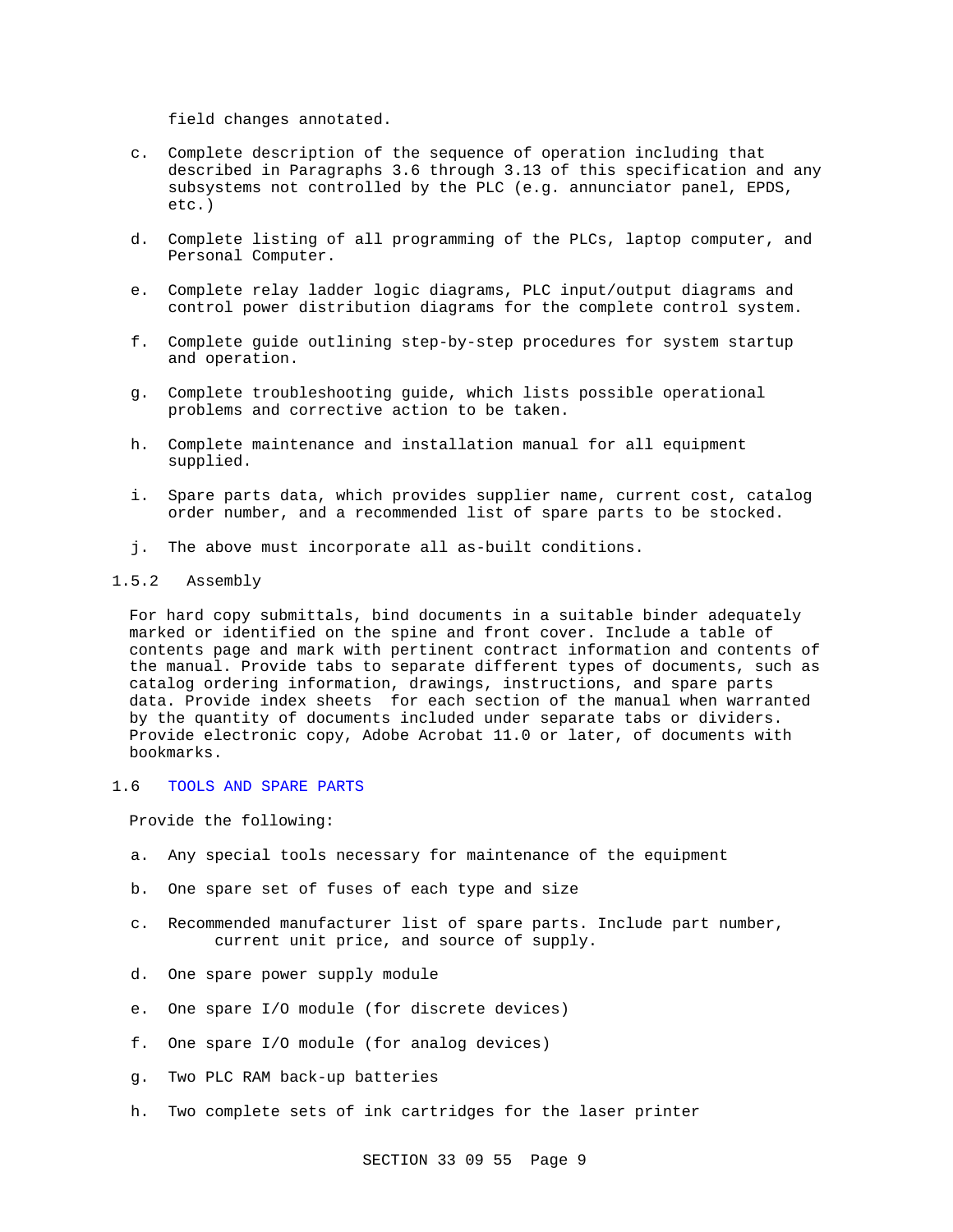- i. Minimum of ten spare lamps for the Alarm Annunciator
- j. Minimum of ten spare lamps of each type of non-LED lamps used on the Pump Control Panel

[ k. [ \_\_\_\_]

]

# 1.7 EXPERIENCE AND QUALIFICATIONS

Submit the following data demonstrating experience and qualifications:

- a. Certification stating that the manufacturer has manufactured, installed, and successfully completed at least three PLC-based systems for automatic cycling of pumps based upon varying dispensing demands ranging from 0 to 150 L/s 2400 gallons per minute utilizing multiple pumps. At least one of the three PLC-based systems must be for dispensing jet fuel into a pressurized, constant pressure, flow demand aircraft hydrant system.
- b. Certification that the proposed control systems have successfully operated over the last 2 years and are currently in service.
- c. Project names, locations, and system description of these installations. Include user point-of-contact and current telephone numbers.

### 1.8 WARRANTY

Warrant the Pump Control and Annunciation System including devices, hardware and software for a period of 1 year from the date of acceptance of the system by the Government. This warranty service must include parts and labor service for equipment supplied under this specification. Upon notification by the Government of system or component failure, respond at the site with necessary parts within 48 hours of notification.

### PART 2 PRODUCTS

### 2.1 PUMP CONTROL PANEL (PCP) AND COMPONENTS

2.1.1 Enclosure

NEMA ICS 1, NEMA ICS 6, NEMA 250, and UL 508. The PCP enclosure must be a freestanding NEMA Type 12, smooth, gasketed enclosure constructed of 12 gauge steel. All seams must be continuously welded and there must be no drilled holes or knockout prior to delivery to the job site. The pump control panel dimensions must be a maximum of 2300 mm 90 inches high, maximum 1830 mm 72 inches wide, and a maximum of 610 mm 24 inches deep and must have removable lifting eyes. The interior surfaces of the panel must be properly cleaned, primed, and spray painted with white high-gloss enamel. Exterior surfaces must have standard factory finish. Access for the PCP must be front only and must consist of hinged doors having 3-point latching mechanisms. The doors must open approximately 120 degrees. Rack mounting angles, swing-out panels and other component mounting hardware must be installed such that servicing of one component must not require removal or disconnection of other components. No clearance must be required between the back of the panel and the room walls. Terminal facilities must be arranged for entrance of external conductors from the top or bottom of the enclosure.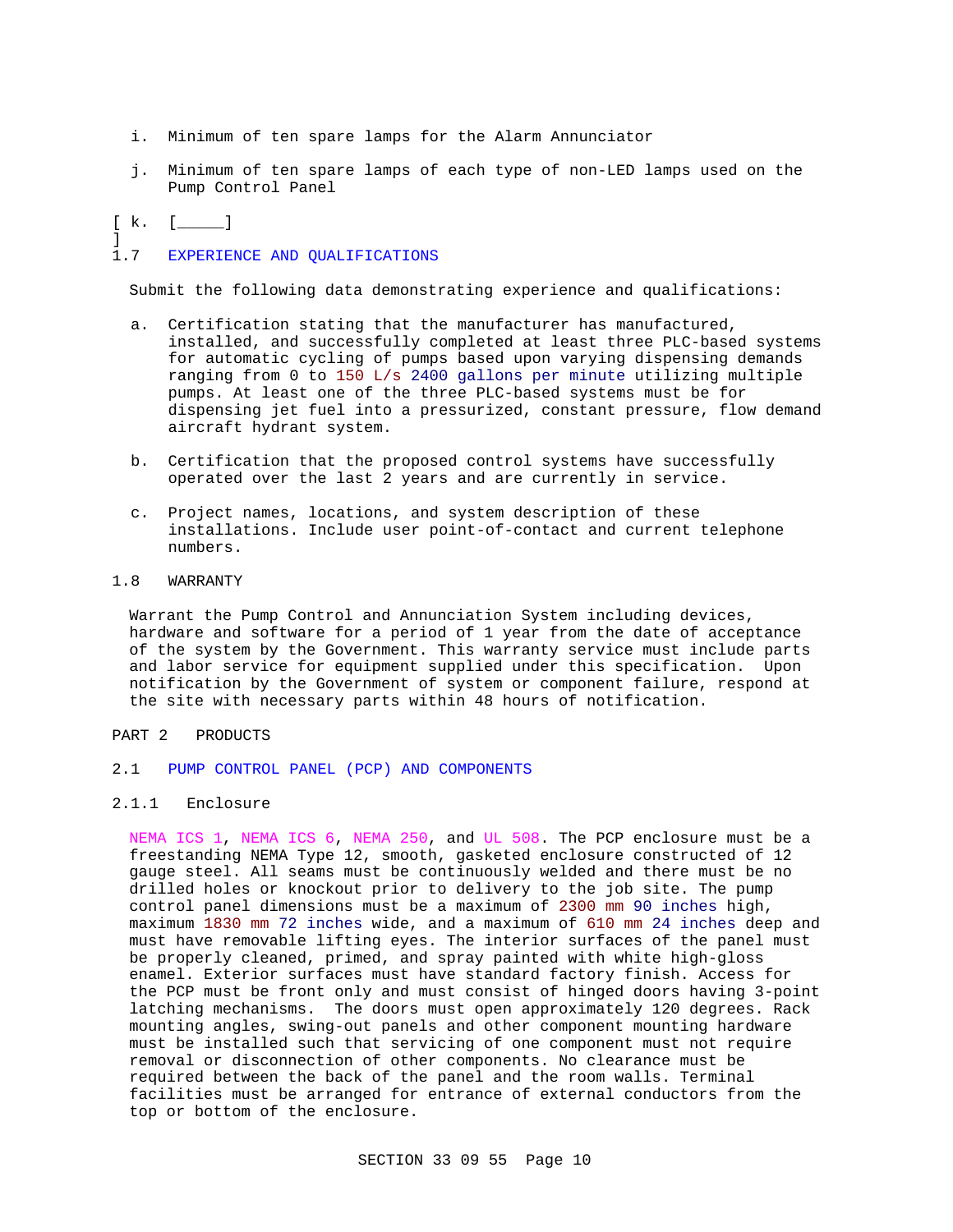#### 2.1.2 Ventilation System

Two supply fans, single phase, 115 volt, must be provided. Each fan must supply a minimum of2.8 cubic meters/minute 100 CFM. The supply and exhaust grill must contain a filter that is easily removed from the exterior of the enclosure. Three thermostats with an adjustable set point range of 21 degrees C 70 degrees F to 60 degrees C 140 degrees F must also be provided. Locate the thermostats near the top in the interior of the PCP.

#### 2.1.3 Ground Bar

The control panel must have a tin plated copper equipment ground bar. The bar must have a minimum of twenty grounding screws.

#### 2.1.4 Standard Indicator Lights

NEMA ICS 1, NEMA ICS 2, and UL 508. Lights must be heavy duty, NEMA 13, 22.5 mm mounting hole, round indicating lights operating at 120 volts ac/dc or 24 volts ac/dc. Long life bulbs must be used. Indicator lights must have a legend plate with words as shown on drawings. Lens color as indicated on the drawings. Lights must be "push to test (lamp)" type. LED type lamps of comparable size and color may be substituted for standard indicator lights.

### 2.1.5 Selector Switches

NEMA ICS 1, NEMA ICS 2, and UL 508. Non-illuminated lever operated selector switches must be heavy duty, NEMA 13, round, and utilize a 22 mm 7/8-inch mounting hole. They must have the number of positions as indicated on the drawings. Switches must be rated 600 volt, 10 amperes continuous. Provide legend plates with each switch with words as indicated on the drawings.

### 2.1.6 Pushbuttons

NEMA ICS 1, NEMA ICS 2, and UL 508. Non-illuminated pushbuttons must be heavy duty, NEMA 13, round, utilize a 22 mm7/8 inch mounting hole, and have the number and type of contacts as indicated on the drawings or elsewhere in the specifications. The emergency stop switch must be a red mushroom head, 38 mm 1.5 inch diameter, momentary contact type.Pushbuttons must be rated 600 volt, 10 amperes continuous. Provide legend plates with each switch with words as indicated on the drawings.

### 2.1.7 Relays

IEEE C37.90, NEMA ICS 2, UL 508.

#### 2.1.8 Nameplates

Provide laminated plastic nameplates with black outer layers and a white core. Edges must be chamfered. Fasten the nameplates with black-finished round-head drive screws or approved nonadhesive metal fasteners.

#### 2.1.9 Transient Voltage Surge Suppression Devices

IEEE C62.41 for Category "B" transients, UL 1449.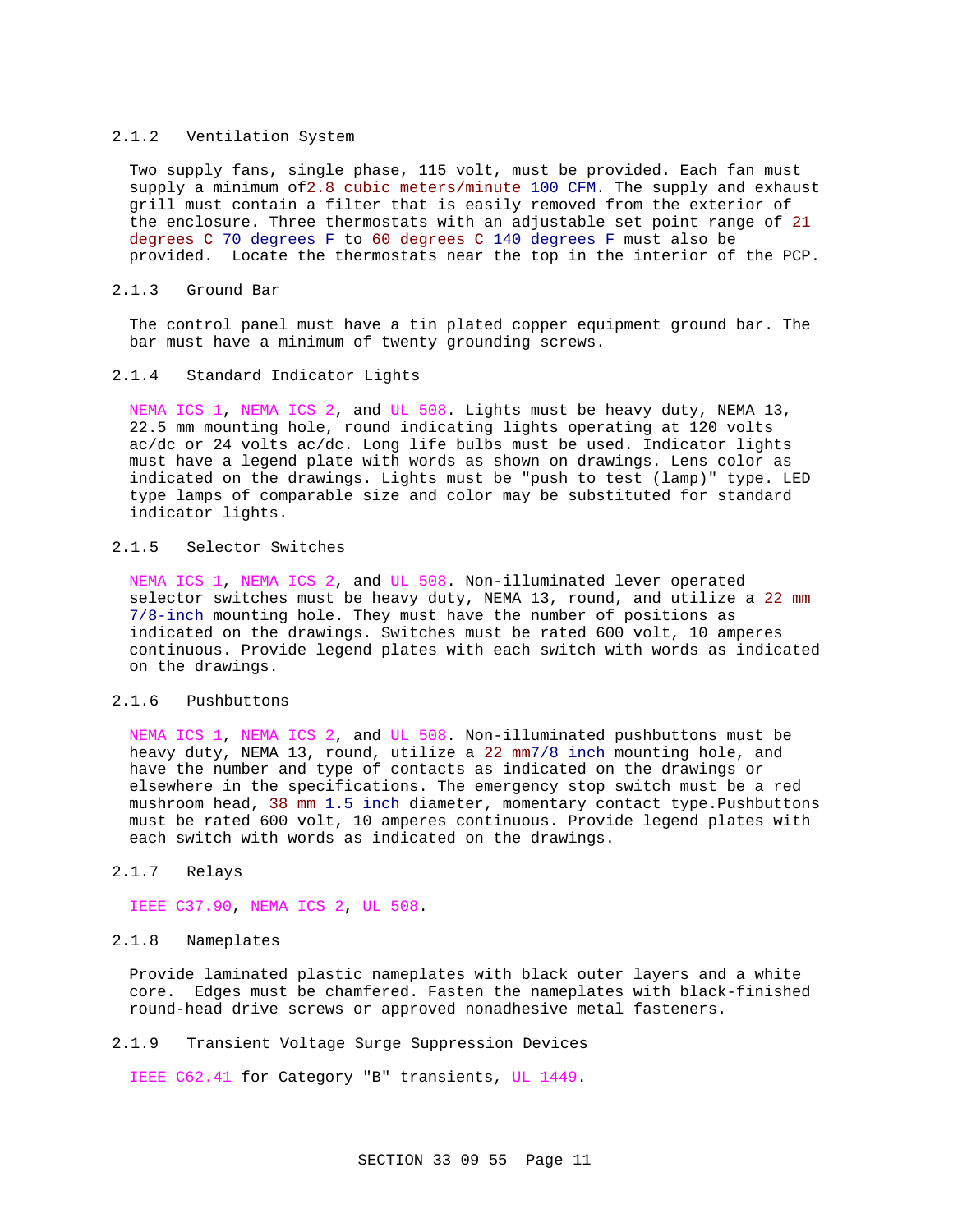#### 2.1.10 Terminal Blocks

NEMA ICS 4. Terminal blocks for conductors exiting the PCP must be two-way type with double terminals, one for internal wiring connections and the other for external wiring connections. Terminal blocks must be made of bakelite or other suitable insulating material with full deep barriers between each pair of terminals. A terminal identification strip must form part of the terminal block and each terminal must be identified by a number in accordance with the numbering scheme on the approved wiring diagrams.

### 2.1.11 Circuit Breakers

UL 508. Provide individual, appropriately sized, terminal block mounted, circuit breakers for all 120 volt PCP mounted equipment and for the 120 volt terminal boards shown on the drawings.

#### 2.1.12 Uninterruptible Power Supplies

UL 1012. Input voltage must be 120 volts (nominal), 1 phase, 60 Hertz. Output voltage regulation must be  $+/-5.0$  percent for the following conditions:

- a. 20 percent to 100 percent load on output.
- b. Input voltage variation of -15 percent to +10 percent.
- c. Constant load power factor between 80 percent and 100 percent.

Response time must be 1.5 cycles or less. Battery capacity must be such as to provide an orderly shut down of operating programs or as a minimum 30 minutes.

#### 2.1.13 Miscellaneous Power Supplies

UL 1012. Certain field devices may require power other than 120VAC (i.e. 24VDC). The power supplies must be convection cooled, have fully isolated independent outputs, have constant voltage, have short circuit and overvoltage protection, and have automatic current limiting.

## 2.1.14 Alarm Annunciator

UL 508 and ISA 18.1. The Alarm Annunciator must provide visual annunciation, local and remote monitoring, constant or flashing visual and audible alarm as specified herein. The annunciator must be completely solid state with no moving parts. Furnish the annunciator with cabinet and hardware appropriate for flush mounting on the control panel. A power supply either integral or separately mounted must operate on 120 volts, 60 Hertz. The annunciator must have windows arranged in a matrix configuration (rows and columns). Each window must be at least 25 mm 1 inch high by 40 mm 1-5/8 inches wide and must have rear illuminated translucent engraved nameplate. Lettering must be at least 4 mm 5/32 inches high. System lamp voltage must be 24 to 28 volts dc.

### 2.1.15 Alarm Horns

UL 508. The alarm horns must consist of 2-vibrating horns and 1-resonating horn. One vibrating horn is to be mounted in the PCP, and one vibrating and one resonating horn must be mounted outside of the control room as shown on the drawings. The exterior horns must each produce 100db at 3 m10 feet and must be provided in a weather proof housing. The PCP horn must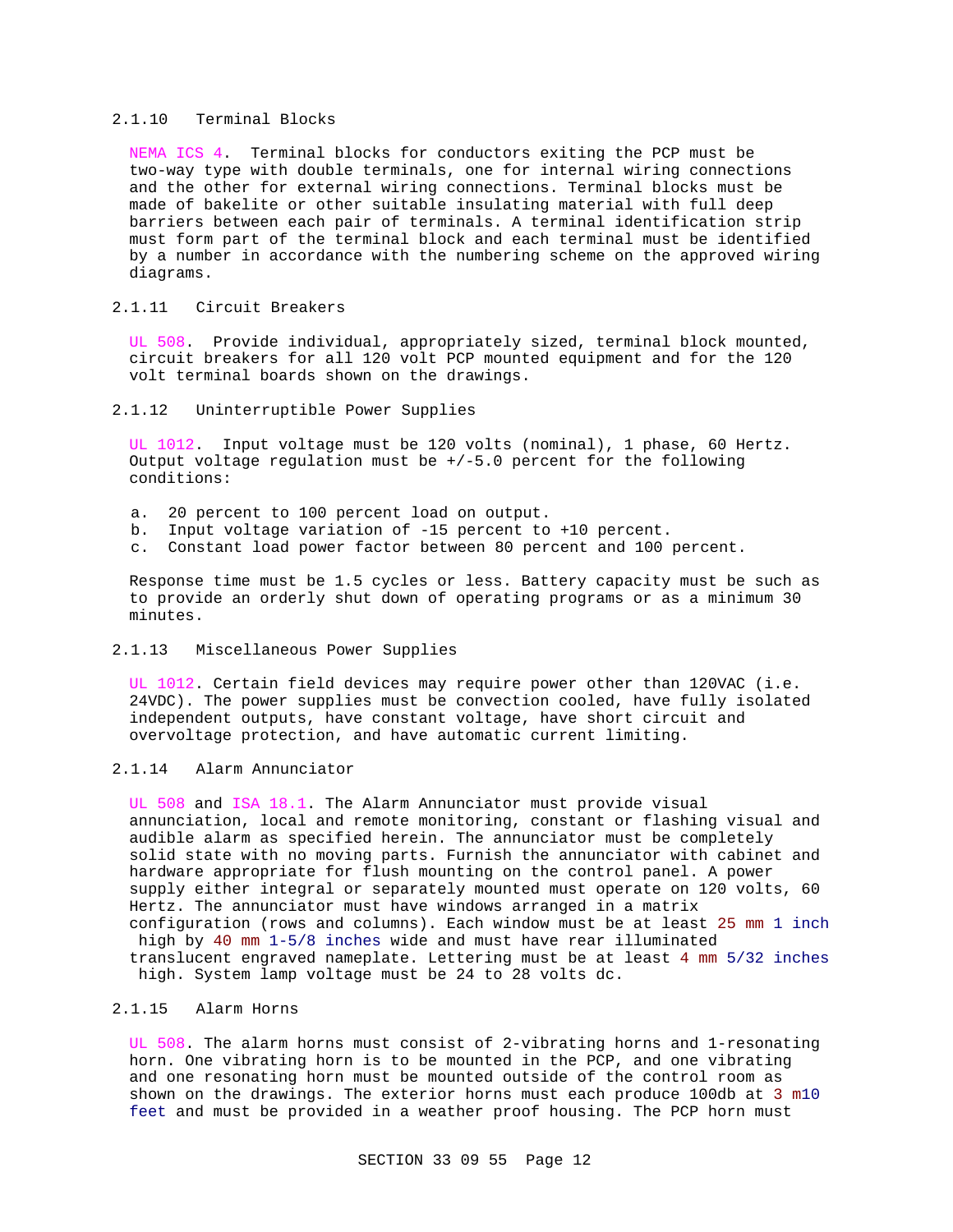produce 70db at 3 meters 10 feet.

#### 2.1.16 Laptop Computer

#### 2.1.16.1 Hardware

The following are the minimum hardware requirements for the laptop computer:

- a. Latest Pentium CPU operating at 2 GHz or faster
- b. 2 GB RAM
- c. 500 GB hard drive
- d. 16X Read-Write DVD drive
- e. Color LCD screen 360 mm 14 inches
- f. Keyboard
- g. Pointing device (e.g. mouse)
- h. Parallel communication port
- i. Serial communication port compatible with PLC (e.g. RS-232-C, RS-485)
- j. 120VAC and Battery power supply
- k. All cables and connectors for interfacing with PLC and personal computer
- l. Modem compatible for remote troubleshooting of the system
- m. Two USB 2.0 communications ports
- n. Provide a carrying case for the Laptop Computer

### 2.1.16.2 Software

The following is the minimum software to be loaded on the laptop. The software must be the most current versions and compatible with each other to make a complete and usable system. All software needs to be fully site licensed and come with all disks to allow a full restore or reload of software in the event of a hard drive crash.

- a. Operating system (e.g. the latest commercially available MS Operating System)
- b. Software for programming the PLC
- c. Software for programming the personal computer

### 2.1.17 Personal Computer (PC)

### 2.1.17.1 Hardware

The following are the minimum hardware requirements for the personal computer:

- a. Latest Pentium CPU operating at 2.4 GHZ or faster
- b. 4 GB RAM
- c. 500 GB hard drive
- d. 16X Read-Write DVD drive
- e. Color 610 mm 24 inches flat screen monitor
- f. Keyboard
- g. Pointing device (e.g. mouse)
- h. Parallel communication port
- i. Serial communication port compatible with PLC (e.g. RS-232-C, RS-485)
- j. 120VAC operating power
- k. All cables and connectors for interfacing with PLC and Laser Printer
- l. Provide a modem capable of remote troubleshooting of the system. The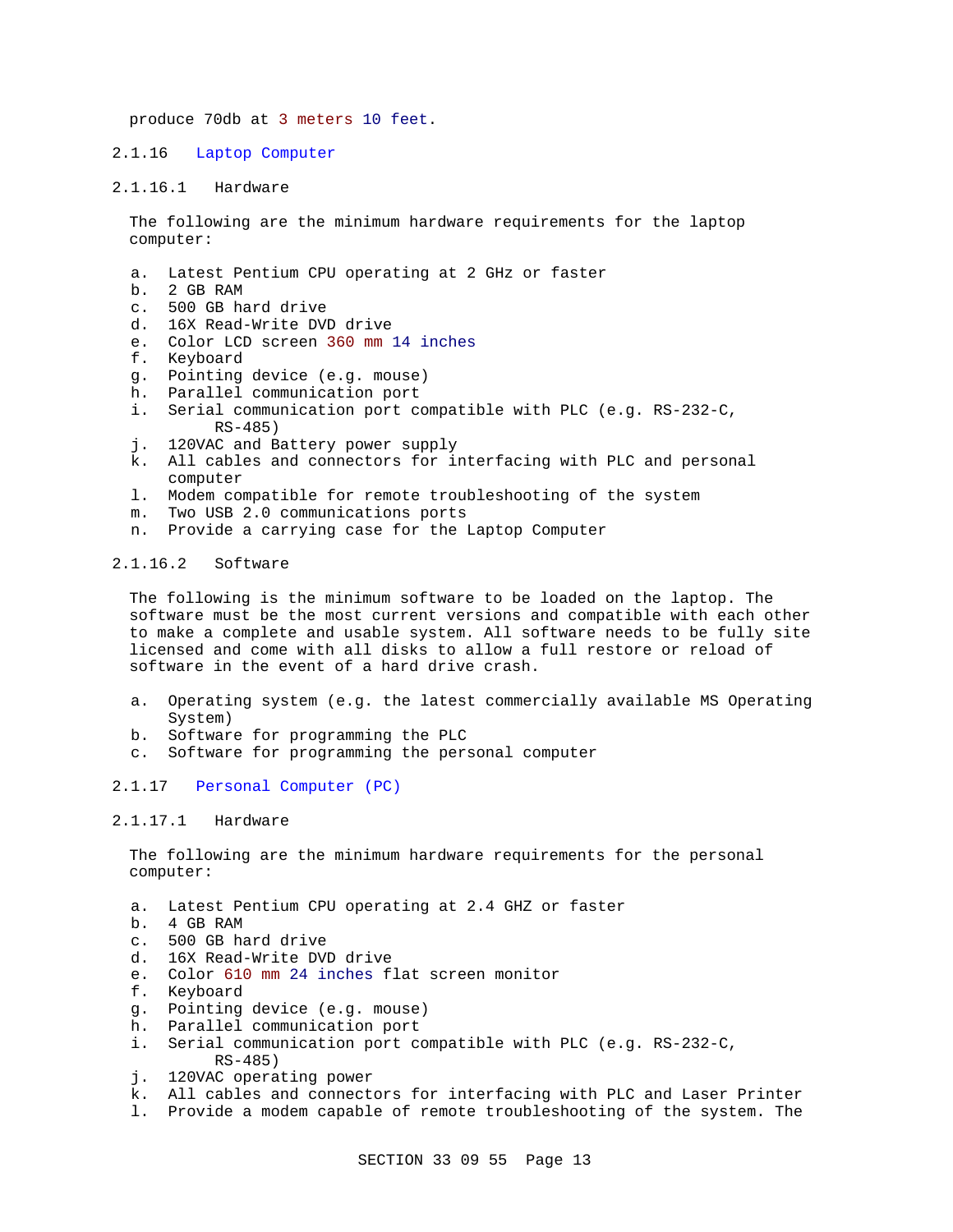modem will not be permanently connected to the System. m. Two USB 2.0 communications ports

### 2.1.17.2 Software

The following is the minimum software to be loaded on the personal computer. The software must be the most current versions and compatible with each other to make a complete and usable system. All software must be fully site licensed and come with all disks to allow a full restore or reload of software in the event of a hard drive crash.

- a. Operating system (e.g. the latest commercially available MS Operating System)
- b. Software for programming the PLCs
- c. The personal computer must communicate with the PLCs to display system status and change system set points. The personal computer must have run-time graphical software to display the graphical screens described later and to change set points.
- d. Software for recording, tracking, trending, and printing out the pressures, flows, and operational status of all monitored components of the fueling system on a real time basis.
- e. MS Office Professional with Excel must be provided to allow the trending data described above to be imported to Excel where it can be studied, manipulated, graphed, and easily sent electronically.

### 2.1.18 Printer

The alarm/report printer must be a color laser jet printer. The unit must print in black at a minimum speed of twelve pages per minute. It must print in color at a minimum speed of ten pages per minute. It must as a minimum be capable of printing color graphs of various system pressures, issue flow, and return flow vs. time in seven colors. Provide one set of spare replacement ink cartridges.

#### 2.1.19 FCC Computer

### 2.1.19.1 Hardware

The FCC computer must be a copy of the personal computer so that upon failure of the personal computer it could be relocated to the pumphouse to assume the personal computers duties. The normal duties of the FCC computer must be to serve as a remote monitor only of the screens that are available on the personal computer. The following are the minimum hardware requirements for the FCC computer:

- a. Latest Pentium CPU operating at 2.4 GHZ or faster
- b. 2 GB RAM
- c. 250 GB hard drive
- d. 16X Read-Write DVD drive
- e. Color 430 mm 17 inches flat screen monitor
- f. Keyboard
- g. Pointing device (e.g. mouse)
- h. Parallel communication port
- i. Serial communication port compatible with PLC (e.g. RS-232-C, RS-485)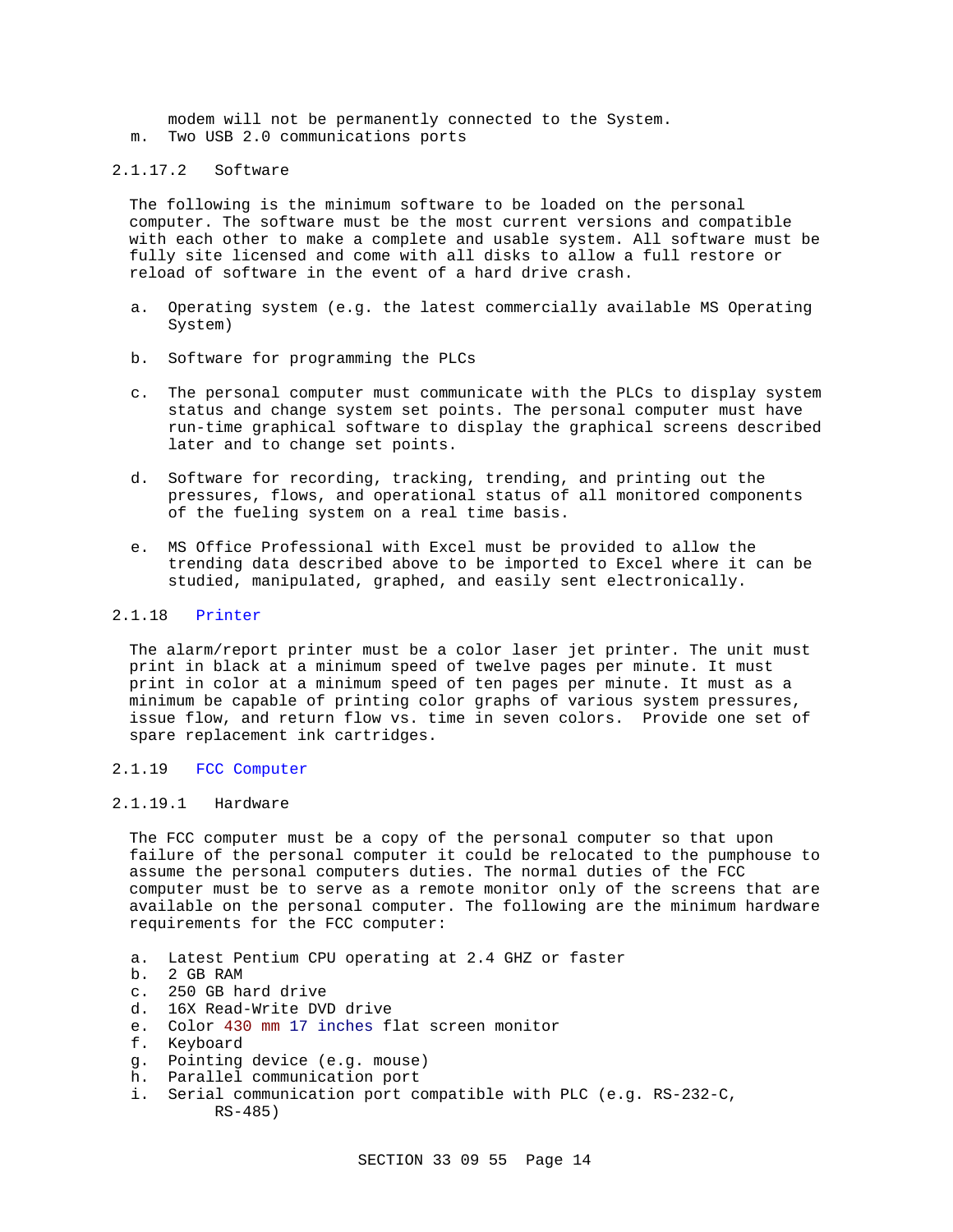- j. 120VAC operating power
- k. All cables and connectors for interfacing with PLC and Laser Printer
- l. Provide a modem capable of remote troubleshooting of the system. The modem will not be permanently connected to the System.
- m. Two USB 2.0 communications ports

#### 2.1.19.2 Software

The following is the minimum software to be loaded on the FCC computer. The FCC computer must be capable of replacing the Personal computer in the pumphouse if the personal computer fails. It will be set up initially to serve only as a remote monitor of the system while located at the FCC. Should the personal computer fail, the FCC computer will be relocated to the pumphouse and then assume the role of the personal computer. The computer software must have a built in command to tell the computer whether it is serving as the personal computer or as the remote monitor only. The software must be the most current versions and compatible with each other to make a complete and usable system. All software must be fully site licensed and come with all disks to allow a full restore or reload of software in the event of a hard drive crash.

- a. Operating system (e.g. the latest commercially available MS Operating System)
- b. Software to tell the computer which mode it is to operate in, i.e. (personal computer or remote monitor)
- c. Software to run as a remote monitor
- d. Software for programming the PLCs
- e. The personal computer must communicate with the PLCs to display system status and change system set points. The personal computer must have run-time graphical software to display the graphical screens described later and to change set points.
- f. Software for recording, tracking, trending, and printing out the pressures, flows, and operational status of all monitored components of the fueling system, on a real time basis.
- g. MS Office Professional with Excel must be provided to allow the trending data described in e. above to be imported to Excel where it can be studied, manipulated, graphed, and easily sent electronically.
- 2.2 PROGRAMMABLE LOGICAL CONTROLLER (PLC) HARDWARE AND SOFTWARE
- 2.2.1 General
	- a. NEMA IA 2. Each PLC must be able to receive discrete and analog inputs and through its programming it must control discrete and analog output functions, perform data handling operations and communicate with external devices and remote I/O racks. The PLCs must be a modular, field expandable design allowing the system to be tailored to the process control application. The capability must exist to allow for expansion to the system by the addition of hardware and/or user software. At a minimum the PLCs must include mounting backplanes, power supply modules, CPU module, communication modules, and I/O modules.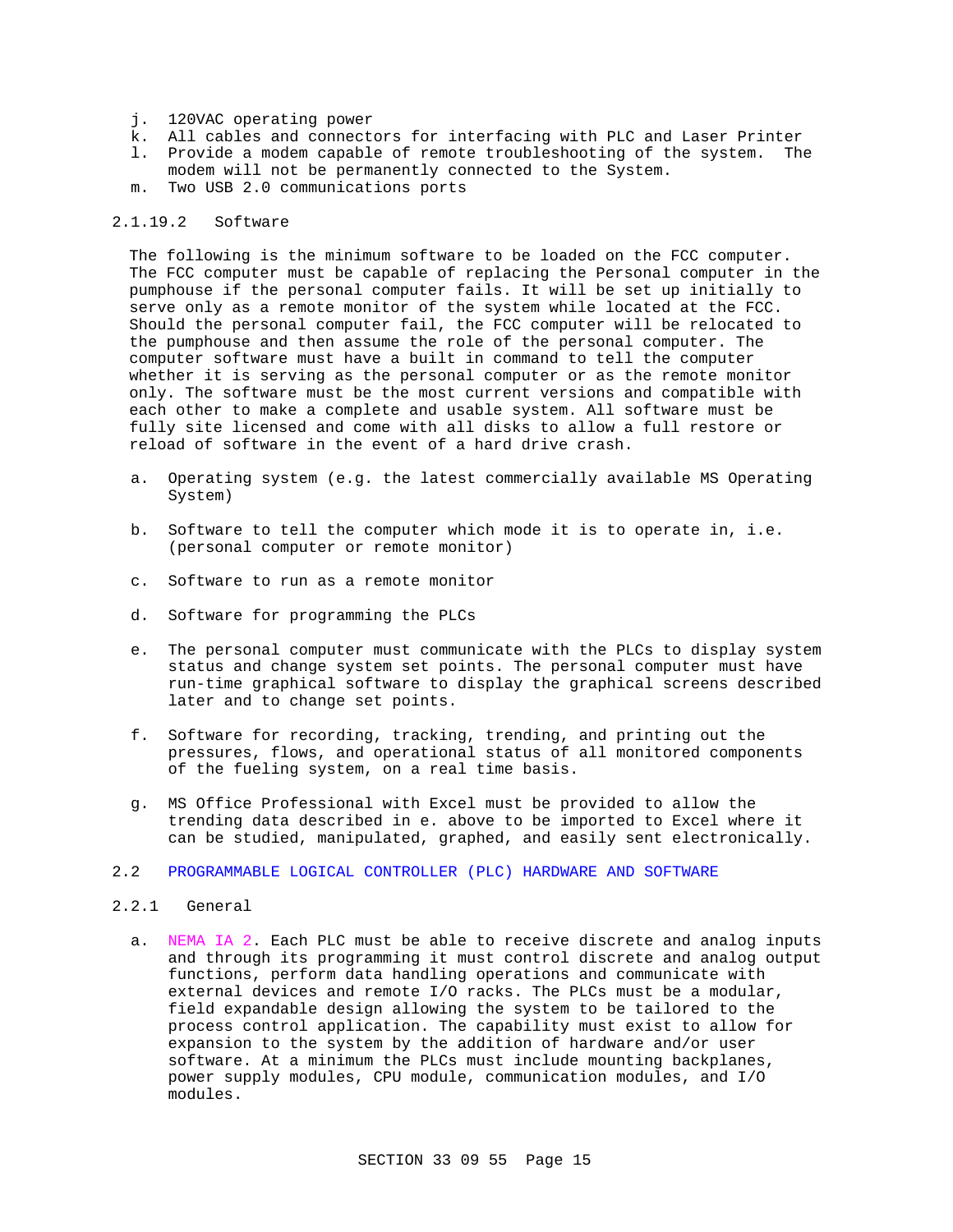- b. Each PLC provided must be designed and tested for use in the high electrical noise environment of an industrial plant. The PLC modules must comply with the FCC Part 15 Part A for radio noise emissions. The programmable controller processor must be able to withstand conducted susceptibility tests as outlined in NEMA ICS 2, IEEE C37.90.
- c. The PLCs must function properly at temperatures between 0 and 50 degrees C 32 and 122 degrees F, at 5 to 95 percent relative humidity non-condensing and have storage temperatures between -40 and 60 degrees  $C - 40$  and  $+140$  degrees F at 5 to 95 percent relative humidity non-condensing.
- d. The PLCs must have manufacturer's standard system status indicators (e.g. power supply status, system fault, run mode status, back-up battery status).
- 2.2.2 Central Processing Unit Module

The CPU must be a modular self-contained unit that provides time of day, scanning, application (ladder rung logic) program execution, storage of the application program, storage of numerical values related to the application process and logic, I/O bus traffic control, peripheral and external device communications and self-diagnostics.

- 2.2.3 Power Supply Module
	- a. The power supply module must be plugged into the backplane not separately mounted. The power supply must be wired to utilize 120 VAC, 60 Hz power, the system must function properly within the range of -10 percent to +15 percent of nominal voltage. The power supply must provide an output to the backplane at a wattage and voltage necessary to support the attached modules. A single main power supply module must have the capability of supplying power to the CPU module and local communication and I/O modules. Auxiliary power supplies must provide power to remote racks.
	- b. Each power supply must have an integral on/off disconnect switch to the module. If the manufacturers standard power supply does not have an on/off disconnect switch a miniature toggle type switch must be installed near the PLC and clearly labeled as to its function.
	- c. The power supply must monitor the incoming AC line voltage for proper levels and have provisions for both over current and over voltage protection. If the voltage level is detected as being out of range the system must have adequate time to complete a safe and orderly shutdown.
- 2.2.4 Program Storage/Memory Requirements
	- a. The PLC must have the manufacturers standard nonvolatile executive memory for the operating system. The PLC must also have EEPROM (Electrically Erasable Programmable Read Only Memory) for storage of the user program and battery backup RAM for application memory. The EEPROM must be loaded by use of the laptop computer or the personal computer.
	- b. Submit a calculation of the required amount of EEPROM and RAM (random access memory) needed for this application plus an extra 50 percent.
	- c. The number of times a normally open (N.O.) and/or normally closed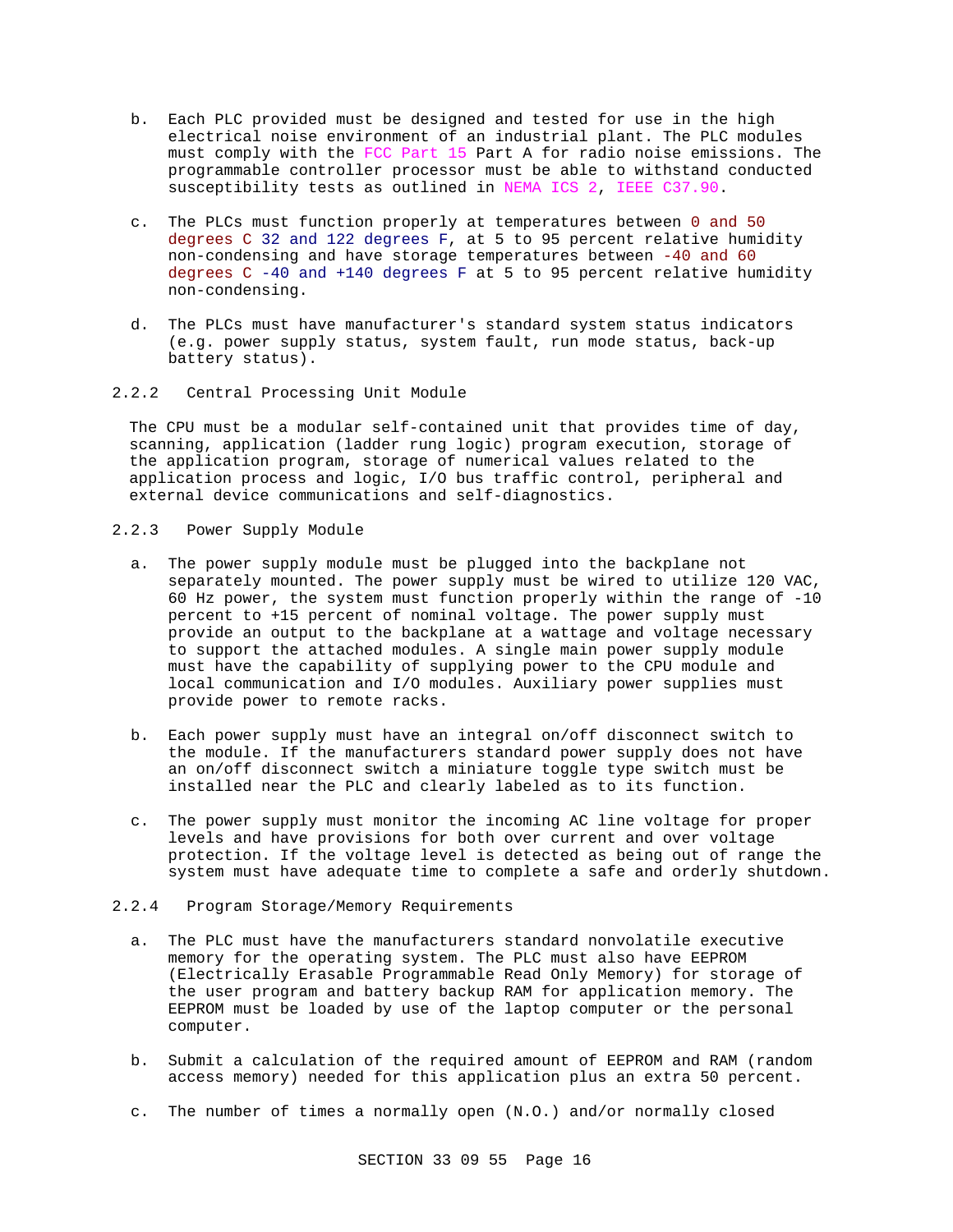(N.C.) contact of an internal output can be programmed must be limited only by the memory capacity to store these instructions.

- 2.2.5 Input/Output (I/O) Modules
	- a. Provide all required I/O modules (analog input, analog output, discrete input, discrete output, and isolated discrete output) to manipulate the types of inputs and outputs as shown on the drawings and to comply with the sequence of operations. Also provide a minimum of 20 percent (round up for calculation) spare input and output points of each type provided, but not less than two of each type.
	- b. I/O modules must be a self-contained unit housed within an enclosure to facilitate easy replacement. All user wiring to I/O modules must be through a heavy-duty terminal strip. Pressure-type screw terminals must be used to provide fast, secure wire connections. The terminal block must be removable so it is possible to replace any input or output module without disturbing field wiring.
	- c. During normal operation, a malfunction in any remote input/output channel must affect the operation of only that channel and not the operation of the CPU or any other channel.
	- d. Isolation must be used between all internal logic and external power circuits. This isolation must meet the minimum specification of 1500 VRMS. Provide optically isolated I/O components which are compatible with field devices.
	- e. Each I/O module must contain visual indicators to display ON/OFF status of individual input or output points.
	- f. Discrete output modules must be provided with self-contained fuses for overload and short circuit protection of the module.
	- g. All input/output modules must be color coded and titled with a distinctive label.

### 2.2.6 Interfacing

The PLC must have communication ports and communication modules using the manufacturers standard communication architecture for connections of the Personal computer, Laptop Computer, remote I/O racks and interconnections between SYS 1 PLC and SYS 2 PLC for the redundant backup system of the PLCs.

- 2.2.7 Program Requirements
	- a. The programming format must be ladder diagram type as defined by NEMA IA 2.
	- b. There must be a means to indicate contact or output status of the contact or output on the CRT (of the personal computer) or LCD screen (of the laptop computer). Each element's status must be shown independently, regardless of circuit configuration.
	- c. The program must be full featured in its editing capabilities (e.g. change a contact from normally open to normally closed, add instructions, change addresses, etc.).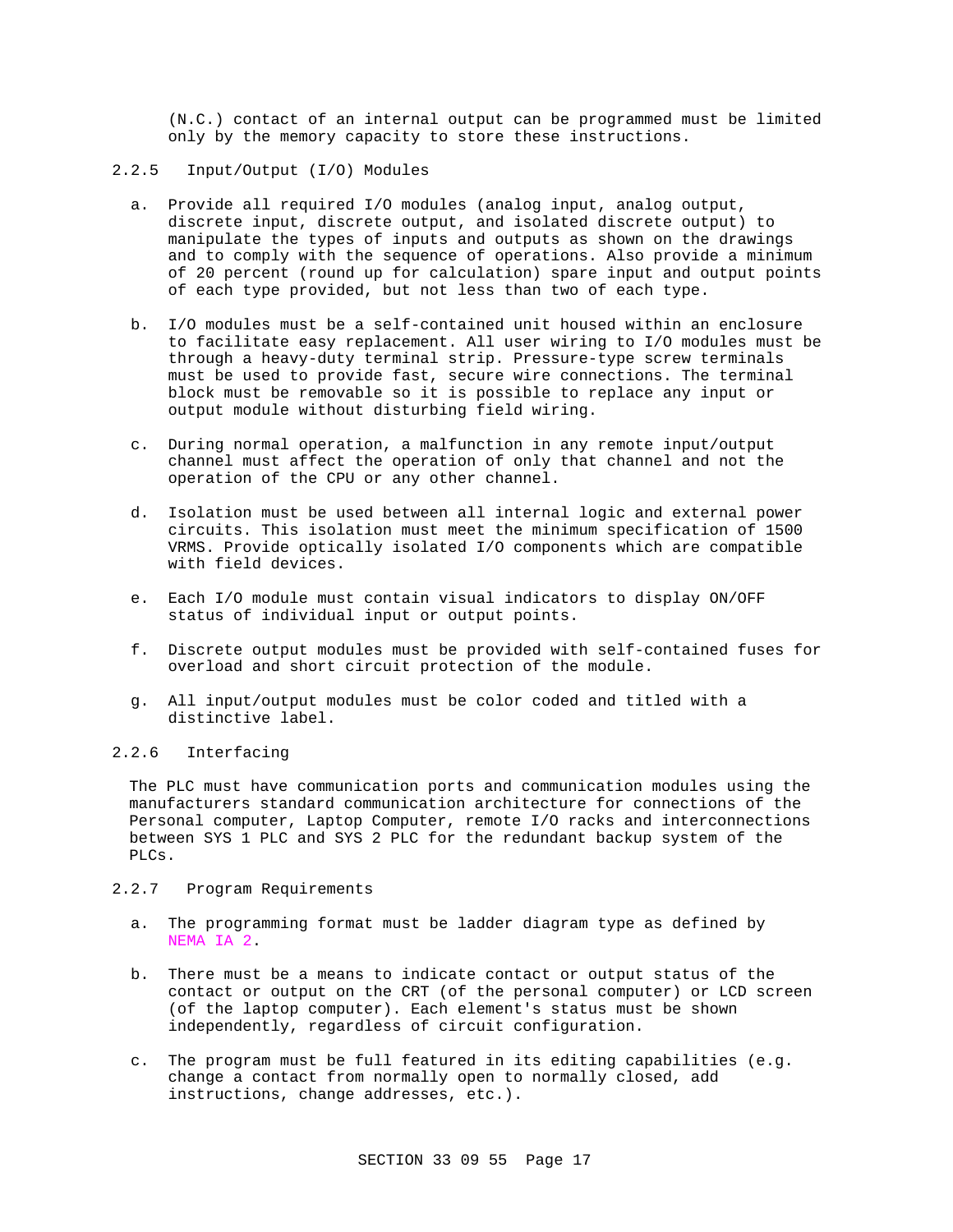### 2.2.8 Diagnostics

The CPU must continuously perform self-diagnostic routines that will provide information on the configuration and status of the CPU, memory, communications and I/O. The diagnostic routines must be regularly performed during normal system operation. A portion of the scan time of the controller should be dedicated to perform these housekeeping functions. In addition, a more extensive diagnostic routine should be performed at power up and during normal system shutdown. The CPU must log I/O and system faults in fault tables, which must be accessible for display. When a fault shuts down a CPU, a sequence must be initiated that will automatically switch over to the other CPU. When a fault affects I/O or communication modules the CPU must shut down only the hardware affected and continue operation by utilizing healthy system components. All faults must be annunciated on the alarm annunciator.

#### PART 3 EXECUTION

#### 3.1 PUMP CONTROL PANEL (PCP) AND COMPONENTS

### 3.1.1 General

- a. Where two or more pieces of equipment performing the same function are required, they must be exact duplicates produced by the same manufacturer. All display instruments of each type must represent the same outward appearance, having the same physical size and shape, and the same size and style of numbers, characters, pointers, and lamp lenses.
- b. The PCP must include all required resident software programs and hardware to provide the specified sequence of operation. All software R/W optical disks including programming manuals must be turned over to the Government at the completion of start-up so modification can be done in the field with no outside assistance.
- c. It is intended that process controlling devices except field devices, and motor controllers be attached to or mounted within the PCP enclosure and all interconnecting wiring installed prior to shipment to the job site. This is to allow shop testing of the system and to decrease field labor requirements.
- d. The PCP must be shipped fully assembled in one piece after the completion of the shop tests and all defects corrected.

### 3.1.2 Wiring

### 3.1.2.1 Methods and Practices

Wiring methods and practices must be in conformance with NEMA ICS 1, NEMA ICS 2, NEMA ICS 4 and NEMA ICS 6 recommendations as applicable. All wiring to instruments and control devices must be made with stranded wire, and wiring must be permanently labeled with conductor/wire numbers within 25 mm 1 inch of termination points. Labels must be tubular heat-shrinkable wire markers that remain legible after exposure to industrial fluids and abrasion. Position markers so that wire numbers can be read without disturbing or disconnecting wiring. Use of individual character-markers placed side-by-side is not acceptable. Numbers must match approved shop drawings. All wiring must be neatly laced from point of entry into enclosures to termination points with nylon lacing cord or plastic lacing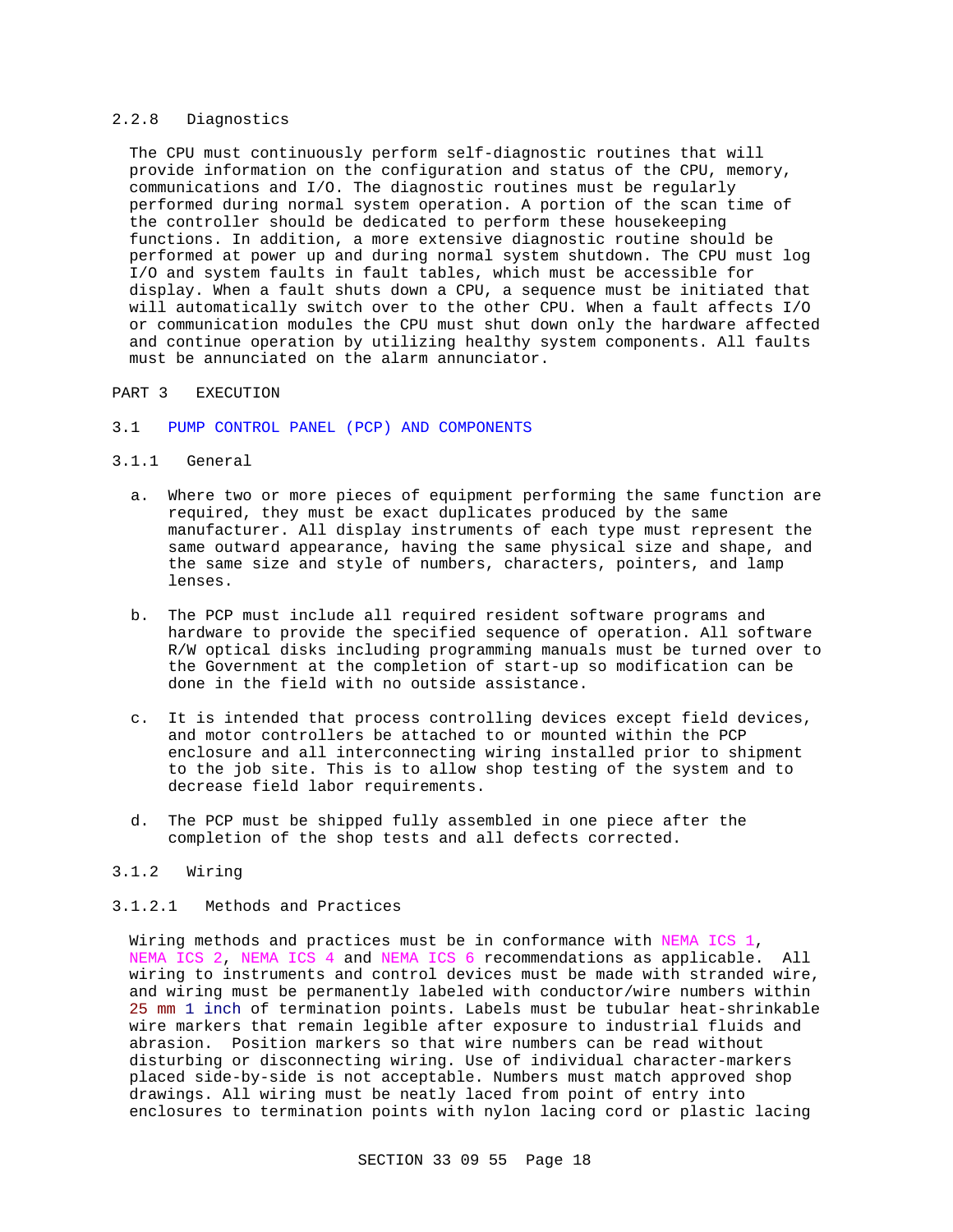ties. Lacing within wiring channels is not required.

### 3.1.2.2 Control Wiring Data Lists

Provide typed Control Wiring Data Lists within each terminal cabinet and the PCP. The data lists must include: conductor identification number, wire gauge, wire insulation type, "FROM" terminal identification, "TO" terminal identification, and remarks. Submit the preliminary lists and update to As-Built conditions.

### 3.1.3 Certified Pump Control Panel (PCP) Shop Test Report

The manufacturer must shop test the PCP, Personal computer, and lap top computer. Include simulation of field components and provide for fully testing the pump control and annunciator system as a unit before delivery to the project site. The test must, reveal system defects, including, but not limited to, functional deficiencies, operating program deficiencies, algorithm errors, timing problems, wiring errors, loose connections, short circuits, failed components and misapplication of components. Perform the test prior to shipment to the site and correct problems detected. Repeat the final testing and correction sequence until no problems are revealed and then perform two additional successful tests. Submit certified test report within 15 days after completion of the test. The report must include a statement that the Pump Control Panel performs as specified. Notify the Governments Contracting Officer and the SME 30 days prior to the final shop testing date. The Contracting Officer may require a Government witness at the final test before the PCP is shipped to the site.

### 3.1.4 Ventilation System

Thermostat T-1, must control fan F-1 and thermostat T-2 must control fan F-2. T-1 and T-2 must be set at 27 degrees C 80 degrees F to maintain interior air temperature to 11 degrees C 20 degrees F above ambient. Thermostat T-3, set at 38 degrees C 100 degrees F, must provide a non-critical PCP HIGH TEMPERATURE alarm to the alarm annunciator.

#### 3.1.5 Grounding

The PCP ground bar must be connected to the building counterpoise via a #10 AWG conductor. Within the enclosure all I/O racks, processor racks, and power supplies, etc. must be grounded to meet the manufacturer's specifications.

### 3.1.6 Indicator Lights, Switches, and Pushbuttons

Mount indicator lights, switches, and pushbuttons through the PCP enclosure and arrange to allow easy vision and operation of each device. Provide each device with a nameplate and/or legend plate as indicated on the drawings. Nameplate wordings must be as indicated on the drawings.

### 3.1.7 Transient Voltage Surge Suppression Devices

Transient voltage surge suppression (TVSS) devices must be installed in the PCP to minimize effects of nearby lightning strikes, switching on and off of motors and other inductive loads. TVSS must be provided for each control circuit ladder. Each ladder may contain any combination of the following devices: PLCs, power supplies (e.g., 24 volt), fans, relays, lights, switches etc. TVSS must also be provided for PLC I/O originating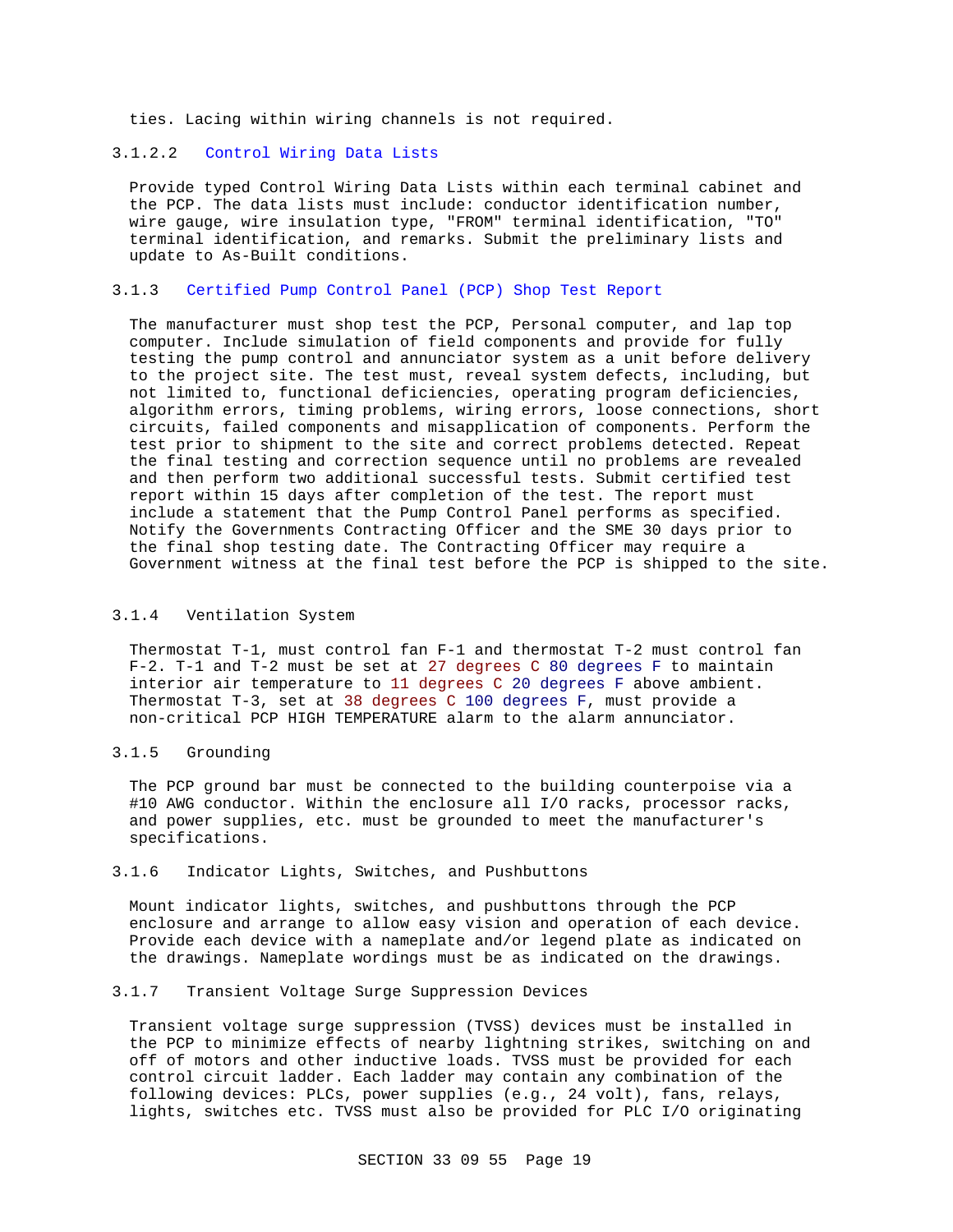outside of the building.

#### 3.1.8 Terminal Blocks

As a minimum, any PCP device that connects to a field device (devices not located in the PCP) must be connected to a terminal block. A connection diagram similar to the drawings must be provided to the field contractor for field connections to the PCP.

### 3.1.9 Circuit Breakers

As a minimum, any 120 volt PCP device i.e. (fans, lights, power receptacles, 24 VDC power supplies, PLC CPUs, PLC I/O racks) must be provided with an individual circuit breaker. Additionally 120 volt terminal boards connecting to field devices (devices not located in the PCP) must be protected by a 120 volt circuit breaker.

### 3.1.10 Uninterruptible Power supplies

The Pump Control Panel (PCP) must contain three uninterruptible power supplies (UPS) each connected to a dedicated circuit. As shown on the drawings one UPS must supply PLC System 1, one UPS must supply PLC System 2, and the third UPS must supply the miscellaneous device power. The UPSs output capacity must be sufficient to drive all the equipment connected plus 25 percent. The UPSs must be mounted on shelves near the bottom of the PCP but not rest on the floor of the PCP.

#### 3.1.11 Power Supplies

Provide and install all 120VAC and 24VDC power supplies as required. Size the power supplies for the load plus 25 percent. Supply all field devices, which require power and are controlled or monitored from the PCP, from power supplies in the pump control panel. Provide a 120V receptacle in the PCP for use by the Laptop computer. Completely install interconnecting wiring between UPSs and PLC power supplies prior to shipment to the job site.

#### 3.1.12 Alarm Annunciator and Horns

Initiate signals by hardwired field contacts or by PCP outputs as required. The annunciator must energize alarm horns, both an integral panel mounted vibrating horn and remote horns, and flash the appropriate annunciator lamp. The minimum number of windows must correspond to the number of alarm points, plus 15 percent spare. The drawings indicate panel layout and the alarms to be annunciated.

#### 3.1.12.1 Non-critical Alarms

Non-critical alarm windows must be white with black lettering and must sound the PCP mounted vibrating horn and the exterior mounted vibrating horns.

### 3.1.12.2 Critical Alarms

Critical alarm windows must be red with white lettering and must sound the PCP mounted vibrating horn and the exterior mounted resonating horns. Critical alarms must also cancel all automatic pump starts in the PLC.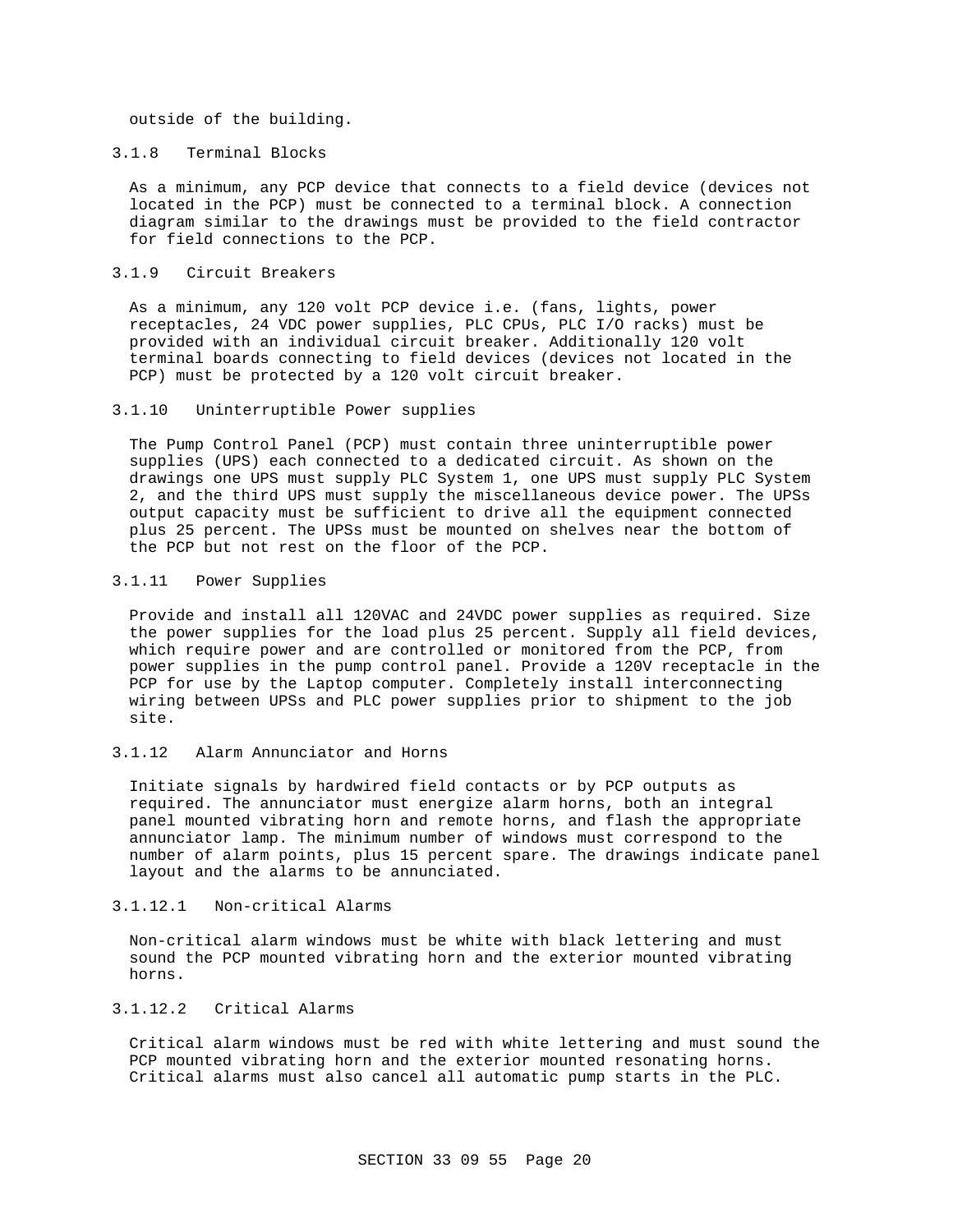### 3.1.12.3 Alarm Sequence

Alarm sequence for each alarm must be as follows (ISA 18.1 sequence 'A').

- a. For a normal condition, visual indicator and horns will be off.
- b. For an alarm condition, visual indicator will flash and horns will sound (this condition will be locked in).
- c. Upon acknowledgment of the alarm condition, visual indicator will be steady on and the horns will be off.
- d. If, after acknowledgment of an alarm condition, another alarm condition is established, the new alarm will cause the appropriate window to flash and the horn to sound.
- e. When condition returns to normal after acknowledgment, the visual indicator and the horn will be off.
- 3.1.13 Personal Computer

The personal computer must be a stand alone, desk top mounted unit. The personal computer must download system parameters from the PLCs for display. The personal computer must also upload new set point values that the operator has changed using the personal computer keyboard, after a password has been entered.

3.1.13.1 Screen Number 1

The general opening screen must as a minimum display the name and location of the installation (e.g. Seymour Johnson Air Force Base, North Carolina), name of the project (e.g., Type III Hydrant Fueling System) and screen navigation information.

3.1.13.2 Screen Number 2

At a minimum display the following items. Continuously update the values; a 2 second delay maximum between updates is acceptable.

| System Issue Rate     | XXXX L/SGPM                   |
|-----------------------|-------------------------------|
| System Return Rate    | XXXX L/SGPM                   |
| System Net Flow       | XXXX L/SGPM                   |
| System Pressure       | xxxx kPaPSI                   |
| System Operation Mode | Auto/Off/Flush/Tightness test |
| Active System         | $Sys-1/Sys-2$                 |
| Lead Pump in Tank 1   | 1/2/3/4/5                     |
| Fuel Pump #1          | On/Off<br>XXXXX.X HOURS       |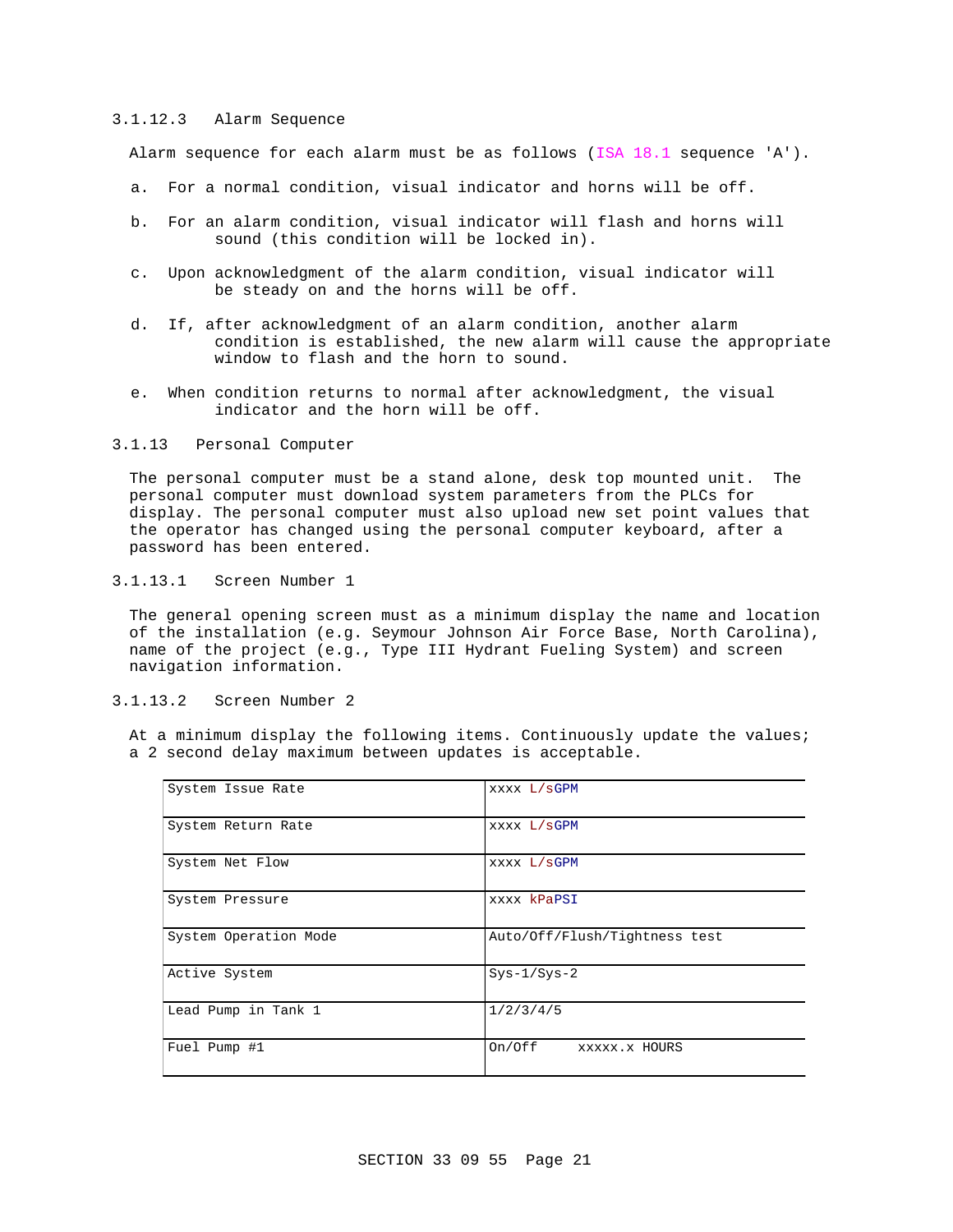| Fuel Pump #2               | On/Off<br>XXXXX.X HOURS |
|----------------------------|-------------------------|
| Fuel Pump $\overline{43}$  | On/Off<br>XXXXX.X HOURS |
| Fuel Pump #4               | On/Off<br>XXXXX.X HOURS |
| Fuel Pump #5               | On/Off<br>XXXXX.X HOURS |
| Backpressure Control Valve | Closed/Enabled          |
| Pressure Control Valve     | Closed/Enabled          |
| Defuel/Flush Valve         | Closed/Enabled          |
| Lead Pump in Tank 2        | 6/7/8/9/10              |
| Tank 1 Outlet Valve I11    | Open/Closed             |
| Tank 2 Outlet Valve I12    | Open/Closed             |
| Receipt Bypass Valve       | Open/Closed             |
| Manifold Setup Valve I34   | Open/Closed             |
| Manifold Setup Valve I35   | Open/Closed             |
| Manifold Setup Valve R10   | Open/Closed             |
| Manifold Setup Valve R11   | Open/Closed             |
| Lead Tank                  | 1/2                     |
| Fuel Pump #6               | On/Off<br>XXXXX.X HOURS |
| Fuel Pump #7               | On/Off<br>XXXXX.X HOURS |
| Fuel Pump #8               | On/Off<br>XXXXX.X HOURS |
| Fuel Pump #9               | On/Off<br>XXXXX.X HOURS |
| Fuel Pump #10              | On/Off<br>XXXXX.X HOURS |

Only one of the words separated by a slash  $\left(\frac{1}{2}\right)$  must be displayed. The xxxxx.x HOURS is the fuel pumps elapsed run time and the value must not be lost when the lead PLC is switched. The pump and valve status words must be color coded to match the colors used on the graphic display screen.

#### 3.1.13.3 Screen Number 3

Display the following table. The table lists the set points that can be adjusted using the operator interface. A password must be entered before the "current value" can be adjusted. The value entered can only be a number within the "set point range". The "default value" is the value held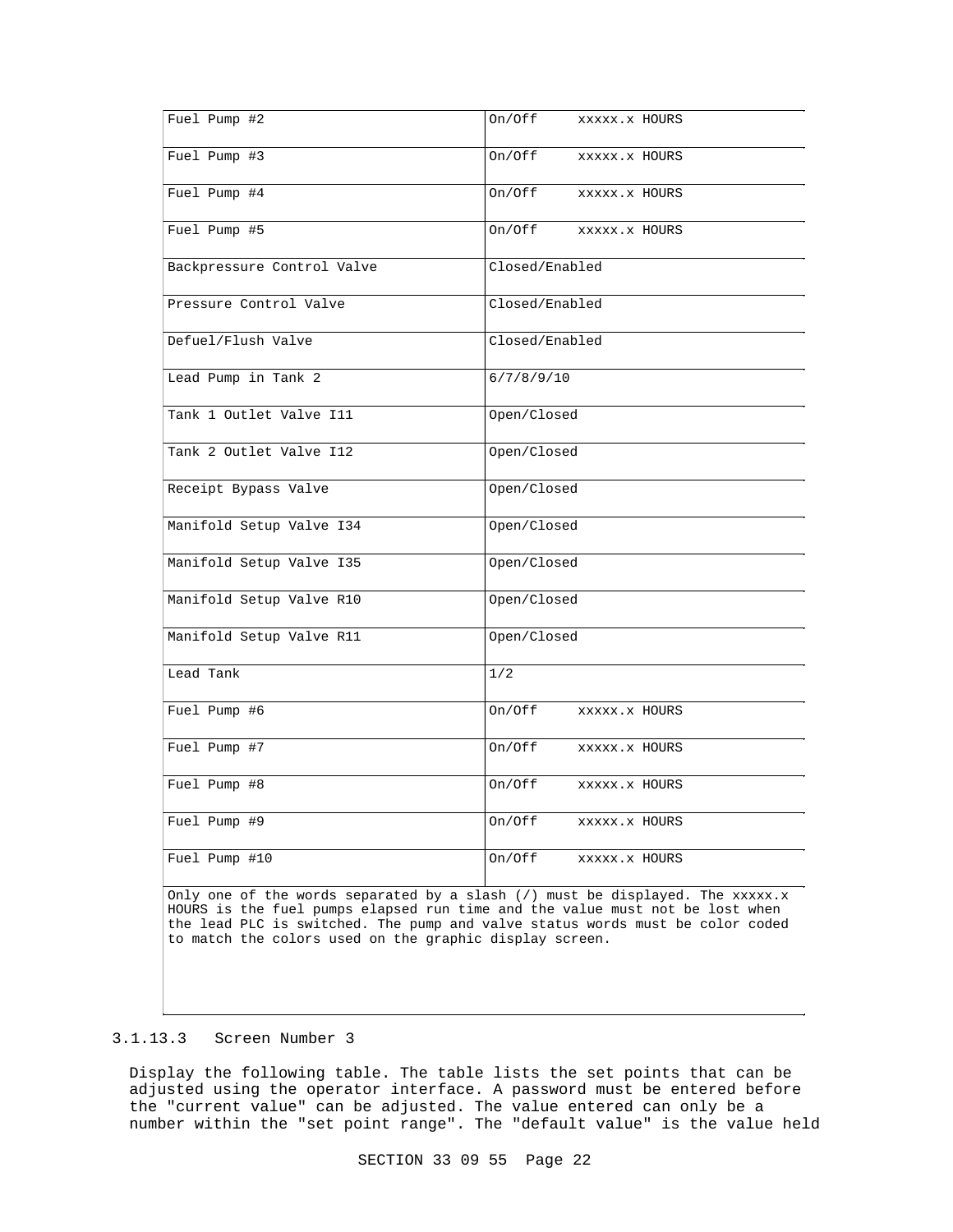in the program that is loaded into EEPROM memory (This screen may require more than one display screen.).

| SET POINT DESCRIPTION                                                              | SET POINT RANGE                   | DEFAULT VALUE     | CURRENT VALUE |
|------------------------------------------------------------------------------------|-----------------------------------|-------------------|---------------|
|                                                                                    |                                   |                   |               |
| Lead pump starting pressure 205 to 1035 kPa30                                      | to 150 psi                        | 415 kPa60 psi     | xxx KpApsi    |
| Issue flow to start second<br>pump in the sequence                                 | 25 to 40 L/s 450 to<br>$650$ qpm  | 35 L/s560 gpm     | XXX L/sqpm    |
| Issue flow to start third<br>pump in the sequence                                  | 65 to 80 L/s1000 to<br>1300 qpm   | 73 L/s1160 qpm    | XXX L/sqpm    |
| Issue flow to start fourth<br>pump in the sequence                                 | 100 to 120 L/s1600<br>to 1900 qpm | 111 $L/s1760$ gpm | XXX L/sqpm    |
| Return flow to enable next<br>pump in sequence to start                            | $0.5$ to 6 L/s10 to<br>$100$ qpm  | $2.5 L/s40$ qpm   | XXX L/sqpm    |
| Return flow to stop fourth<br>third, and second pump in<br>the sequence (lag pump) | 30 to 50 L/s500 to<br>800 qpm     | 44 L/s700 qpm     | XXX L/sqpm    |
| Return flow to initiate<br>lead pump shutdown sequence 800 gpm                     | 30 to 50 L/s500 to                | 35 L/s560 gpm     | XXX L/sqpm    |
| Timer to enable start-up<br>of lead pump                                           | 0 to 120 seconds                  | 0 seconds         | xx seconds    |
| Timer to enable second,<br>third and fourth pumps to<br>start                      | $0$ to 120 seconds                | 10 seconds        | xx seconds    |
| Timer to stop fourth,<br>third, and second pumps                                   | 0 to 120 seconds                  | 15 seconds        | xx seconds    |
| Timer to stop first pump                                                           | 0 to 60 seconds                   | 2 seconds         | xx seconds    |
| Timer to disable Back<br>Pressure Control Valve                                    | 0 to 360 seconds                  | 60 seconds        | xx seconds    |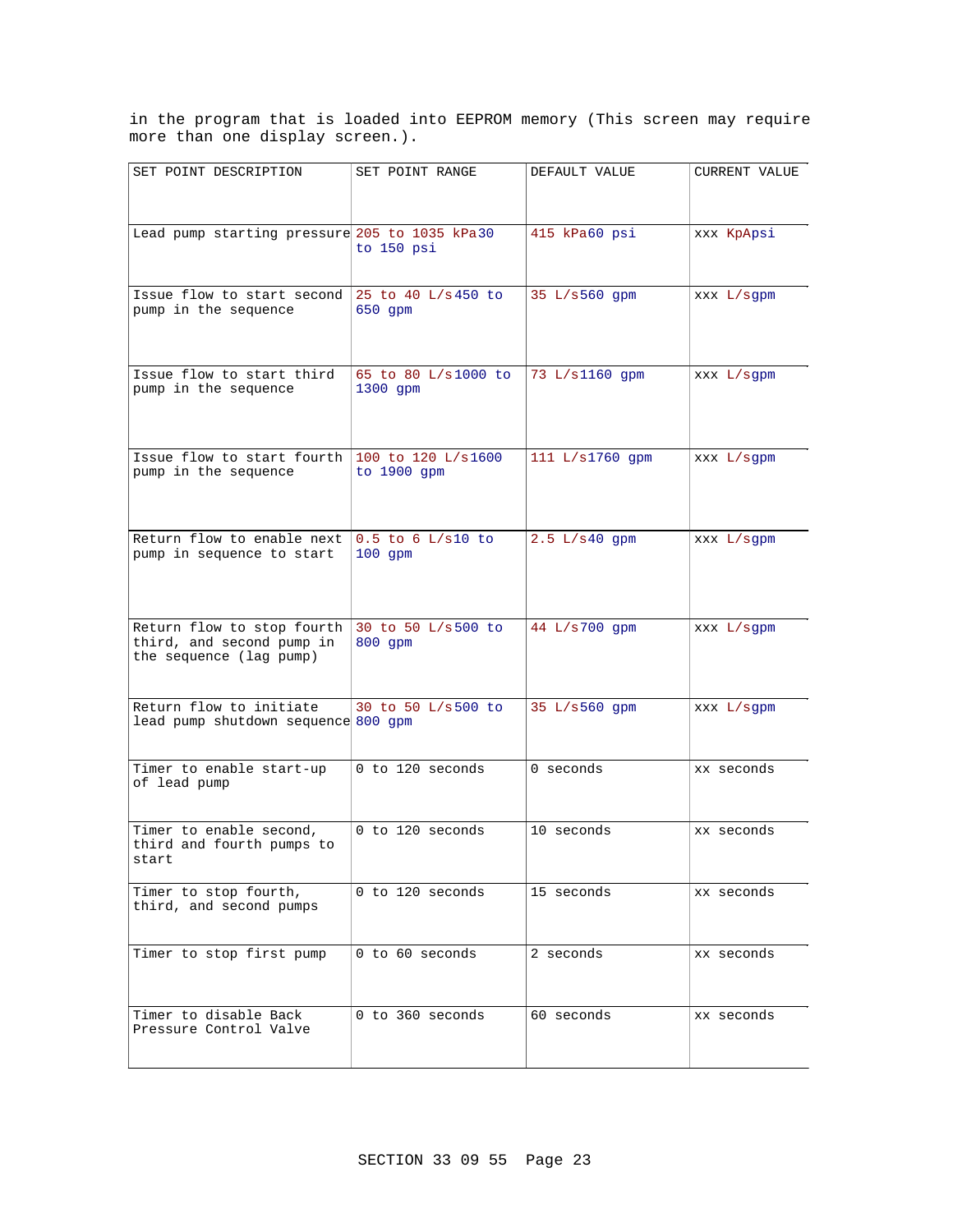| SET POINT DESCRIPTION                              | SET POINT RANGE                   | DEFAULT VALUE            | CURRENT VALUE |
|----------------------------------------------------|-----------------------------------|--------------------------|---------------|
| Timer to establish fueling<br>pump failure         | 5 to 30 seconds                   | 15 seconds               | xx seconds    |
| System pressure to stop<br>lead pump               | 895 to 1310 kPa130<br>to 190 psig | 965 kPa140 psig          | xxx kPapsig   |
| Operating Tank No. 1<br>Low-Low Level Indication   | 0 to 2 m0 to 6 feet               | 500 mm1 foot 8<br>inches | x.x mfeet     |
| Operating Tank No. 2<br>Low-Low Level Indication   | 0 to 2 m0 to 6 feet               | 500 mm1 foot 8<br>inches | x.x mfeet     |
| Operating Tank No. 1 Low<br>Level Indication       | 0 to 2 m0 to 6 feet               | 600 mm2 feet             | x.x mfeet     |
| Operating Tank No. 2 Low<br>Level Indication       | 0 to 2 m0 to 6 feet               | 600 mm2 feet             | x.x mfeet     |
| Operating Tank No. 1 High<br>Level Indication      | 5 to 7.5 m18 to 24<br>feet        | 6.5 m21 feet 3<br>inches | x.x mfeet     |
| Operating Tank No. 2 High<br>Level Indication      | 5 to 7.5 m18 to 24<br>feet        | 6.5 m21 feet 3<br>inches | x.x mfeet     |
| Operating Tank No. 1<br>High-High Level Indication | 5 to 7.5 m18 to 24<br>feet        | 6.7 m22 feet             | x.x mfeet     |
| Operating Tank No. 2<br>High-High Level Indication | 5 to 7.5 m18 to 24<br>feet        | $6.7$ $m22$ feet         | x.x mfeet     |

#### 3.1.13.4 Screen Number 4

Duplicate the Graphic Display Drawing showing a schematic of the process flow. Refer to this screen as the graphical display. Display many operating parameters here as required in later paragraphs of this specification.

## 3.1.13.5 Screen Number 5

This screen is a duplicate of the Alarm Annunciator and must be superimposed over the current active screen on the personal computer when an alarm is activated.

### 3.1.13.6 Screen Number 6

This screen is designed solely for assisting the testing team during initial start up to watch all of the significant parameters of the systems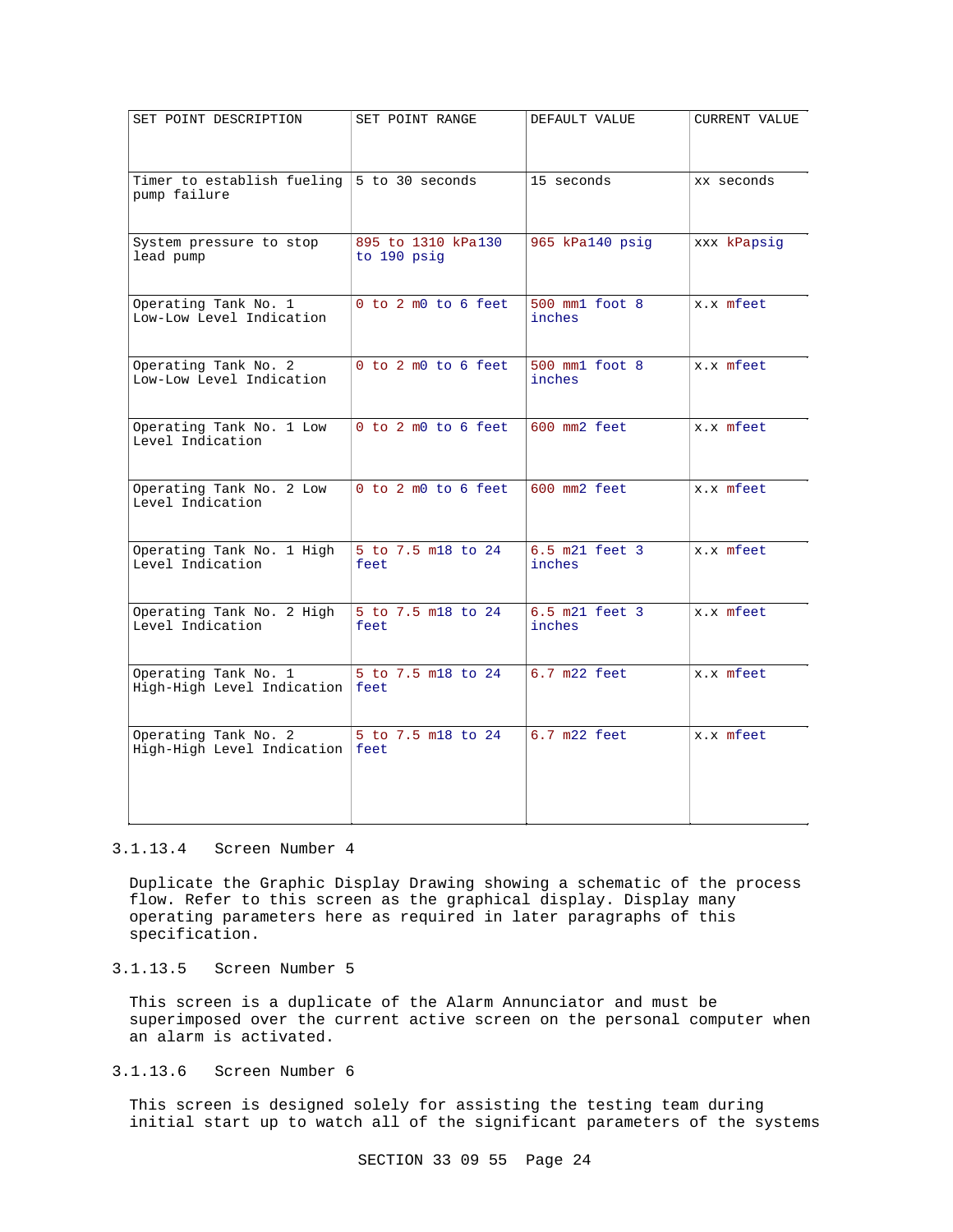operation simultaneously on one screen. Include the system parameters i.e. (flows, pressures, and status) from screen 2, the set points from screen 3, and timers for all of the actions that will take place following a delay function.

### 3.1.13.7 Screen Number 7

This screen is designed solely for displaying the seven graphs as described in Section 33 08 53, AVIATION FUEL DISTRIBUTION SYSTEM START-UP. Display the following values concurrently against time: Issue flow, Issue pressure, Return flow, Pump #1 discharge pressure, Pressure upstream of BPCV, Pressure downstream of BPCV, and Hydrant Pit Pressure. The personal computer must be capable of storing up to 1 week of data corresponding to the above values. The system must be able to produce graphs on the screen of this data and print the data in seven colors on the laser printer.

#### 3.1.13.8 Screen Number 8

This screen is an alarm history screen, referred to as the Alarm History Display. This screen must be capable of storing and displaying all alarms that have occurred in the system for at least a period of 30 days.

#### 3.1.13.9 Screen Number 9

This screen is designed solely for displaying the parameters and process involved in the Tightness Test as described in this specification and on the drawings. Display the following values concurrently against time: Pressure (as sensed by PIT3). The system must be able to produce graphs on the screen of this data and be able to print the data in color on the laser printer.

### 3.1.14 Laptop Computer

The Laptop computer is used to create, edit, and load the ladder logic program into the PLCs and the operator interface graphics control program into the personal computer. The Laptop must also be used to monitor the PLCs memory and ladder logic program. Store the computer in a lockable cabinet provided and located within the Pump Control Panel.

3.2 PROGRAMMABLE LOGICAL CONTROLLER (PLC) HARDWARE AND SOFTWARE

### 3.2.1 General

#### **\*\*\*\*\*\*\*\*\*\*\*\*\*\*\*\*\*\*\*\*\*\*\*\*\*\*\*\*\*\*\*\*\*\*\*\*\*\*\*\*\*\*\*\*\*\*\*\*\*\*\*\*\*\*\*\*\*\*\*\*\*\*\*\*\*\*\*\*\*\*\*\*\*\***

**NOTE: The pressure indicating transmitters and the differential pressure transmitters are the only devices that the PLC can monitor for a possible failure. Failures shall be defined in the following manners: When the pressure indicating transmitters differ with each other by more than 70 kPa (10 psig) after a 10 second delay, assume the lower reading transmitter has failed. When the issue differential pressure transmitters differ from each other by more than 2 L/s (30 gpm) after a ten second delay, assume the lower reading transmitter has failed. When the return differential pressure transmitters differ from each other by more than 1.2 L/s (20 gpm) after a ten second delay, assume the lower reading**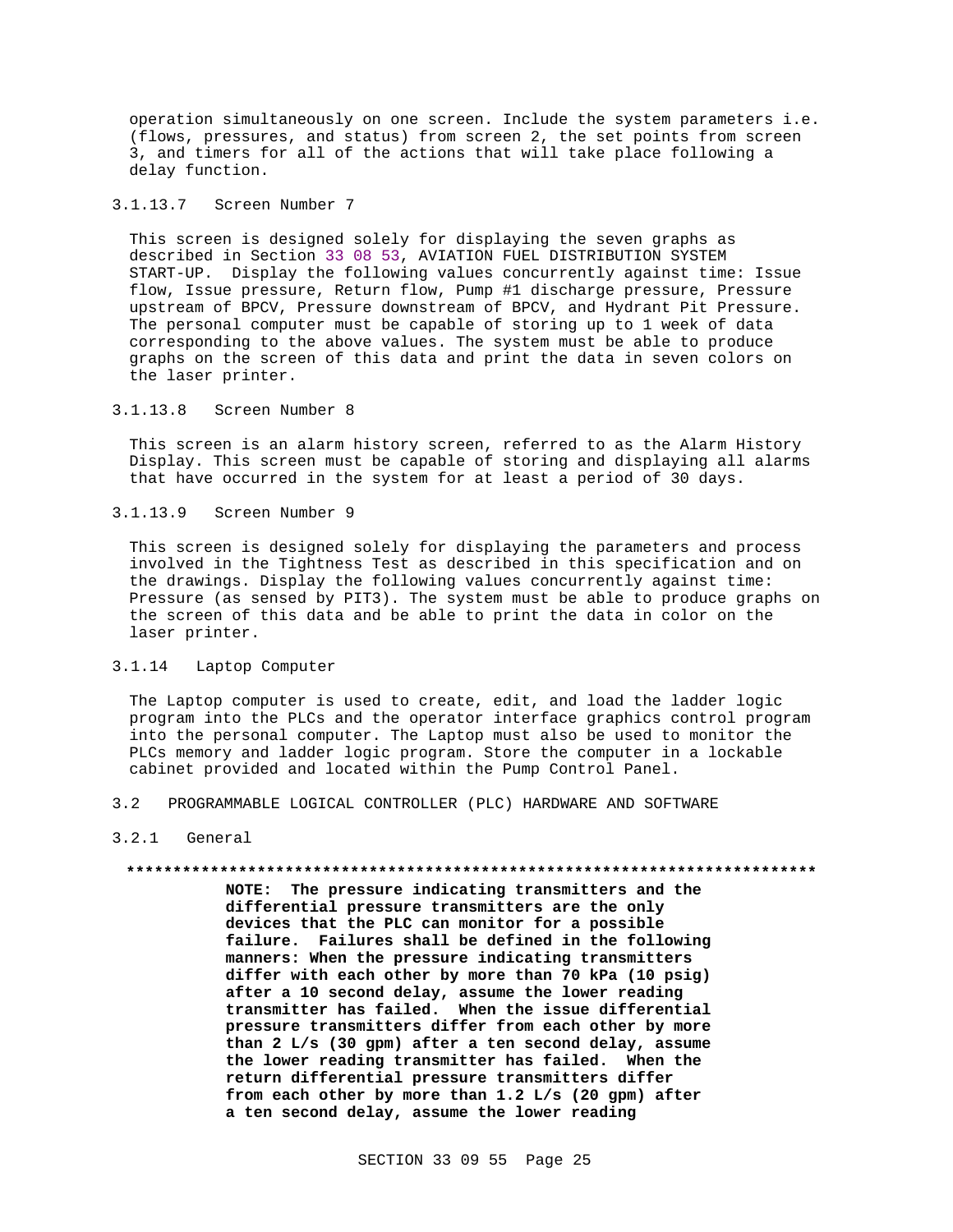#### **transmitter has failed. \*\*\*\*\*\*\*\*\*\*\*\*\*\*\*\*\*\*\*\*\*\*\*\*\*\*\*\*\*\*\*\*\*\*\*\*\*\*\*\*\*\*\*\*\*\*\*\*\*\*\*\*\*\*\*\*\*\*\*\*\*\*\*\*\*\*\*\*\*\*\*\*\*\***

The basic operation of the redundant PLC system is (Reference "Control System Block Diagram" on the drawings):

- a. CPU-1 and it's associated I/O rack (I/O-1) sends system outputs to appropriate devices and receive input signals from System-1 redundant field devices (PIT-1, DPT-1, DPT-3, flow switches, valve limit switches), System-2 redundant field devices (PIT-2, DPT-2, DPT-4, flow switches, valve limit switches), and all nonredundant field devices as listed on the drawings.
- b. CPU-2 and it's associated I/O rack (I/O-2) sends system outputs to appropriate devices and receive input signals from System-1 redundant field devices (PIT-1, DPT-1, DPT-3, flow switches, valve limit switches), System-2 redundant field devices (PIT-2, DPT-2, DPT-4, flow switches, valve limit switches), and all nonredundant field devices as listed on the drawings.
- c. Within each rack (I/O-1 and I/O-2) System-1, System-2, and nonredundant inputs and outputs must not be mixed on the same input/output module.
- d. Under normal operation: The system input select switch is in the "SYS-1" position. CPU-1 is controlling the system using System-1 and nonredundant inputs from I/O-1 and any set point changes from the personal computer. CPU-2 is being updated by CPU-1 or concurrently monitoring System-1 inputs from I/O-2.
- e. If under normal operation CPU-1 recognizes that a System-1 input has failed (see note below) it must change over to the System-2 redundant input on I/O-1 and report the failure to the personal computer alarm screen.

Note: The pressure indicating transmitters and the differential pressure transmitters are the only devices that the PLC can monitor for a possible failure. Failures must be defined in the following manners: When the pressure indicating transmitters differ from each other by more than 70 kPa 10 psig after a ten second delay, assume the lower reading transmitter has failed. When the issue differential pressure transmitters differ from each other by more than 2 L/s 30 gpm after a ten second delay, assume the lower reading transmitter has failed. When the return differential pressure transmitters differ from each other by more than 1.2 L/s 20 gpm after a ten second delay, assume the lower reading transmitter has failed.

- f. During normal operation there are two ways for CPU-2 to take control of the system: 1) CPU-1 identifies its own internal fault and hands over control to CPU-2. 2) CPU-2 identifies a fault in CPU-1 and takes control from CPU-1. When CPU-2 is in control of the system it must annunciate the fault condition and must be using any updated inputs from the personal computer and must use System-1 inputs. If CPU-2 senses a fault on a System-1 input it must then switch over to the appropriate System-2 input. If power is lost to System-1 inputs then CPU-2 must use all of the System-2 inputs.
- g. CPU-2 must also report any of its internal faults to CPU-1 and CPU-1 must report any faults it detects in CPU-2.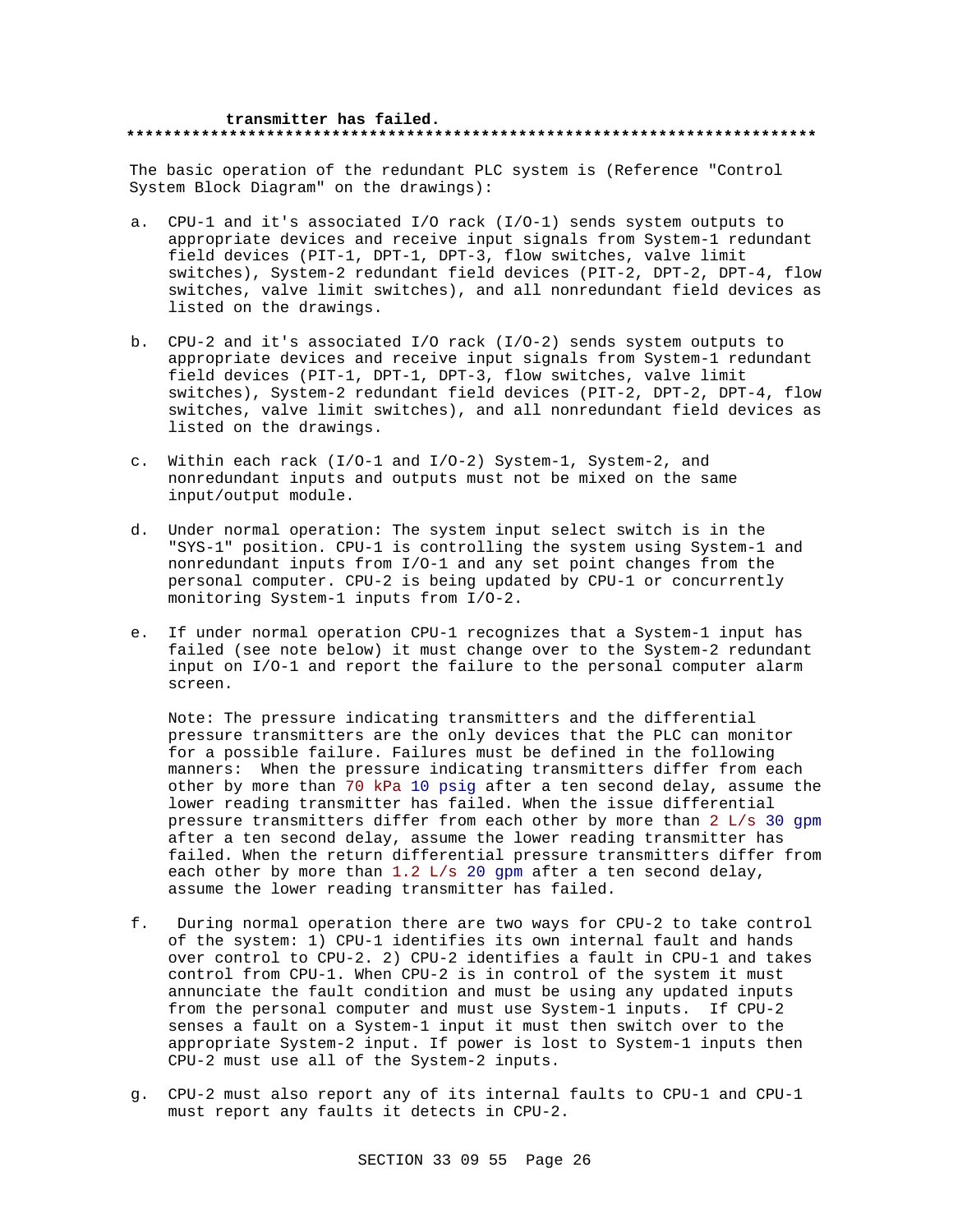h. When the operators think the system is not working and the PLCs do not detect any faults the operator can move the system input select switch from the "SYS-1" position to the "SYS-2" position. With the switch in the "SYS-2" position the PLCs are using System-2 inputs.

### 3.2.2 Programs

- a. Provide two copies of all working programs (i.e. PLC logic, personal computer) on read only CD or DVD as well as a printed program listing.
- b. The Contractor (programmer) must provide rung comments (documentation) in the ladder logic program. Each device, on the ladder, must be identified as to the type of device, i.e. limit switch XX, flow indicator XX, motor starter XX, etc. Rung comments must be provided for input and output rungs. The programmer must also provide a comment describing the function of each rung or group of rungs that accomplish a specific function.

### 3.3 GRAPHICS DISPLAY SCREEN

### 3.3.1 General

The graphic display screen must be capable of being displayed on the personal computer and the GDP.

### 3.3.2 Display Presentation

Depict the process fuel flow schematically as indicated on the drawings. Integrate red, green, and amber symbols integrated with the process schematic to provide current equipment status graphically. Locate the symbols immediately adjacent to related equipment symbol.

### 3.3.3 Process Schematic

The process schematic graphic representation must utilize conventional symbols when possible. Size and space symbols and flow lines so as to provide a clear representation of the system process. The Graphic Display must be suitable for supervised field modification when future items are added. Minor changes may be incorporated to allow proper line width and spacing. Component arrangement, piping routing, and location of valves must match the flow diagram.

#### 3.3.4 Digital Flows, Pressures, and Level Indicators

Provide digital displays for the flows, pressures, and levels as indicated on the drawings.

#### 3.4 INSTALLATION

Installation must conform to the manufacturer's drawings, written recommendations and directions.

### 3.4.1 Shop Drawing

The shop drawing must be clear and readable and preferably drawn using a computer aided drafting package. At the conclusion of the project the diagram drawings must be redrafted to include all as-built conditions.These updated drawings must be included in the O&M Manuals and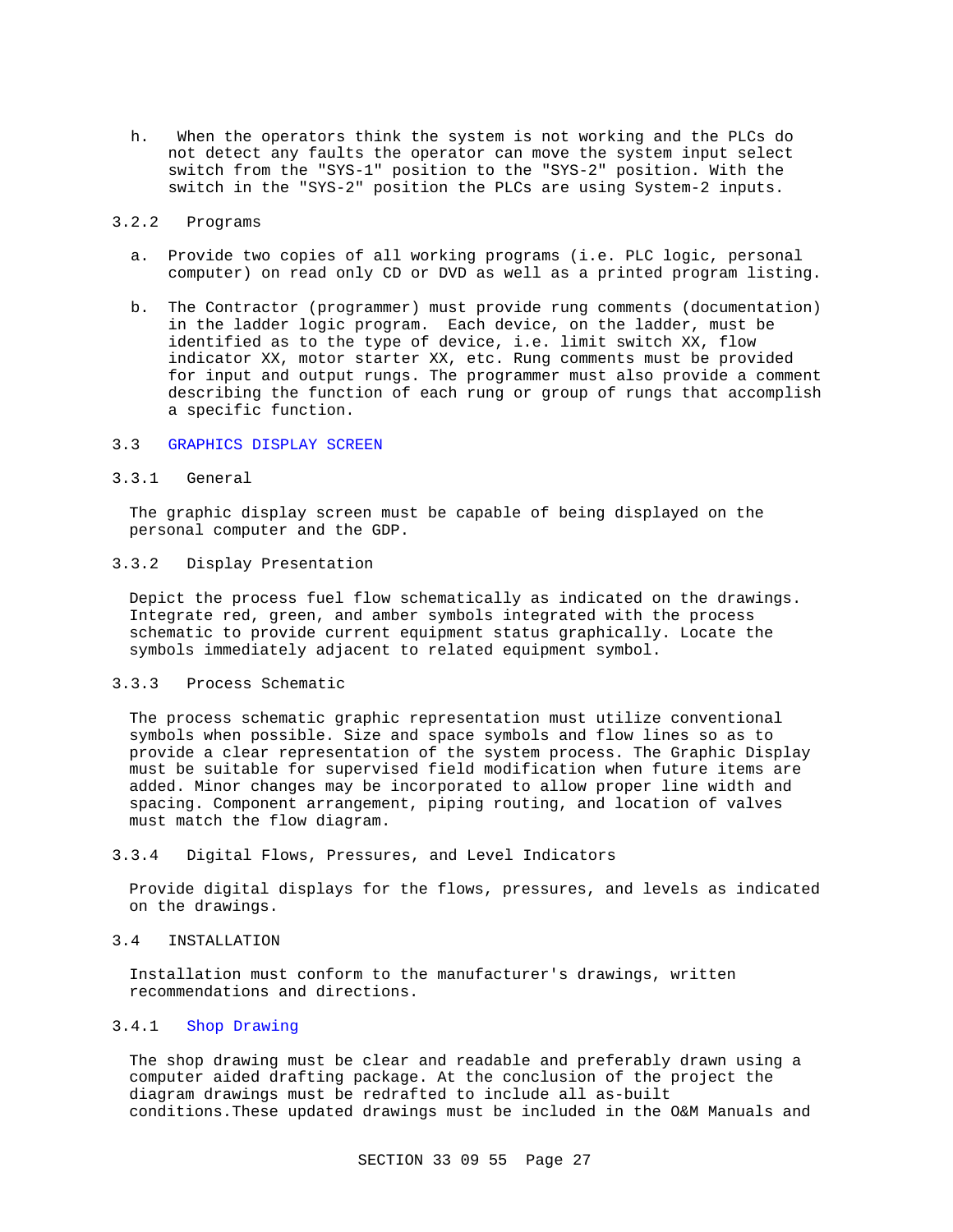appropriate section of the drawings placed in a data pocket located in each of the enclosures. The shop drawing at a minimum must show:

- a. Overall dimensions, front, side and interior elevation views of the PCP showing size, location and labeling of each device.
- b. Overall dimensions, front elevation of the GDP showing graphical layout and size, location and labeling of each device.
- c. Power ladder diagram indicating power connections between TVSS, power conditioners, PLCs, power supplies and field and panel devices. Any terminal block connection numbers used must be indicated.
- d. Control ladder diagram indicating control connections between field and devices and PLC I/O modules. Terminal block connection numbers and PLC terminal numbers must be indicated.
- e. Communication connections between PLCs and I/O racks. Communication channel numbers must be indicated.
- f. Bill of materials.
- g. Written control sequence covering all inputs, outputs, and control scheme.
- 3.4.2 System Start-Up and Testing
	- a. At PCP start-up and testing provide personnel, on site, to provide technical assistance, program fine tuning, and to start-up and test the system. Start-up and testing must be coordinated with the overall fueling system start-up test specified in Section 33 08 53, AVIATION FUEL DISTRIBUTION SYSTEM START-UP. Prior to this test, all connections must have been made between the PCP, the personal computer, the motor control center, and all field devices. In addition, check wiring for continuity and short circuits. Adjust set point values, timing values, and program logic as required to provide a functional hydrant fuel control system. Once the system has been fine tuned and passed the system test, load the new system default values into the PLC EEPROM and adjust the personal computer screens to indicate the new values.
	- b. Submit a step-by-step testing procedure of the PCP, Testing Plan. Design the test to show that every device (lights, switches, personal computer display screens, alarms, etc.) on the PCP and personal computer is in working order and that the PLC program controls the system per specifications. Perform the test in conjunction with Section 33 08 53 AVIATION FUEL DISTRIBUTION SYSTEM START-UP. Include a place for the contractor and Government representative to initial each step of the plan after satisfactory completion and acceptance of each step. Certify and submit the complete initialed testing plan, Record of Test.

### 3.4.3 Training Plan for Instructing Personnel

Upon completion of the system start-up a competent technician regularly employed by the PCP manufacturer must hold a training class for the instruction of Government personnel in the operation and maintenance of the system. Provide both classroom type theory instruction and hands-on instruction using operating equipment provided. The period of instruction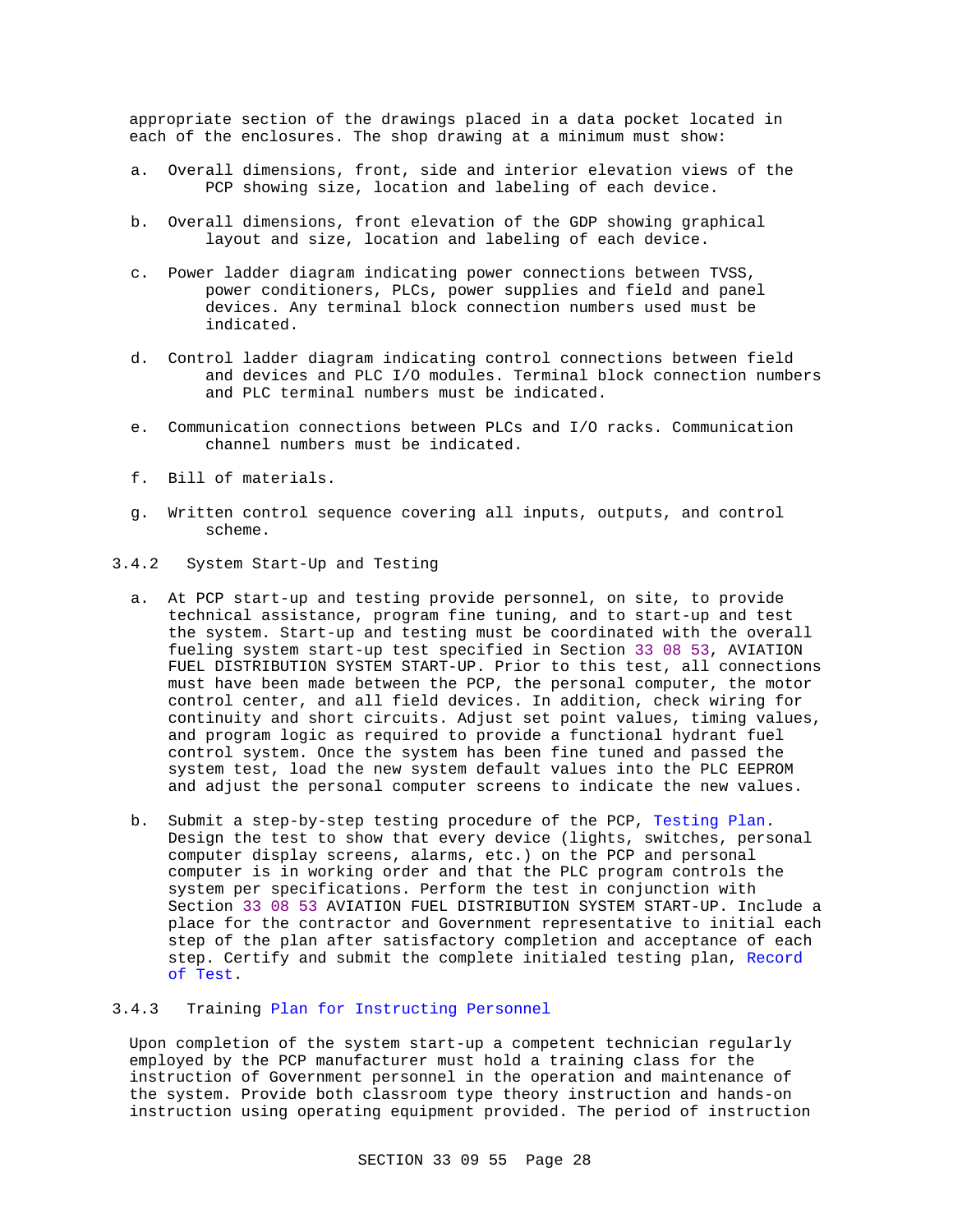must be a minimum of three 8-hour working days. The training must be designed to accommodate 8 operators, four maintenance personnel, and two programmers. The Government must receive written notice (via Contracting Officer) a minimum of 14 days prior to the date of the scheduled classes.

- a. Furnish a written lesson plan and training schedule for Government approval at least 60 days prior to instructing operating, maintenance and programming personnel. Concurrently submit above to the SME for their input into the review process. Approval of lesson plan will be based on both Government and SME concurrence. This plan must be tailored to suit the requirements of the Government. The training must be divided into three separate classes. Each class must be tailored to a specific group of personnel. The groups are: 1) Operators, those that will use the control system on a day to day basis; 2) Maintenance personnel, those that will perform routine and non-routine maintenance and trouble shooting of the control system; 3) Programmers, those that will make changes to and trouble shoot the PLC and personal computer programs. The training program must provide:
	- (1) a detailed overview of the control system including the complete step-by-step procedures for start-up, operation and shut-down of the control system.
	- (2) a general overview of programmable logic controllers
	- (3) the maintenance of equipment installed
	- (4) the programming of the PLC and Personal Computer
	- (5) trouble shooting of the system
- b. Use the complete approved Operation and Maintenance manuals for Section 33 09 54 PUMP CONTROL AND ANNUNCIATION SYSTEM (CUT-N-COVER TANKS) and 26 20 00 INTERIOR DISTRIBUTION SYSTEM (specifically pertaining to the motor control center and its relay ladder diagrams) for instructing operating personnel. Include both classroom and hands-on field instruction. Record the class in DVD format.
- c. Also provide training courses in DVD format covering system overview, operation, maintenance, trouble shooting, and programming. Produce these DVDs on-site using the supplied Pump Control Panel as the teaching aid, or commercially produced DVDs by the PLC manufacturer or third party who specializes in training on PLC systems. In conjunction with the DVDs, provide O&M Manuals, which follow along with the DVDs.

### 3.5 PLC CONTROL SYSTEM SEQUENCE OF OPERATION

The following describes general functions of the fueling system components.

## 3.5.1 Abbreviations

- a. SYS-1: components of System #1 including UPS#1, power supplies, CPU-1, I/O-1, and system #1 input and outputs.
- b. SYS-2: components of System #2 including UPS#2, power supplies, CPU-2, I/O-2, and system #2 input and outputs.
- c. CPU-1: SYS-1 PLC CPU.
- d. CPU-2: SYS-2 PLC CPU.
- e. I/O-1: SYS-1 PLC input/output modules.
- f. I/O-2: SYS-2 PLC input/output modules.
- g. PCP: Pump Control Panel.
- h. PC: Personal Computer.
- i. UPS: Uninterruptible Power Supply.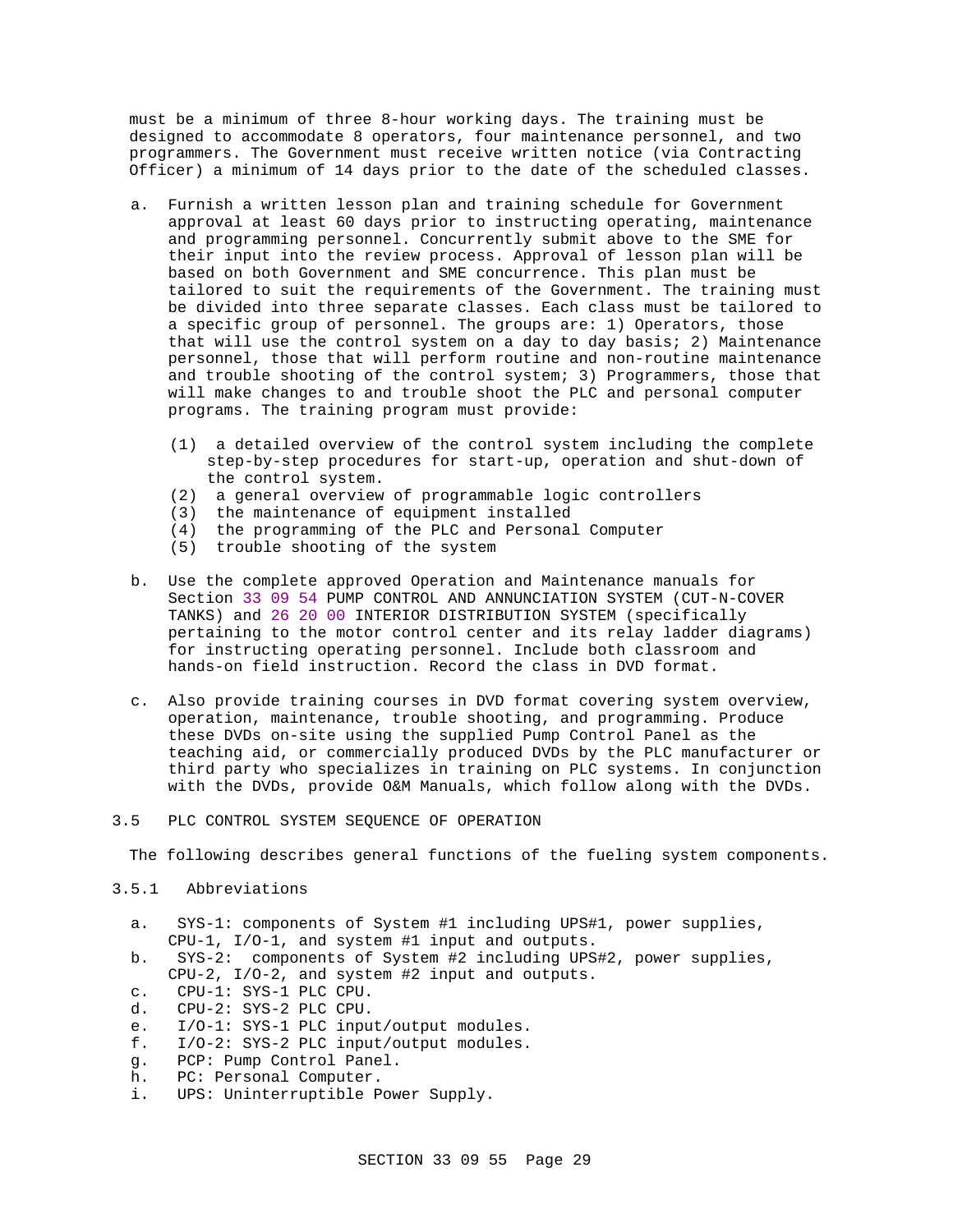#### 3.5.2 Operating Tanks

### **\*\*\*\*\*\*\*\*\*\*\*\*\*\*\*\*\*\*\*\*\*\*\*\*\*\*\*\*\*\*\*\*\*\*\*\*\*\*\*\*\*\*\*\*\*\*\*\*\*\*\*\*\*\*\*\*\*\*\*\*\*\*\*\*\*\*\*\*\*\*\*\*\*\* NOTE: Use the following paragraphs for level alarms as electronic level switches are used for determining tank level alarms. \*\*\*\*\*\*\*\*\*\*\*\*\*\*\*\*\*\*\*\*\*\*\*\*\*\*\*\*\*\*\*\*\*\*\*\*\*\*\*\*\*\*\*\*\*\*\*\*\*\*\*\*\*\*\*\*\*\*\*\*\*\*\*\*\*\*\*\*\*\*\*\*\*\***

### 3.5.2.1 Level Alarms

Each CUT-N-COVER tank has two level switches to monitor its fuel level. Connect the switches to both SYS-1 and SYS-2 as indicated on the Terminal Block Connection drawing. The following alarms must be reported.

- a. Low-Low Level: When the low-low level elevation is attained the associated tank's GDP low-low level light illuminates. The alarm annunciator's critical alarm sequence activates, the tank's fueling pumps running in automatic mode must be disabled and these pumps must not be allowed to start automatically. If both tanks are at low-low level, automatic starting of fueling pumps must be disabled.
- b. Low Level: When the low level elevation is attained the associated tank's GDP low level light illuminates. The alarm annunciator's non-critical alarm sequence activates.
- c. High Level: When the high level elevation is attained the associated tank's GDP high level light illuminates and the alarm annunciator's non-critical alarm sequence activates.
- d. High-High Level: When the high-high level elevation is attained the associated tank's GDP high-high level light illuminates, the alarm annunciator's critical alarm sequence activates, fueling pumps running in automatic mode must be disabled and no pump must be allowed to start automatically.

### 3.5.2.2 Tank Outlet Valves

Each operating tank's outlet valve (I11 & I12) has two limit switches to indicate valve position. The closed limit switch is connected to both SYS-1 and SYS-2 as indicated on the Terminal Block Connection drawing. Close the closed limit switch when the valve is fully closed. When the closed limit switch is closed the associated tank's valve graphic display closed light must activate. When the valve is fully open, the open limit switch is closed. At this time the associated tank's valve graphic display open light must activate.

#### 3.5.2.3 Level Annunciation

Each CUT-N-COVER tank has a level indicator/ATG (Automatic Tank Gauge) to measure its fuel level. Connect the ATG directly to the installation FAS System and additionally be connect to the PCP as shown on the drawings. Display the tank levels on the Graphic Screen.

### 3.5.3 Product Recovery Tank

3.5.3.1 Fuel Transfer Pump (FTP)

The pump's motor controller has a status relay to indicate the on/off status of the pump. Connect the status relay to both SYS-1 and SYS-2 as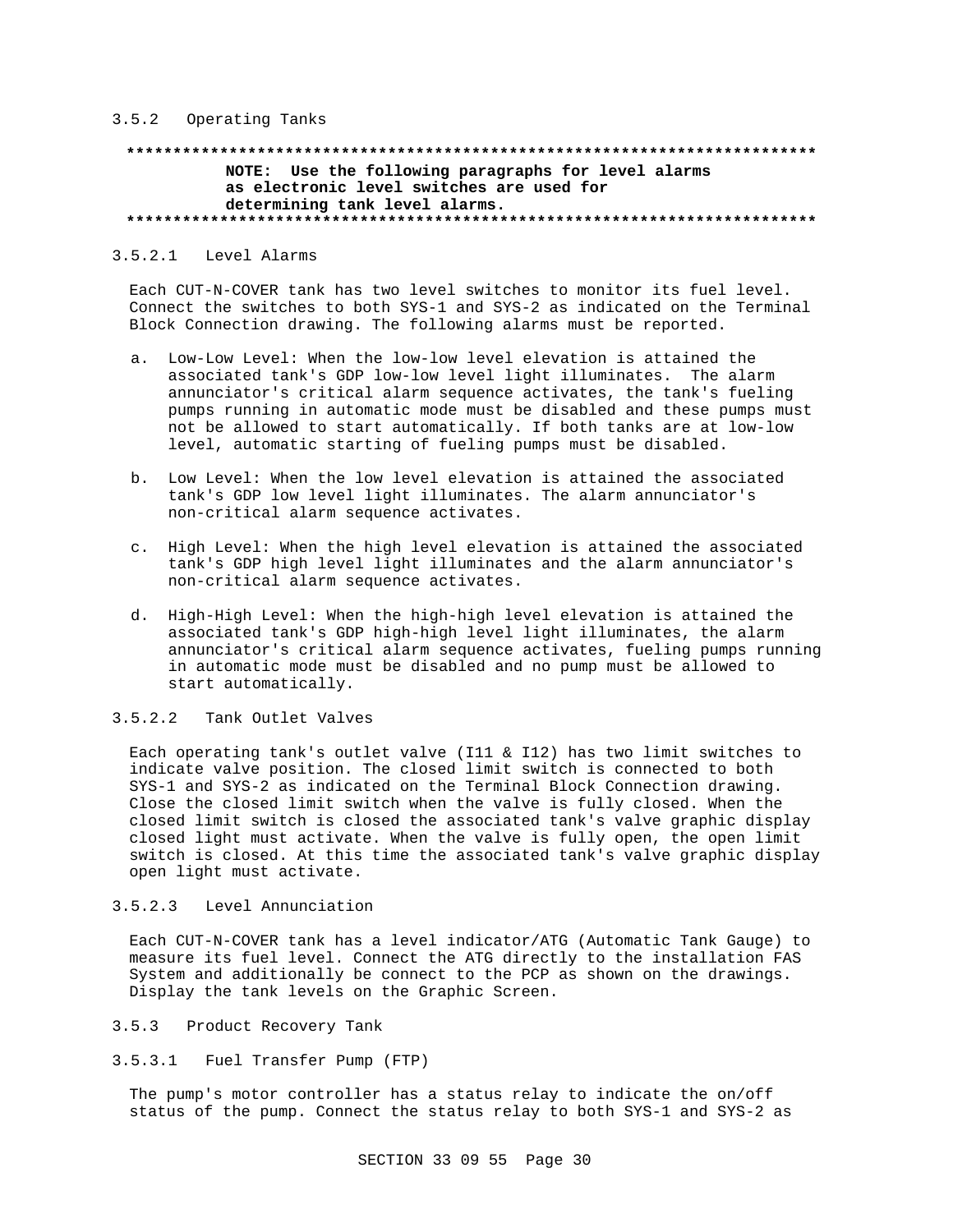indicated on the Terminal Block Connection drawing. When status relay is open the pump's graphic display off light must light. When the status relay is closed the pump's graphic display on light must light. Also use the status relay state to start and stop the pumps elapsed run time timer.

### 3.5.3.2 Overfill Valve (OV)

### **\*\*\*\*\*\*\*\*\*\*\*\*\*\*\*\*\*\*\*\*\*\*\*\*\*\*\*\*\*\*\*\*\*\*\*\*\*\*\*\*\*\*\*\*\*\*\*\*\*\*\*\*\*\*\*\*\*\*\*\*\*\*\*\*\*\*\*\*\*\*\*\*\*\* NOTE: The automatic starting and stopping of the fuel transfer pump is accomplished by the actuation of tank float switches connected to the control circuit in the motor control center. The PLC system does not control the starting and stopping. \*\*\*\*\*\*\*\*\*\*\*\*\*\*\*\*\*\*\*\*\*\*\*\*\*\*\*\*\*\*\*\*\*\*\*\*\*\*\*\*\*\*\*\*\*\*\*\*\*\*\*\*\*\*\*\*\*\*\*\*\*\*\*\*\*\*\*\*\*\*\*\*\*\***

The tank's overfill valve has a limit switch to indicate valve position. Connect the switch, SPST, to both SYS-1 and SYS-2 as indicated on the Terminal Block Connection drawing. The switch must close when the valve is fully closed. When the limit switch is closed the tank's graphic display valve closed light must light and the alarm annunciator's non-critical alarm sequence activates. When the limit switch is open the tank's graphic display valve open light must light.

### 3.5.3.3 High Level Alarm

The tank has a high level alarm float switch. Connect the switch, SPST, to both SYS-1 and SYS-2 as indicated on the Terminal Block Connection drawing. When the high level alarm float is activated the tank's graphic display high level light must light and the alarm annunciator's critical alarm sequence activates.

### 3.5.3.4 Leak Detection

The tank has a leak detection system. Connect the leak detection systems alarm relay to both SYS-1 and SYS-2 as indicated on the Terminal Block Connection drawing. When the leak alarm is activated the alarm annunciator's non-critical alarm sequence activates.

### 3.5.4 Fueling Pumps (FP)

There are ten fueling pumps with five being in each tank. A maximum of four fueling pumps could run concurrently from one tank. A lead tank selector switch determines which tanks pumps are active. The lead pump selector switches must select the pump starting sequence in each tank. Each pump's motor controller has a status relay to indicate the on/off status of the pump. Connect the status relay to both SYS-1 and SYS-2 as indicated on the Terminal Block Connection drawing. When status relay is open the associated pump's graphic display off light must activate and screen number 2 must indicate on. When the status relay is closed the associated pump's graphic display on light must activate and screen number 2 must indicate off. The status relay state must also be used to start and stop the pumps elapsed run time timer and must be displayed on screen number 2.

### 3.5.5 Flow Switch, Fueling Pump

On the discharge side of each pump is a flow switch to indicate positive flow (fail safe feature). The flow switch is DPDT for redundancy and each pole must be connected to both SYS-1 and SYS-2 as indicated on the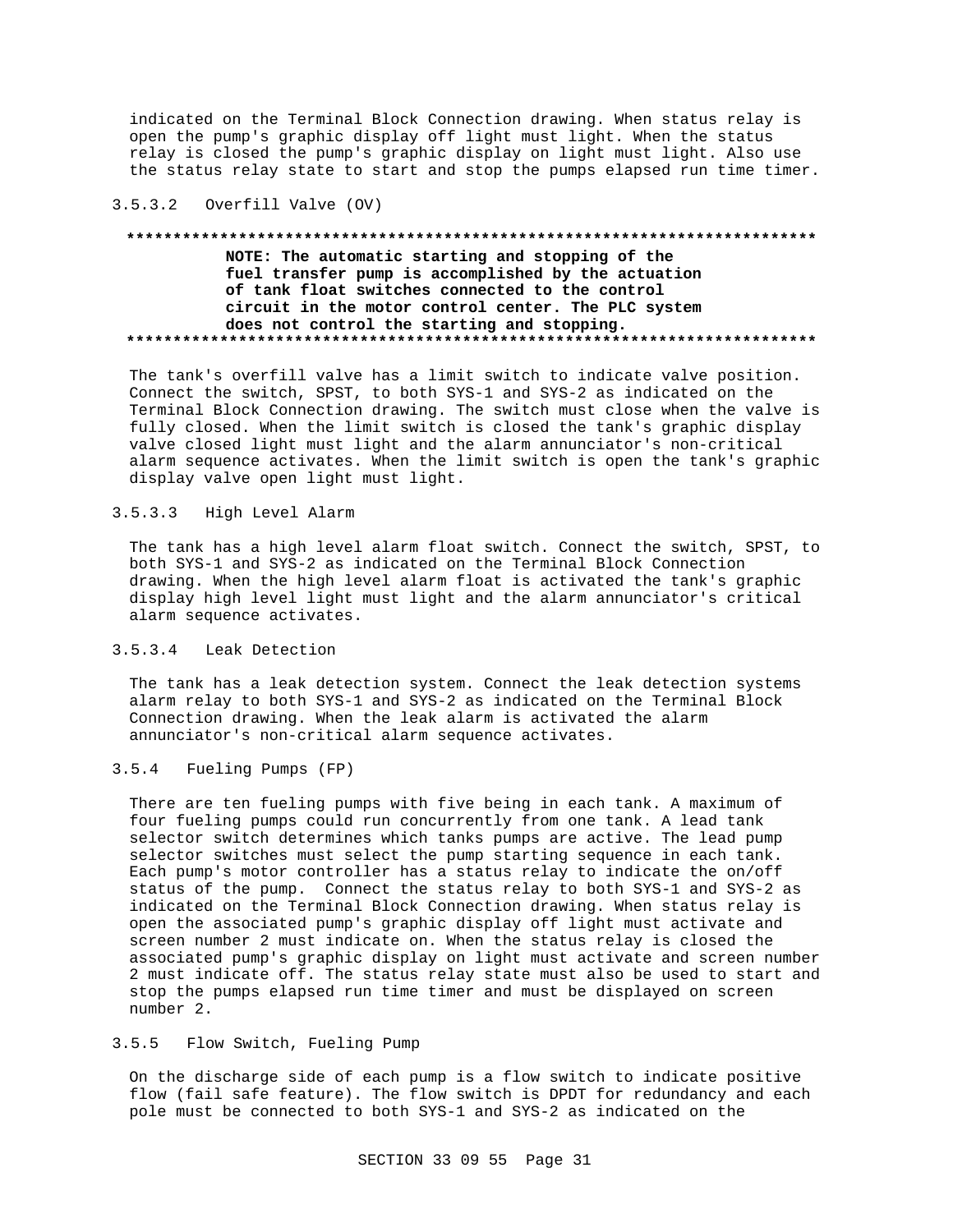Terminal Block Connection drawing. If the PLC has given a signal to start a pump and the flow switch has not closed before the set point timer expires or if the flow switch opens after the pump has been running then the pump must be in a failure state and it must be disabled (taken out of the starting sequence), the alarm annunciator's non-critical alarm sequence must also be activated, and the next pump in the start sequence started. After the PLC has stopped all of the pumps, any failed pump must be added back into the start sequence.

### 3.5.6 Transmitters

3.5.6.1 Pressure Indicating Transmitter (PIT)

The PIT's measure system pressure in kiloPascals pounds per square inch. There are two PITs for redundancy. PIT-1 and PIT-2 are connected to both SYS-1 and SYS-2 as indicated on the Terminal Block Connection drawing. The system pressure is sent to personal computer display. PIT-3 is connected directly to the Tightness Test Panel.

3.5.6.2 Differential Pressure Transmitter (DPT)

The DPT's measure flow in liters per second gallons per minute. There are two issue DPTs (DPT-1 and DPT-2) and two return DPTs (DPT-3 and DPT-4) for redundancy. The DPTs are connected to both SYS-1 and SYS-2 as indicated on the Terminal Block Connection drawing. The net flow is sent to the personal computer display. The issue rate, return rate and net flow must be displayed on the personal computer.

3.5.6.3 Pressure Sensors (PS)

The PS measure system pressure in kiloPascals pounds per square inch. There are three PS installed on the system and there are PCP preparations made for a fourth PS to be temporarily wired in from a Hydrant Pit. PS-1, PS-2, PS-3, and PS-4 are connected to SYS-1 only as indicated on the Terminal Block Connection drawing. These sensors must report various system pressures to the personal computer to be used for the system pressure test and for the creation of the system graphs as required for screen 7 and described in Section 33 08 53 AVIATION FUEL DISTRIBUTION SYSTEM START-UP.

- 3.5.7 Control Valves
- 3.5.7.1 Defuel/Flush Valve (D/FV)

Connect the D/FV to I/O-1, I/O-2 and UPS#3 as indicated on the Terminal Block Connection drawing. Activate the graphical display open and closed lights and screen number 2 status based on the PLC's output status for the valve. Base the valve status on the table listed below.

| DCLUCL/1LUCLI VCLVCLVCVCLUCLI<br>1.00222222 |                 |              |            |                      |  |
|---------------------------------------------|-----------------|--------------|------------|----------------------|--|
| Fueling Mode per PCP<br>Selector Switch     | Valve<br>Action | Solenoid A   | Solenoid B | Graphical<br>Display |  |
| Flush Mode                                  | Open            | De-energized | Energized  | Open                 |  |

# Defuel/Flush Valve Operation - Two Solenoids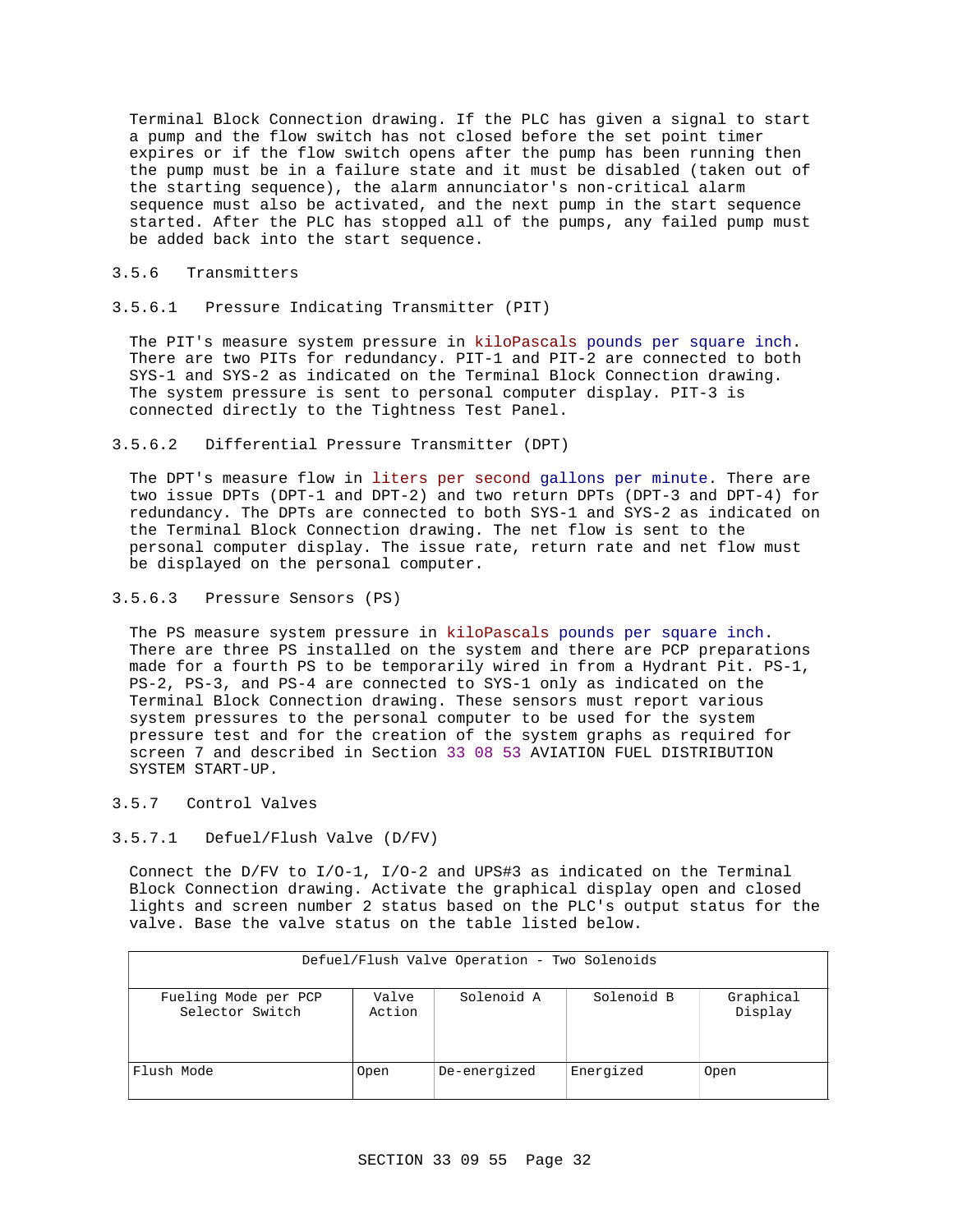| Defuel/Flush Valve Operation - Two Solenoids |                 |              |              |                      |  |
|----------------------------------------------|-----------------|--------------|--------------|----------------------|--|
| Fueling Mode per PCP<br>Selector Switch      | Valve<br>Action | Solenoid A   | Solenoid B   | Graphical<br>Display |  |
| Automatic Mode Pump(s) On                    | Closed          | De-energized | De-energized | Closed               |  |
| Automatic Mode Pumps Off                     | Enabled         | Energized    | De-energized | Closed               |  |
| Off Mode Pump(s) On                          | Closed          | De-energized | De-energized | Closed               |  |
| Off Mode Pumps Off                           | Enabled         | Energized    | De-energized | Closed               |  |
| Tightness Test                               | Closed          | De-energized | De-energized | Closed               |  |

### 3.5.7.2 Pressure Control Valve (PCV)

Connect the PCV to I/O-1, I/O-2 and UPS#3 as indicated on the Terminal Block Connection drawing. The graphical display enabled and closed lights and screen number 2 status must activate based on the PLC's output status for the valve. Base the valve status on the table listed below.

| Pressure Control Valve Operation - Two Solenoids |                 |              |              |                      |
|--------------------------------------------------|-----------------|--------------|--------------|----------------------|
| Fueling Mode per PCP<br>Selector Switch          | Valve<br>Action | Solenoid A   | Solenoid B   | Graphical<br>Display |
| Automatic Mode Pumps Off                         | Enabled         | De-energized | De-energized | Enabled              |
| Automatic Mode Pump(s) On                        | Closed          | Energized    | De-energized | Closed               |
| Flush Mode Pumps On                              | Closed          | Energized    | De-energized | Closed               |
| Flush Mode Pumps Off                             | Enabled         | De-energized | De-energized | Closed               |
| Off Mode Pump(s) On                              | Closed          | Energized    | De-energized | Closed               |
| Off Mode Pumps Off                               | Enabled         | De-energized | De-energized | Enabled              |
| Tight. Test-Hi Pres                              | Closed          | Energized    | De-energized | Closed               |
| Tight. Test-Static                               | Enabled         | De-energized | De-energized | Enabled              |
| Tight. Test-Low Pres                             | Enabled         | Energized    | Energized    | Enabled              |

### 3.5.7.3 Backpressure Control Valve (BPCV)

Connect the BPCV to I/O-1, I/O-2 and UPS#3 as indicated on the Terminal Block Connection drawing. The graphical display enabled and closed lights and screen number 2 status must activate based on the PLC's output status for the valve. Base the valve status on the table listed below.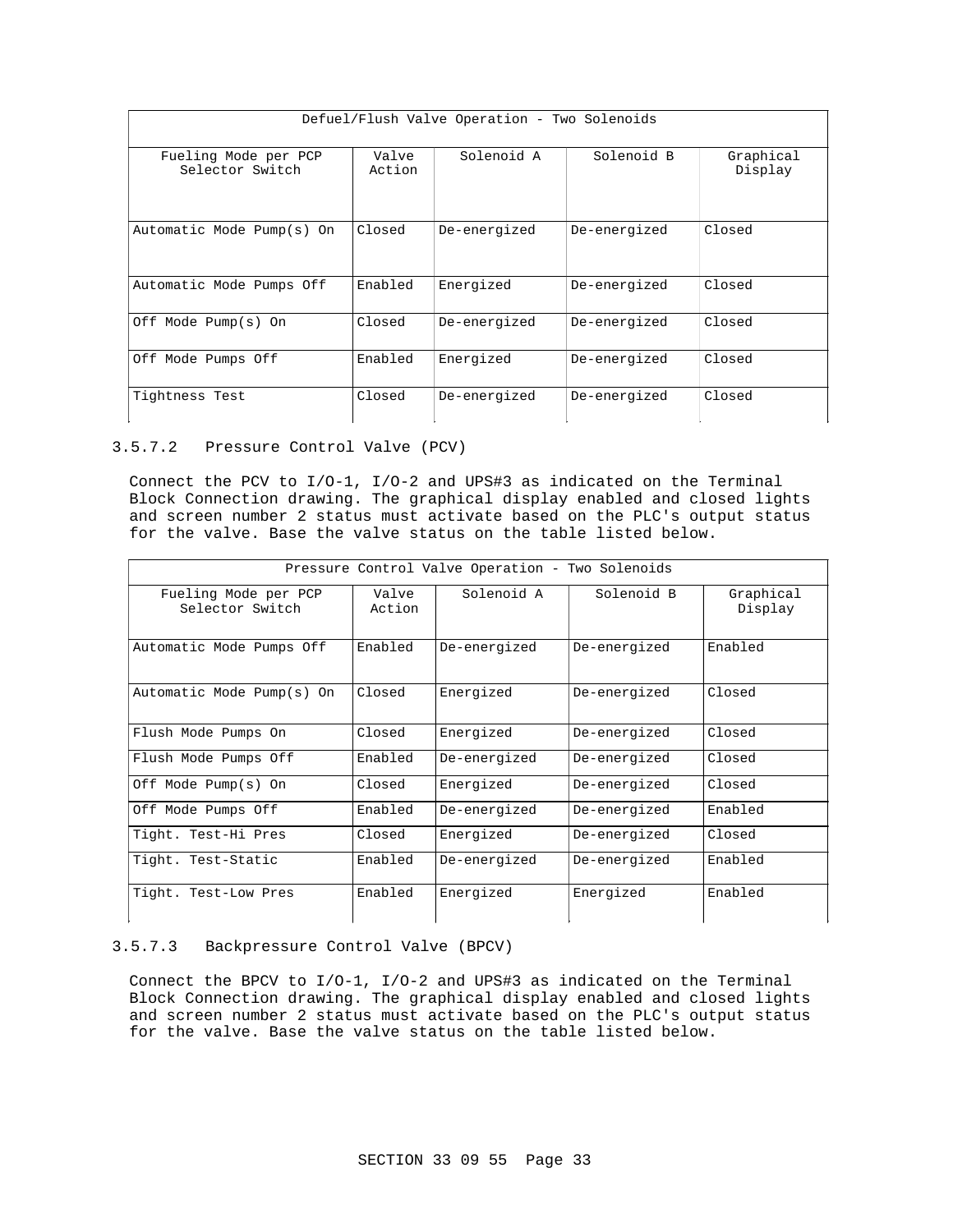| Backpressure Control Valve Operation - Two Solenoids |                 |              |              |                      |
|------------------------------------------------------|-----------------|--------------|--------------|----------------------|
| Fueling Mode per PCP<br>Selector Switch              | Valve<br>Action | Solenoid A   | Solenoid B   | Graphical<br>Display |
| Automatic Mode Pump<br>Start-Up                      | Enabled         | Energized    | De-energized | Enabled              |
| Automatic Mode Prior to<br>Lead Pump Shutoff         | Closed          | De-energized | De-energized | Closed               |
| Flush Mode                                           | Closed          | De-energized | De-energized | Closed               |
| Off Mode Pump(s) On                                  | Enabled         | Energized    | De-energized | Enabled              |
| Off Mode Pumps Off                                   | Closed          | De-energized | De-energized | Closed               |
| Tight. Test-Hi Pres                                  | Enabled         | De-energized | Energized    | Enabled              |
| Tight. Test-Low Pres                                 | Closed          | De-energized | De-energized | Closed               |

#### 3.5.8 Safety Circuit

#### 3.5.8.1 Emergency Stop Status

Connect the emergency stop circuit status relay (ER1) N.O. contact to I/O-1, I/O-2 and UPS#3 as indicated on the Terminal Block Connection drawing. When the circuit is activated the alarm annunciator's critical alarm sequence is activated and any calls to start fueling pumps must be canceled and no additional pump start signals must be sent until the circuit has been reset. The fueling pumps must actually be stopped by a emergency stop circuit status relay (ER2) N.O. contact in the fuel pump motor control circuit located in the motor control center.

3.5.8.2 Emergency Shutoff Valves (ESO) Status

Connect the ESO status relay (ER2) N.O. contact to I/O-1, I/O-2 and UPS#3 as indicated on the Terminal Block Connection drawing. When the relay is closed the GDP valve open lights must light. When the relay is open the GDP valve closed lights must light.

### 3.5.8.3 Circuit Power Status

Connect the safety circuit power status relay (ER3) N.O. contact to I/O-1, I/O-2 and UPS#3 as indicated on the Terminal Block Connection drawing. When the relay is closed the PCP emergency circuit power on light must light.

3.5.9 Pump Control Panel

## 3.5.9.1 CPU Faults

The PCP mounted CPU-1 and CPU-2 on lights are connected to both SYS-1 and SYS-2. The associated CPU light must light when no system faults are detected. When a fault is detected by the CPU or it's redundant CPU the faulted CPU's on light must be turned off and the alarm annunciator's non-critical alarm sequence must be activated.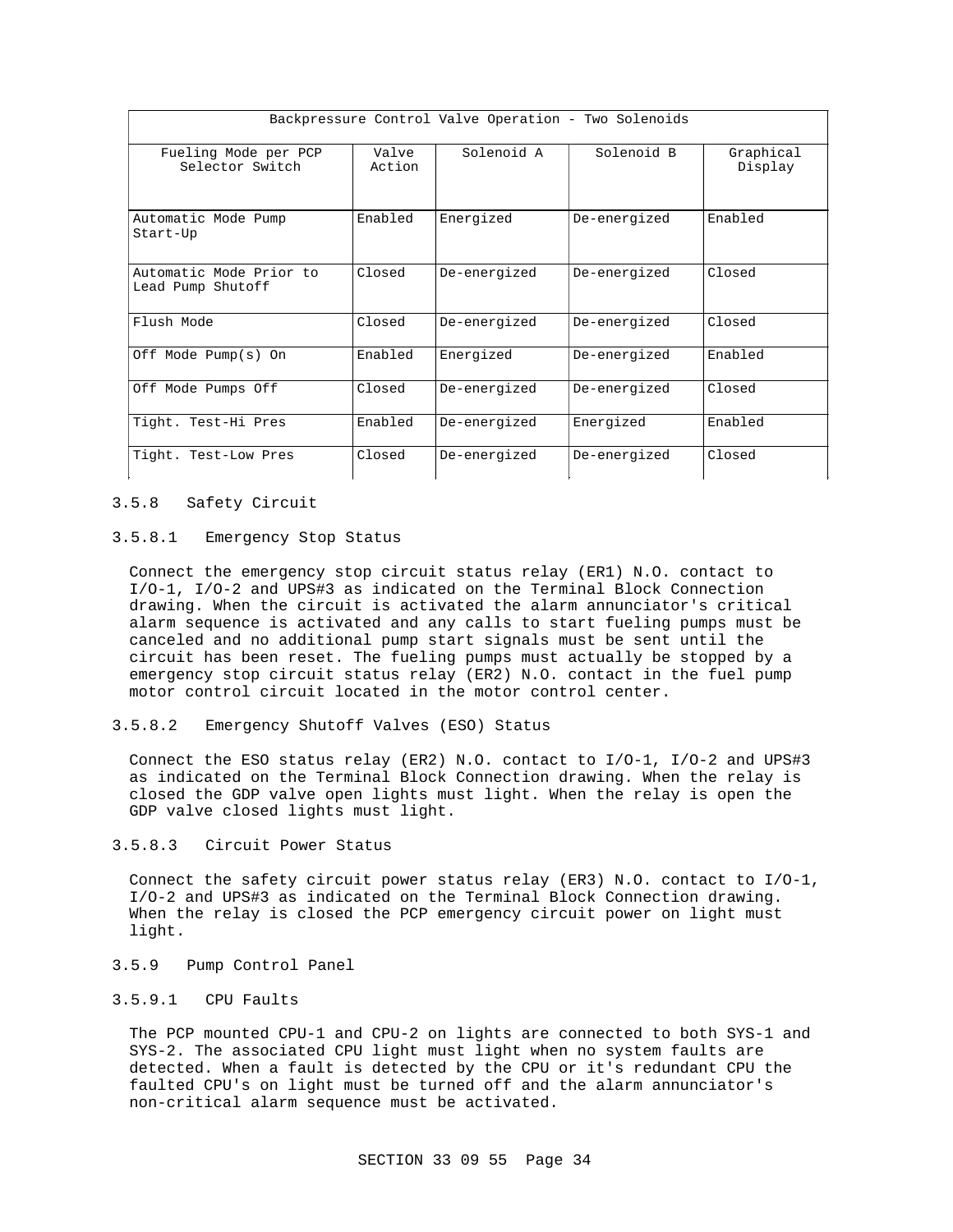### 3.5.9.2 Input Select Switch

The 2-position input select switch must control which inputs (System-1 or System-2) are being used. Connect each switch position to both SYS-1 and SYS-2. The OI display must indicate the active system.

#### 3.5.9.3 Mode Select Switch

The 4-position switch selects what mode of fueling is active: automatic, flush, Tightness Test or off. Connect each switch position to both SYS-1 and SYS-2. The screen number 2 status must indicate the active mode.

#### 3.5.9.4 Lead Tank Selector Switch

The 2-position switch selects which tank must be the operating tank. The screen number 2 status display must indicate the operating tank.

### 3.5.9.5 Lead Pump Selector Switches

The two 5-position switches select which pump must be the lead pump in a given tank. The switch position must fix the starting sequence for all pumps. The sequences for tank one must be  $1-2-3-4-5$ ,  $2-3-4-5-1$ ,  $3-4-5-1-2$ , 4-5-1-2-3, and 5-1-2-3-4. The sequences for tank two must be 6-7-8-9-10, 7-8-9-10-6, 8-9-10-6-7, 9-10-6-7-8, and 10-6-7-8-9. The off sequence must be the reverse of the start sequence; therefore, first on must be last off. A maximum of four pumps are allowed to run at one time. If a pump fails to start or fails during operation, disable that pump and start the next pump in the sequence. The screen number 2 status display must indicate the lead pump.

### 3.5.9.6 PCP Temperature Alarm

The alarm thermostat when activated must activate the alarm annunciator's non-critical alarm sequence.

#### 3.6 OPERATING PROGRAM REQUIREMENTS

Store the control system's logic program on an EEPROM chip. Permanently store default values of operator adjustable parameters on the chip with the capability of resetting the values in RAM to the values within the range specified below. The default values can be changed through the use of the personal computer (after the correct password has been entered). After loss of power and battery failure the adjustable settings must revert back to the default values located on the chip. The default values shown here must be reset to the values determined during the system start up and test.

| SET POINT DESCRIPTION                          | SET POINT RANGE                   | DEFAULT VALUE   |
|------------------------------------------------|-----------------------------------|-----------------|
| Lead pump starting pressure                    | 205 to 1035 kPa30 to<br>$150$ psi | 415 kPa60 psi   |
| Issue flow to start second<br>pump in sequence | 25 to 40 L/s 450 to 650<br>qpm    | $35 L/s560$ qpm |
| Issue flow to start third pump<br>in sequence  | 65 to 80 L/s1000 to<br>$1300$ qpm | 73 L/s1160 qpm  |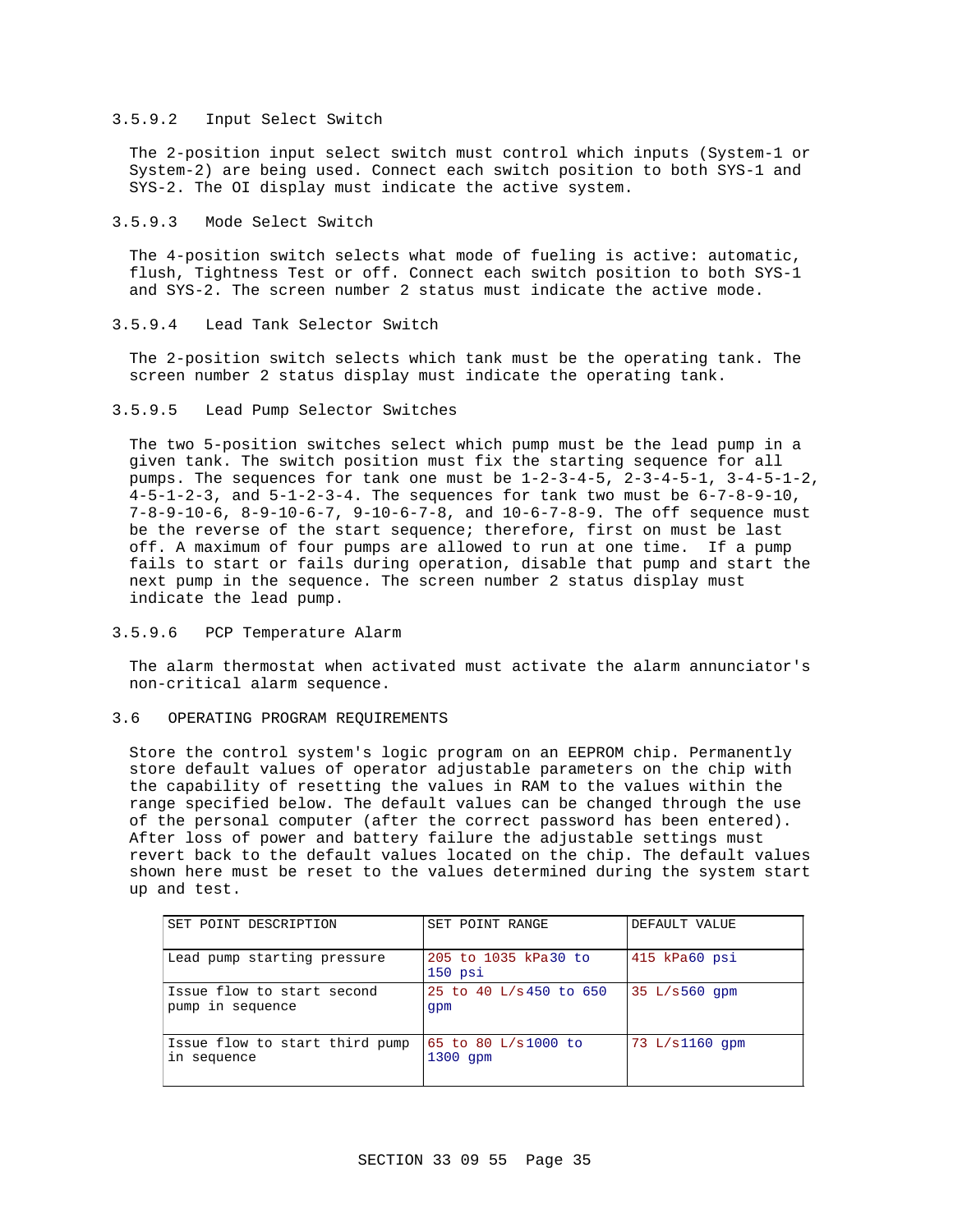| SET POINT DESCRIPTION                                                           | SET POINT RANGE                     | DEFAULT VALUE         |
|---------------------------------------------------------------------------------|-------------------------------------|-----------------------|
| Issue flow to start fourth<br>pump in sequence                                  | 100 to 120 L/s1600 to<br>$1900$ gpm | 111 L/s1760 gpm       |
| Return flow to enable next<br>pump in sequence to start                         | 0.5 to 6 L/s10 to 100<br>qpm        | 2.5 L/s40 gpm         |
| Return flow to stop fourth,<br>third, and second pump in<br>sequence (lag pump) | 30 to 50 L/s500 to 800<br>qpm       | 44 L/s700 qpm         |
| Return flow to initiate lead<br>pump shutdown sequence                          | 30 to 50 L/s500 to 800<br>gpm       | 35 L/s560 gpm         |
| Timer to enable start-up of<br>lead pump                                        | 0 to 120 seconds                    | 0 seconds             |
| Timer to enable second, third,<br>and fourth pumps to start                     | 0 to 120 seconds                    | 10 seconds            |
| Timer to stop fourth, third,<br>and second pumps                                | 0 to 120 seconds                    | 15 seconds            |
| Timer to stop first pump                                                        | 0 to 60 seconds                     | 2 seconds             |
| Timer to de-energize (close)<br>Back Pressure Control Valve                     | 0 to 360 seconds                    | 300 seconds           |
| Timer to establish fueling<br>pump failure                                      | 5 to 30 seconds                     | 15 seconds            |
| System pressure to stop lead<br>pump                                            | 895 to 1310 kPa130 to<br>190 psig   | 965 kPa140 psig       |
| Operating Tank No. 1 Low-Low<br>level indication                                | $0$ to $2$ m $0$ to $6$ feet        | 510 mm1.6773 feet     |
| Operating Tank No. 2 Low-Low<br>level indication                                | 0 to 2 m0 to 6 feet                 | 510 mm1.6773 feet     |
| Operating Tank No. 1 Low level<br>indication                                    | 0 to 2 m0 to 6 feet                 | 675 mm2.22 feet       |
| Operating Tank No. 2 Low level<br>indication                                    | 0 to 2 m0 to 6 feet                 | 675 mm2.22 feet       |
| Operating Tank No. 1 High<br>level indication                                   | 5 to 7.5 m18 to 24 feet             | 6.5 m21 feet 3 inches |
| Operating Tank No. 2 High<br>level indication                                   | 5 to 7.5 m18 to 24 feet             | 6.5 m21 feet 3 inches |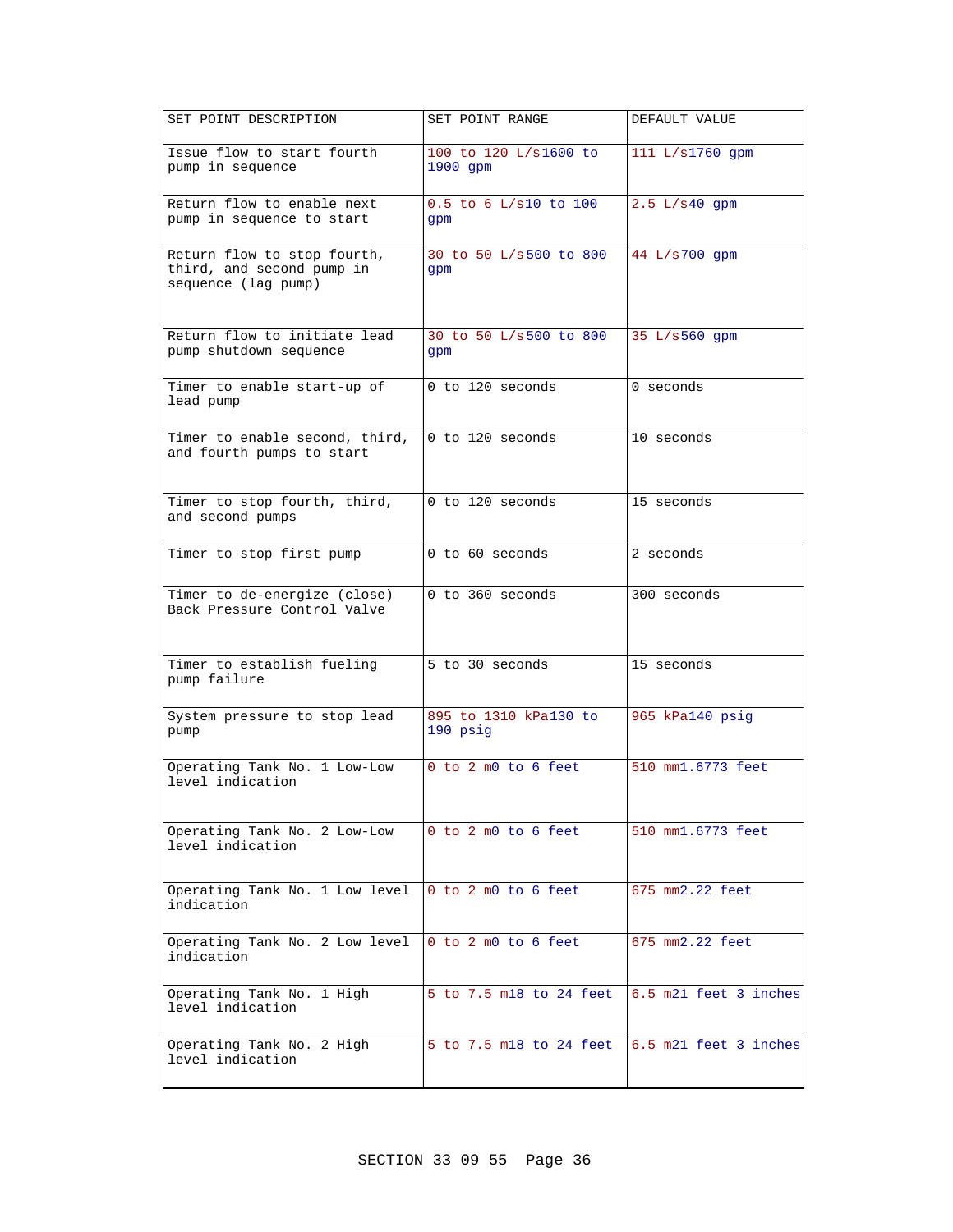| SET POINT DESCRIPTION                                                                                                                                                                            | SET POINT RANGE         | DEFAULT VALUE                 |  |
|--------------------------------------------------------------------------------------------------------------------------------------------------------------------------------------------------|-------------------------|-------------------------------|--|
| Operating Tank No. 1 High-High<br>level indication                                                                                                                                               | 5 to 7.5 m18 to 24 feet | 6.85 m22 feet 5-1/2<br>inches |  |
| Operating Tank No. 2 High-High<br>level indication                                                                                                                                               | 5 to 7.5 m18 to 24 feet | 6.85 m22 feet 5-1/2<br>inches |  |
| Should the operator enter a value not within the range for that parameter,<br>the personal computer must indicate "INVALID ENTRY" and revert back to the<br>previous value.                      |                         |                               |  |
| A number inside braces, $\{x\}$ , in the following paragraphs indicates that the<br>number may be changed by the operator via the operator interface within the<br>Set Point Range listed above. |                         |                               |  |

#### 3.7 AUTOMATIC MODE - IDLE CONDITION

The fueling system is intended to remain continuously pressurized while in the idle condition. This allows the system to respond immediately to aircraft refueling and defueling requirements. Periodically, in the idle condition, the system will lose minimal pressure. When this occurs, the control system must automatically repressurize in the following sequence:

- a. Start the lead pump when the system pressure is less than 415 kPA 60 psig continuously for 0 seconds. Reset the timer if the pressure then rises above 415 kPA 60 psig before the timer expires.
- b. After the timer expires:
	- (1) Energize the BPCV solenoid 'A' to enable the valve to modulate the system pressure at it's set point.
	- (2) Energize the PCV solenoid 'A' to close the valve.
	- (3) De-energize the D/FV solenoid 'A' so the valve is closed and solenoid 'B' is de-energized.
- c. With the lead pump running, 38 L/s 600 gpm flows through the issue venturi. The system pressure upstream of the BPCV must increase to the BPCV set point of 900 kPa 130 psig. At this pressure the BPCV must start to open and the valve modulate as required to pass sufficient flow through the return venturi to maintain pressure upstream of the valve.
- d. With the lead pump running and no fueling demand the return venturi flow rate must equal the issue venturi flow rate. When the return venturi flow rate is greater than 35 L/s 560 gpm a 300 second timer must start. If the flow rate drops below 35 L/s 560 gpm before the timer expires, the timer must reset, and no changes must be made to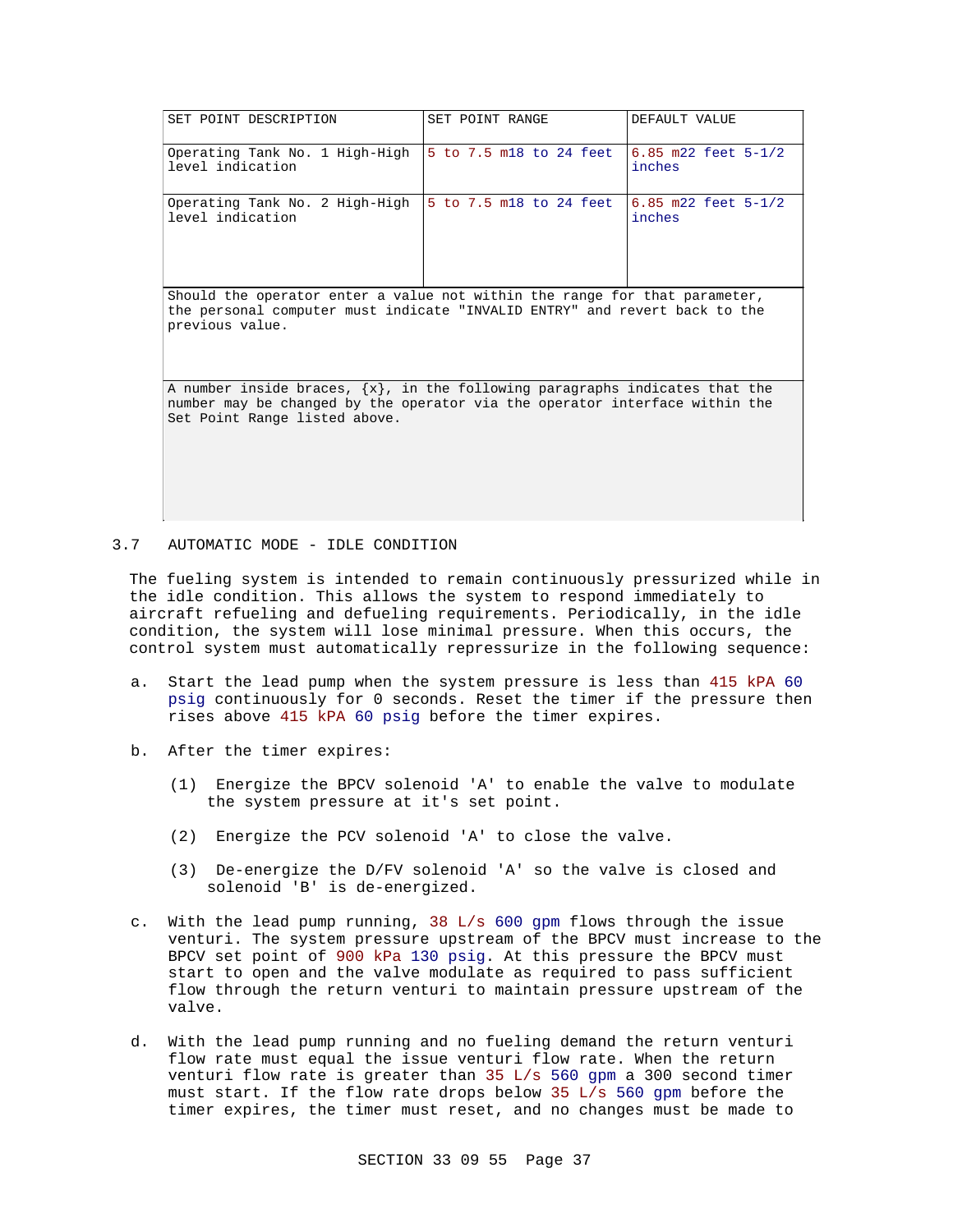the pump and valve status.

- e. After the timer expires:
	- (1) The BPCV solenoid 'A' must be de-energized to close the valve.
	- (2) The PCV solenoid 'A' must be de-energized to bleed system pressure to 515 kPa 75 psig.
	- (3) When system pressure rises to 965 kPA 140 psig a  $\{2\}$  second timer must start. After the timer has expired, the lead pump must be stopped.
	- (4) The Defuel/Flush valve solenoid "A" must be energized 30 seconds after lead pump shut down to allow it to open at 550 kPa 80 psig for defuel operations.
- f. The system has now returned to a pressurized and idle condition.
- g. When a fueling pump is called to start, a 15 second timer must start. If the timer expires before the flow switch closes the pump must be called off, the alarm annunciator's associated non-critical alarm sequence must activate and the next pump in the sequence must be called to start.
- h. If a fueling pumps flow switch opens after the pump has successfully started the pump must be called off, the alarm annunciator's associated non-critical alarm sequence must activate and the next pump in the sequence must be called to start.
- 3.8 AUTOMATIC MODE REFUELING CONDITION

To start an aircraft fueling operation, an operator connects fueling equipment such as a hydrant hose truck to an aircraft and to a hydrant control valve. When the operator opens the hydrant control valve by use of an hydraulic operated "Deadman", the following sequence occurs:

- a. The lead pump will start when the PIT senses a pressure less than  ${415}$  kPa  ${60}$  psig continuously for  ${0}$  seconds. If the pressure then rises above {415} kPa {60} psig before the timer expires, the timer must reset.
- b. After the timer expires:
	- (1) The BPCV solenoid 'A' must be energized to enable the valve to modulate the system pressure at it's set point.
	- (2) The PCV solenoid 'A' must be energized to close the valve.
	- (3) The D/FV solenoid 'A' must be de-energized so the valve is closed and solenoid 'B' must be de-energized.
- c. With the lead pump running,  $+38$  L/s600 gpm will flow through the issue venturi. The system pressure upstream of the BPCV will increase to the BPCV set point of 900 kPa 130 psig. At this pressure the BPCV will start to open and the valve will modulate as required to pass sufficient flow through the return venturi to maintain pressure upstream of the valve.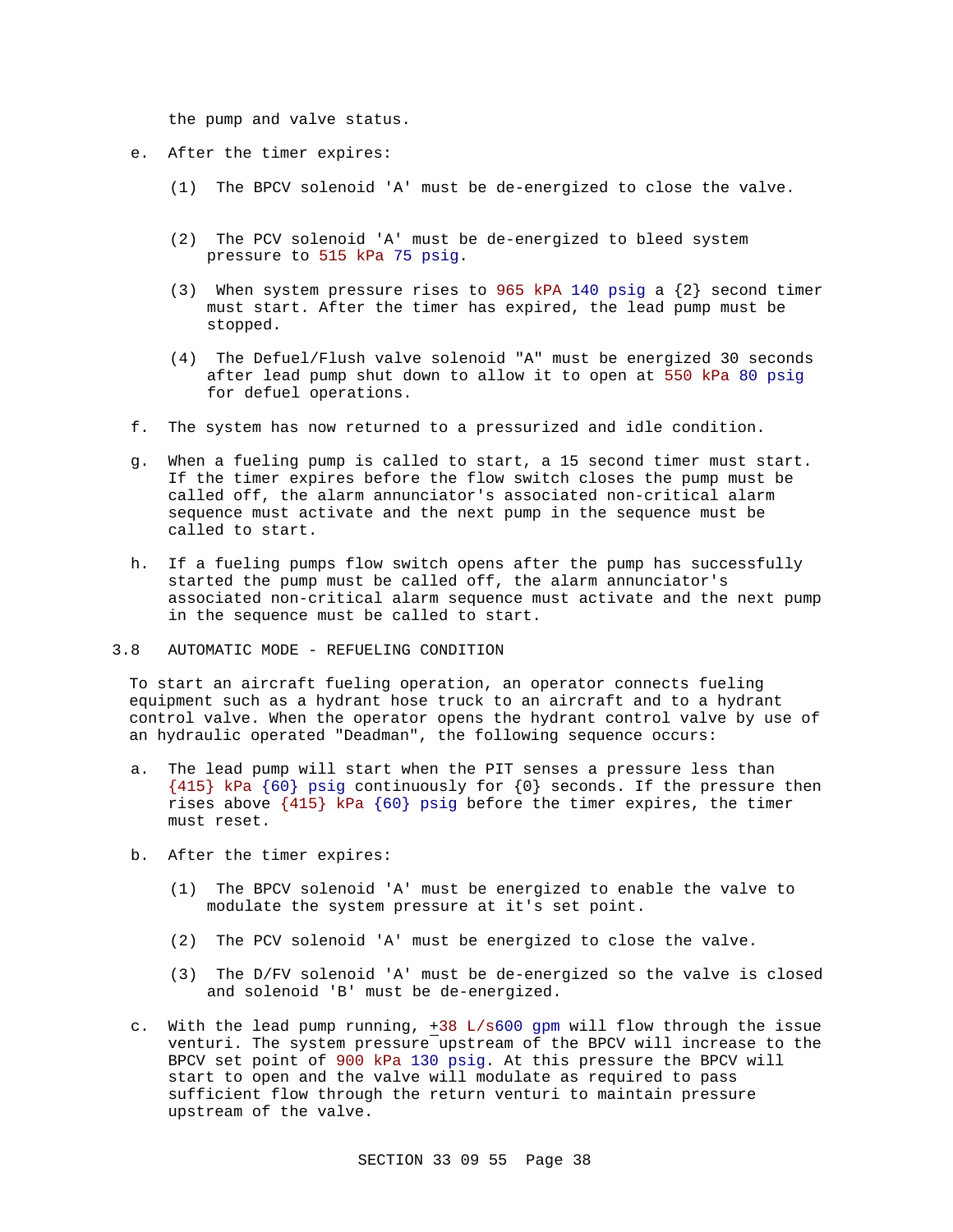- d. With lead pump running and a issue venturi flow rate greater than {35} L/s  $\{560\}$  gpm and a return venturi flow rate greater than  $\{2.5\}$  L/s {40} gpm and less than {35} L/s {560} gpm the lead pump will continue to run and the BPCV will modulate to pass flow as necessary to maintain upstream system pressure.
- e. With the lead pump running and a issue venturi flow rate greater than {35} L/s {560} gpm and a return venturi flow rate greater than {35} L/s {560} gpm a {300} second timer must start. If issue venturi flow rate falls below  $\{35\}$  L/s  $\{560\}$  gpm or the return venturi flow rate falls below {35} {560} before the timer expires, the timer must reset, and no changes must be made to the pump and valve status.
- f. After the timer expires:
	- (1) The BPCV solenoid 'A' must be de-energized to close the valve.
	- (2) The PCV solenoid 'A' must be de-energized to bleed system pressure to 520 kPa 75 psig.
	- (3) When system pressure rises to 965 kPa 140 psig a  $\{2\}$  second timer must start. After the timer has expired, the lead pump must be stopped.
	- (4) The Defuel/Flush valve solenoid "A" must be energized 30 seconds after lead pump shut-down to allow it to open at 550 kPa 80 psig for defuel operations.
- g. With the lead pump running and a issue venturi flow rate greater than  ${35}$  L/s  ${560}$  gpm and a return venturi flow rate less than  ${2.5}$  L/s  ${40}$  gpm a  ${10}$  second timer must start. If the issue venturi flow rate falls below  $\{35\}$  L/s  $\{560\}$  gpm or the return venturi flow rate rises above  $\{2.5\}$  L/s  $\{40\}$  gpm before the timer expires, the timer must reset, and no changes must be made to the pump and valve status.
- h. After the timer expires: The second pump must start.
- i. With the lead and second pumps running and a issue venturi flow rate greater than {73} L/s {1160} gpm and a return venturi flow rate of greater than  $\{2.5\}$  L/s  $\{40\}$  gpm and less than  $\{44\}$  L/s  $\{700\}$  gpm the lead and second pumps must continue to run and the BPCV must modulate as necessary to maintain system pressure.
- j. With the lead and second pumps running and a issue venturi flow rate greater than  $\{73\}$  L/s  $\{1160\}$  gpm and a return venturi flow rate greater than  $\{44\}$  L/s  $\{700\}$  gpm a  $\{15\}$  second timer must start. If issue venturi flow rate falls below  $\{73\}$  L/s  $\{1160\}$  gpm or the return venturi flow rate falls below  $\{44\}$  L/s  $\{700\}$  gpm before the timer expires, the timer must reset and no changes must be made to the pump and valve status.
- k. After the timer expires: The second pump must be stopped.
- l. With the lead and second pump running and a issue venturi flow rate greater than  $\{73\}$  L/s  $\{1160\}$  gpm and a return venturi flow rate less than  $\{2.5\}$  L/s  $\{40\}$  gpm a  $\{10\}$  second timer must start. If the issue venturi flow rate falls below  $\{73\}$  L/s  $\{1160\}$  gpm or the return venturi flow rate rises above  $\{2.5\}$  L/s  $\{40\}$  gpm before the timer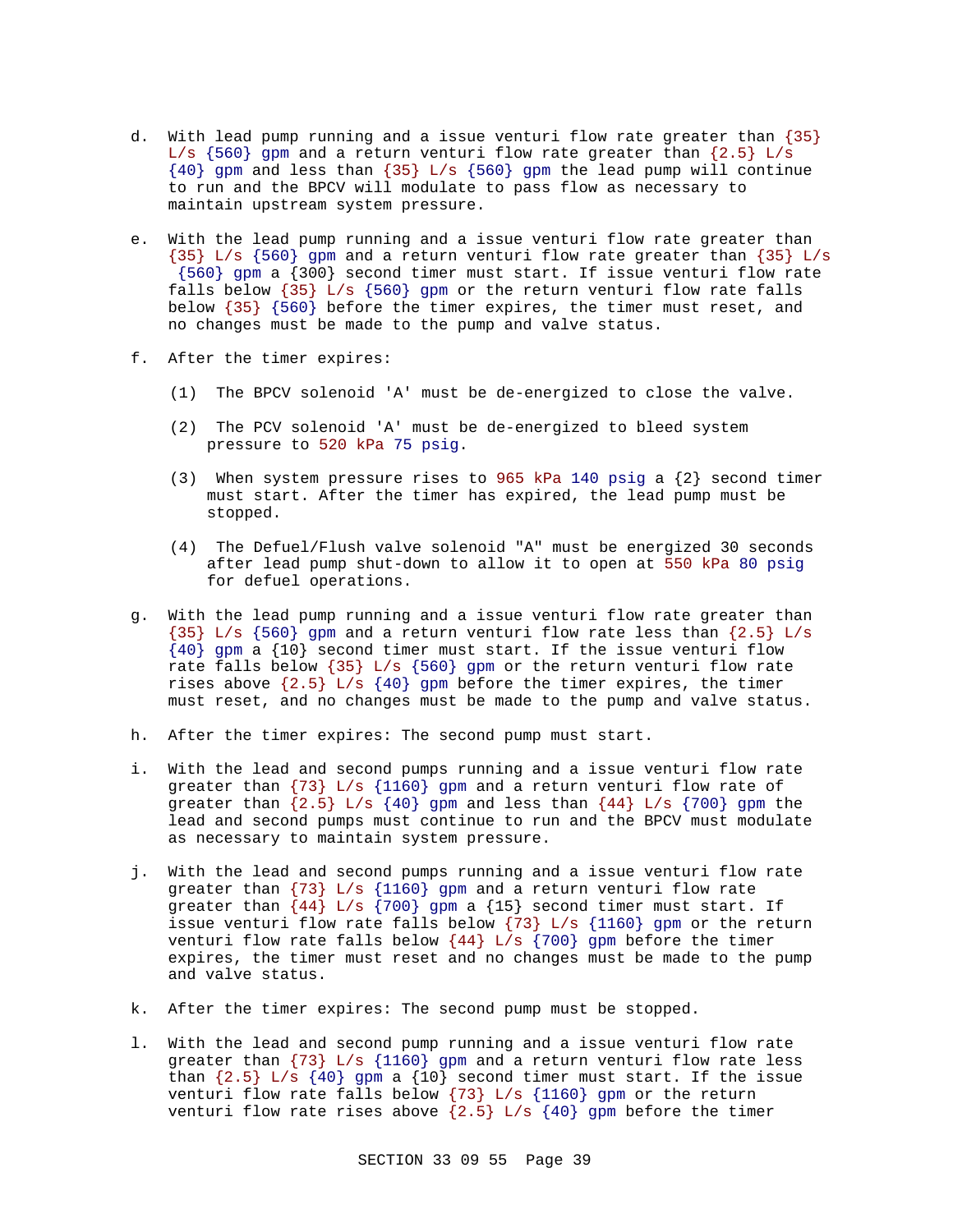expires, the timer must reset, and no changes must be made to the pump and valve status.

- m. After the timer expires: The third pump must start.
- n. With the lead, second and third pumps running and a issue venturi flow rate greater than  $\{111\}$  L/s  $\{1760\}$  gpm and a return venturi flow rate of greater than  $\{2.5\}$  L/s  $\{40\}$  gpm and less than  $\{44\}$  L/s  $\{700\}$  gpm the lead, second and third pumps must continue to run and the BPCV must modulate as necessary to maintain system pressure.
- o. With the lead, second and third pumps running and issue venturi flow rate greater than  $\{111\}$  L/s  $\{1760\}$  gpm and a return venturi flow rate greater than  $\{44\}$  L/s  $\{700\}$  gpm a  $\{15\}$  second timer must start. If the issue venturi flow rate falls below {111} L/s {1760} gpm or the return venturi flow rate falls below  $\{44\}$  L/s  $\{700\}$  gpm before the timer expires, the timer must reset and no changes must be made to the pump and valve status.
- p. After the timer expires: The third pump must be stopped.
- q. With the lead, second and third pumps running and a issue venturi flow rate greater than  $\{111\}$  L/s  $\{1760\}$  gpm and a return venturi flow rate less than  $\{2.5\}$  L/s  $\{40\}$  gpm a  $\{10\}$  second timer must start. If the issue venturi flow rate falls below  $\{111\}$  L/s  $\{1760\}$  gpm or the return venturi flow rate rises above  $\{2.5\}$  L/s  $\{40\}$  gpm before the timer expires, the timer must reset, and no changes must be made to the pump and valve status.
- r. After the timer expires: The fourth pump must start.
- s. With the lead, second, third and fourth pumps running and a issue venturi flow rate greater than 149 L/s 2360 gpm and a return venturi flow rate of greater than  $\{2.5\}$  L/s  $\{40\}$  gpm and less than  $\{44\}$  L/s {700} gpm the lead, second, third and fourth pumps must continue to run and the BPCV must modulate as necessary to maintain system pressure.
- t. With the lead, second, third and fourth pumps running and a issue venturi flow rate greater than 149.4 L/s 2368 gpm and a return venturi flow rate greater than  $\{44\}$  L/s  $\{700\}$  gpm a  $\{15\}$  second timer must start. If the issue venturi flow rate falls below 149 L/s 2360 gpm or the return venturi flow rate falls below  $\{44\}$  L/s  $\{700\}$  gpm before the timer expires, the timer must reset and no changes must be made to the pump and valve status.
- u. After the timer expires: The fourth pump must be stopped.
- v. When a fueling pump is called to start, a 15 second timer must start. If the timer expires before the flow switch closes the pump must be called off, the alarm annunciator's associated non-critical alarm sequence must activate and the next pump in the sequence must be called to start.
- w. If a fueling pumps flow switch opens after the pump successfully started the pump must be called off, the alarm annunciator's associated non-critical alarm sequence must activate and the next pump in the sequence must be called to start.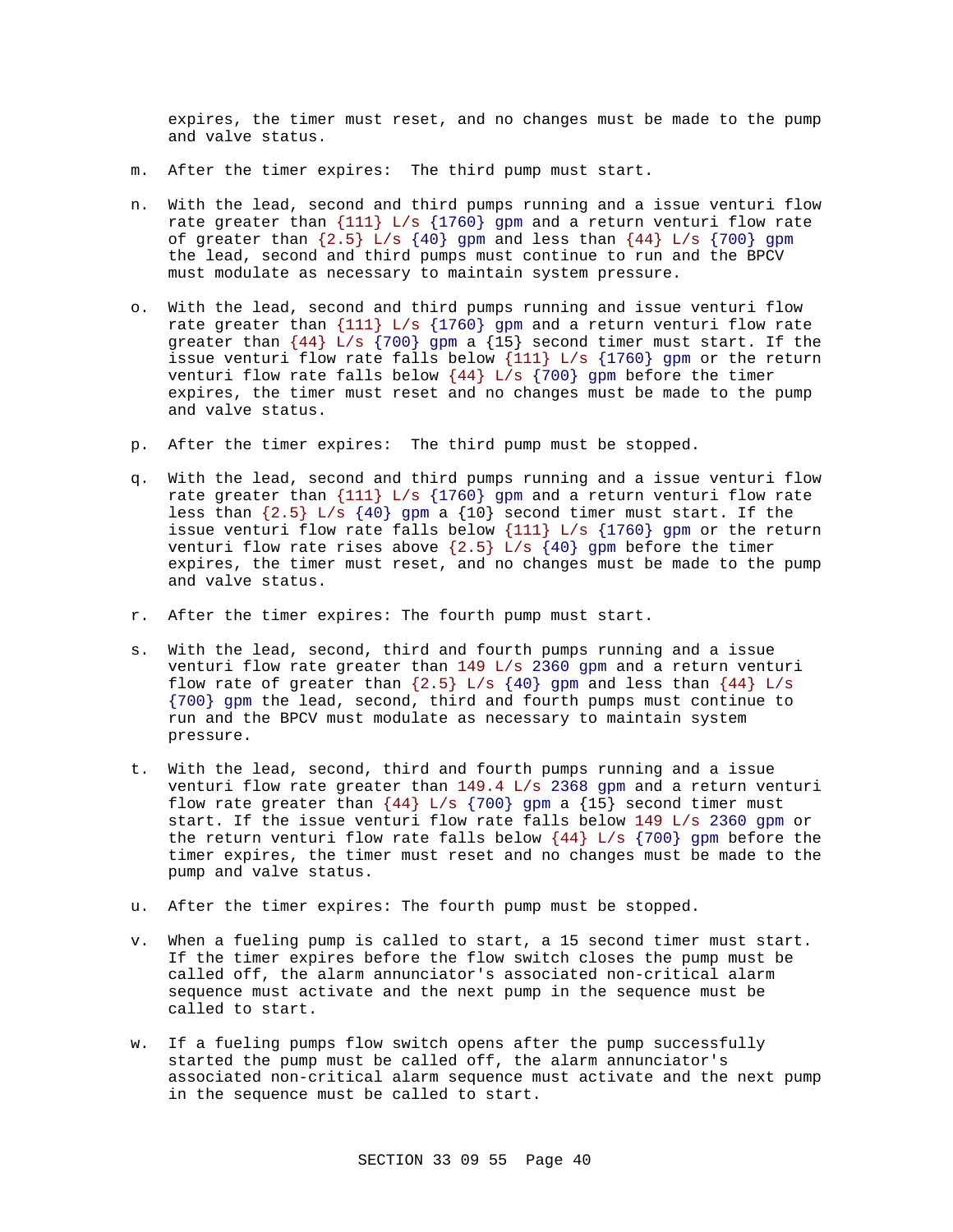#### 3.9 AUTOMATIC MODE - DEFUELING CONDITION

To start an aircraft defuel operation, an operator connects a hydrant hose truck to an aircraft and a fuel sense line and an air sense line to the hydrant control valve. The hydrant hose truck has an on-board defuel pump capable of delivering 19 L/s 300 gpm at 1140 kPa 165 psig. When the operator starts the defuel operation one of the following occurs:

- a. If the fueling pumps are running (D/FV closed) the fuel being removed from the aircraft will either go to the other aircraft(s) connected to the system or be returned to the pumphouse where the BPCV will modulate to control system pressure and the fuel will be returned to the operating tanks. The return venturi flow rate will control the number of pumps that are on as discussed in paragraph "AUTOMATIC MODE - FUELING CONDITION".
- b. If the fueling pumps are off (D/FV enabled) the fuel being removed from the aircraft will be returned to the pumphouse and both the D/FV and the PCV will modulate to return the fuel to the operating tanks.

### 3.10 FLUSH MODE

This mode must be used when the system need to be flushed of water or sediment. The operators will first place the manual valve in the desired position to select the appropriate flow path. Placing the selector switch in "flush" the following must occur:

- a. The BPCV solenoid 'A' must be de-energized to force it closed.
- b. The D/FV solenoid 'A' must be de-energized to allow the valve to open and the D/FV solenoid 'B' must be energized to force it open.
- c. Start the fueling pump(s) manually using the Hand-Off-Auto or Hand-Auto switch to obtain the desired flow rate. The automatic pump starts must be disabled in this mode.
- d. The PCV solenoid 'A' must be energized when pump(s) are on and de-energized when the pumps are off.
- e. When a fueling pump is started, a 15 second timer must start. If the timer expires before the flow switch closes the alarm annunciator's associated non-critical alarm sequence must activate.
- f. If a fueling pumps flow switch opens after the pump successfully started the alarm annunciator's associated non-critical alarm sequence must activate.

#### 3.11 TIGHTNESS TEST MODE

This mode must be used in conjunction with the Tightness Monitoring Panel provided by Section 33 52 43.11 AVIATION FUEL MECHANICAL EQUIPMENT to perform tightness tests. Placing the selector switch to "TIGHTNESS TEST" the PCP must send a signal to the Tightness Monitoring Panel telling it that it is ready to perform the tests. At this time it also operates three MOV valves, closing I25 and I26 and opening I27. The PCP then receives signals from the Tightness Monitoring Panel to prepare for High Pressure Test, run High Pressure Test, Prepare for Low Pressure Test, run Low Pressure Test, prepare for Second High Pressure Test, run Second High Pressure Test, and when the test is over. The following PCP actions will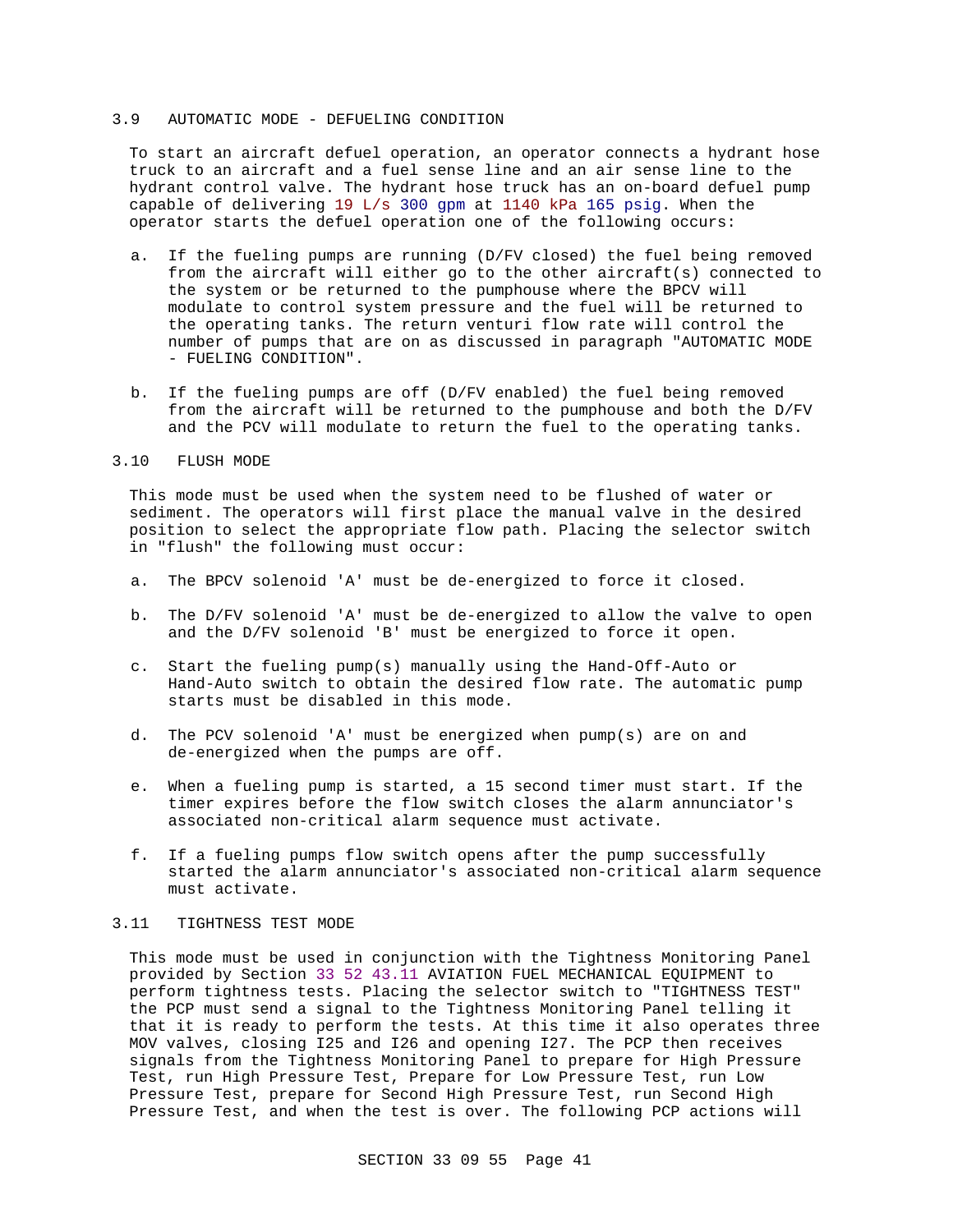occur after the corresponding signal:

- 3.11.1 High Pressure Test Preparation
	- a. The BPCV solenoid "A" must be de-energized and the BPCV solenoid "B" must be energized to enable the valve at the 1100 kPa 160 psi value.
	- b. The D/FV solenoid "A" must be de-energized and the D/FV solenoid "B" must be de-energized to force it closed.
	- c. Automatically start the lead fueling pump to obtain pressure.
	- d. The PCV solenoid "A" must be Energized and PCV solenoid "B" must be de-energized to close the valve.
	- e. When a fueling pump is started, a 15 second timer must start. If the timer expires before the flow switch closes the alarm annunciator's associated non-critical alarm sequence must activate.
	- f. If a fueling pumps flow switch opens after the pump successfully started the alarm annunciator's associated non-critical alarm sequence must activate.
	- g. MOV I32 must be opened.
	- h. The pump will continue to run until such time as the run High Pressure test signal is received. Note: the Tightness Monitoring Panel is monitoring the Loop pressure and when it is satisfied that it is high enough it will instruct the PCP to Run the High Pressure test.
- 3.11.2 Run High Pressure Test
	- a. MOV I32 will be closed.
	- b. Fueling pump will be shut off.
	- c. The BPCV solenoid "A" must be d-energized and the BPCV solenoid "B" must be de-energized to close valve.
	- d. The PCV solenoid "A" will be de-energized and the PCV solenoid "B" will be de-energized to enable the valve at the 515 kPa 75 psi value. Note: the Tightness Monitoring Panel will wait for a 10 minute settling time to pass, then it will monitor the loop pressure for 2 minutes. Upon finishing this test it will instruct the PCP to Prepare for the Low Pressure Test.
- 3.11.3 Low Pressure Test Preparation
	- a. MOV I32 will be opened.
	- b. The PCV solenoid "A" will be energized and the PCV solenoid "B" will be energized to enable the valve at the 345 kPa 50 psi value.
	- c. The system will remain in this status until such time as the PCP receives a Run Low Pressure test signal from the Tightness Monitoring Panel. Note: The Tightness Monitoring Panel will monitor the loop pressure until it reaches the 345 kPa 50 psi value. It will then instruct the PCP to run the Low pressure test.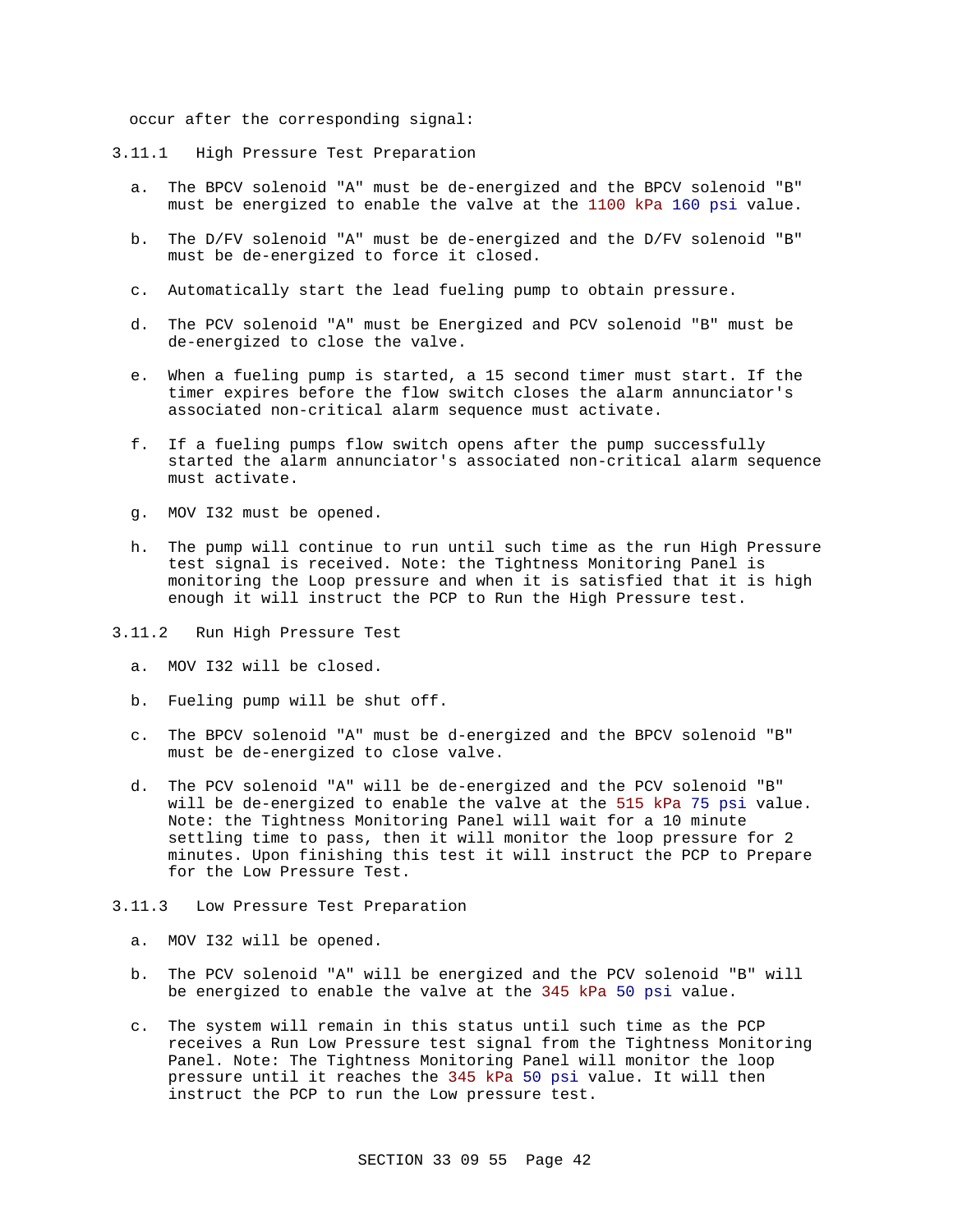#### 3.11.4 Run Low Pressure Test

- a. MOV I32 will be closed.
- b. The system will remain in this status until such time as the PCP receives a Prepare for Second High Pressure test signal from the Tightness Monitoring Panel. Note: The Tightness Monitoring Panel will wait for a 10 minute settling period to expire, then it will monitor the loop pressure for 2 minutes. Upon finishing this test it will instruct the PCP to prepare for Second High Pressure Test.
- 3.11.5 Second High Pressure Test Preparation
	- a. The BPCV solenoid "A" must be de-energized and the BPCV solenoid "B" must be energized to enable the valve at the 1100 kPa 160 psi value.
	- b. The D/FV solenoid "A" must be de-energized and the D/FV solenoid "B" must be de-energized to force it closed.
	- c. Automatically start the lead fueling pump to obtain pressure.
	- d. The PCV solenoid "A" must be de-energized and PCV solenoid "B" must be de-energized to close the valve.
	- e. When a fueling pump is started, a 15 second timer must start. If the timer expires before the flow switch closes the alarm annunciator's associated non-critical alarm sequence must activate.
	- f. If a fueling pumps flow switch opens after the pump successfully started the alarm annunciator's associated non-critical alarm sequence must activate.
	- g. MOV I32 will be opened.
	- h. The pump will continue to run until such time as the run Second High Pressure test signal is received. Note: the Tightness Monitoring Panel is monitoring the Loop pressure and when it is satisfied that it is high enough it will instruct the PCP to Run the Second High Pressure test.
- 3.11.6 Run Second High Pressure Test
	- a. MOV I32 will be closed.
	- b. Fueling pump will be shut off.
	- c. The BPCV solenoid "A" must be de-energized and the BPCV solenoid "B" must be de-energized to close valve.
	- d. The PCV solenoid "A" will be de-energized and the PCV solenoid "B" will be de-energized to enable the valve at the 515 kPa 75 psi value. Note: the Tightness Monitoring Panel will wait for a 10 minute settling time to pass, then it will monitor the loop pressure for 2 minutes. Upon finishing this test it will instruct the PCP that testing is finished.
	- e. The PCP will leave the system as is until such time as the PCP selector switch is placed into a different mode.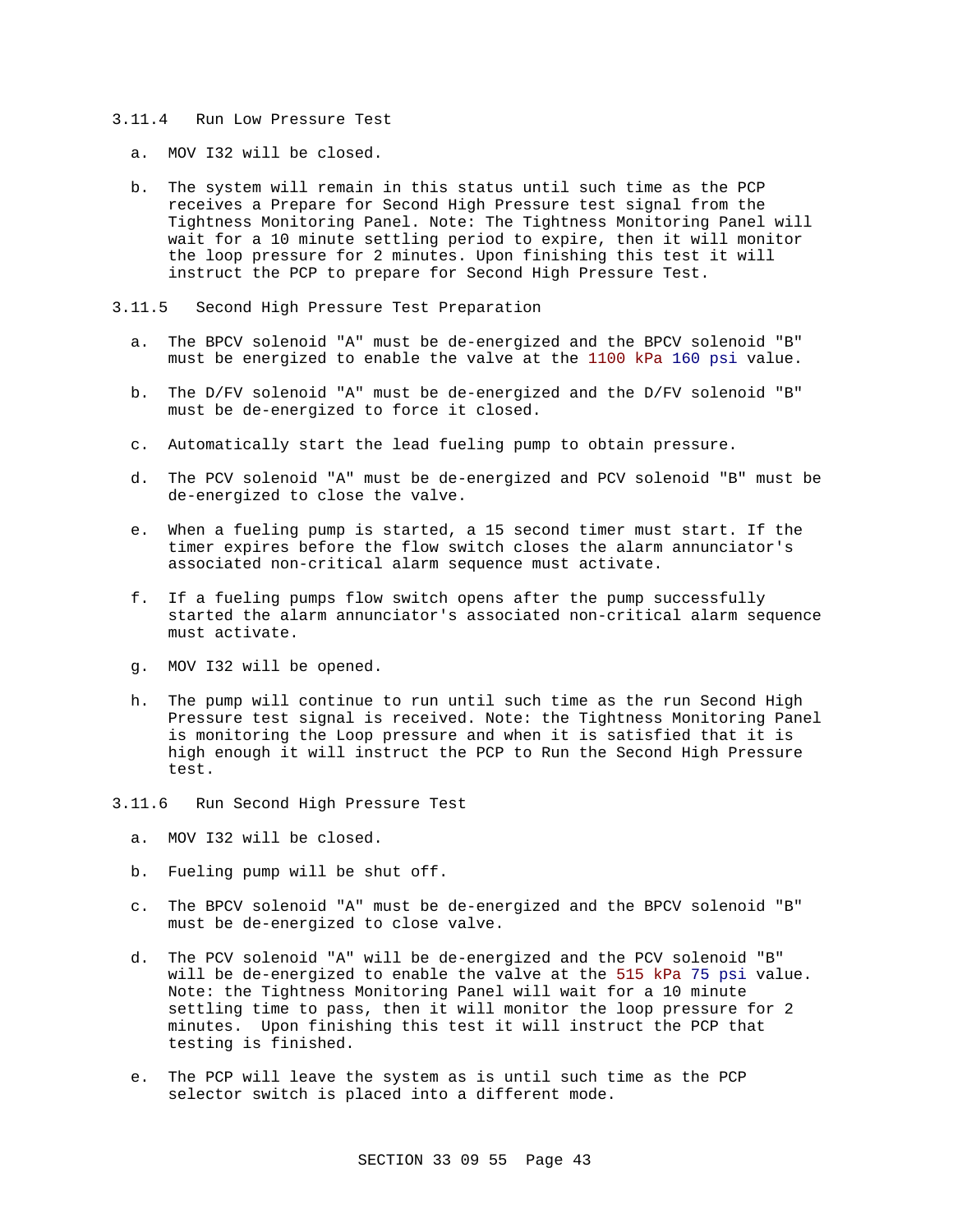#### 3.12 OFF MODE

- a. Automatic starting of fueling pumps must be disabled. All other functions (GDP, alarm annunciator, operator interface, control valve solenoids, etc.) must be active to allow manual control of the fueling pumps using the Hand-Off-Auto or Hand-Auto switch.
- b. When the first pump has been started:
	- (1) The BPCV solenoid 'A' must be energized to enable the valve to modulate the system pressure at it's set point.
	- (2) The PCV solenoid 'A' must be energized to close the valve.
	- (3) The D/FV solenoid 'A' must be de-energized so the valve is closed and solenoid 'B' must be de-energized.
- c. The second, third and fourth pumps maybe started or stopped manually as needed by the operator.
- d. After the last pump has been stopped:
	- (1) The BPCV solenoid 'A' must be de-energized.
	- (2) The PCV solenoid 'A' must be de-energized.
	- (3) The D/FV solenoid 'A' must be energized and D/FV solenoid 'B' must be de-energized.
- 3.13 MANUAL OPERATION OF FUELING PUMPS
	- a. If the PLC system is still active see paragraph OFF MODE.
	- b. If the PLC system has no power or both CPUs have faulted (CPU lights on PCP off) the pumping system will be in a completely manual mode. The safety circuit will need power so that the ESO solenoids on the non-surge check valves will be open and fuel can flow. The solenoids on the other solenoid controlled valves will be de-energized so the valves will have to be manually opened or enabled for the system to run. Other valves may need to be opened or closed manually by the operators for the system to work properly.

#### 3.14 4-VALVE MANIFOLD SUPERVISION

**\*\*\*\*\*\*\*\*\*\*\*\*\*\*\*\*\*\*\*\*\*\*\*\*\*\*\*\*\*\*\*\*\*\*\*\*\*\*\*\*\*\*\*\*\*\*\*\*\*\*\*\*\*\*\*\*\*\*\*\*\*\*\*\*\*\*\*\*\*\*\*\*\*\* NOTE: The drawing referenced below is from the DEPARTMENT OF DEFENSE CUT'N'COVER STANDARDS STORAGE TANK/PUMPHOUSE AND FILTER BUILDING Standard Drawings. Add the drawing to the design package if applicable. \*\*\*\*\*\*\*\*\*\*\*\*\*\*\*\*\*\*\*\*\*\*\*\*\*\*\*\*\*\*\*\*\*\*\*\*\*\*\*\*\*\*\*\*\*\*\*\*\*\*\*\*\*\*\*\*\*\*\*\*\*\*\*\*\*\*\*\*\*\*\*\*\*\***

a. Prior to initiating fueling operations in the automatic or in the test mode, the 4-valve manifold valves and the two tank outlet valves must be in the proper positions for successful fueling operations. The PLC must monitor valve positions of the 4-valve manifold (sensed by position limit switches for fully opened and fully closed status on valves I34, I35, R10, and R11) and by monitoring valve status on the tank outlet valves (sensed by position limit switches for fully opened